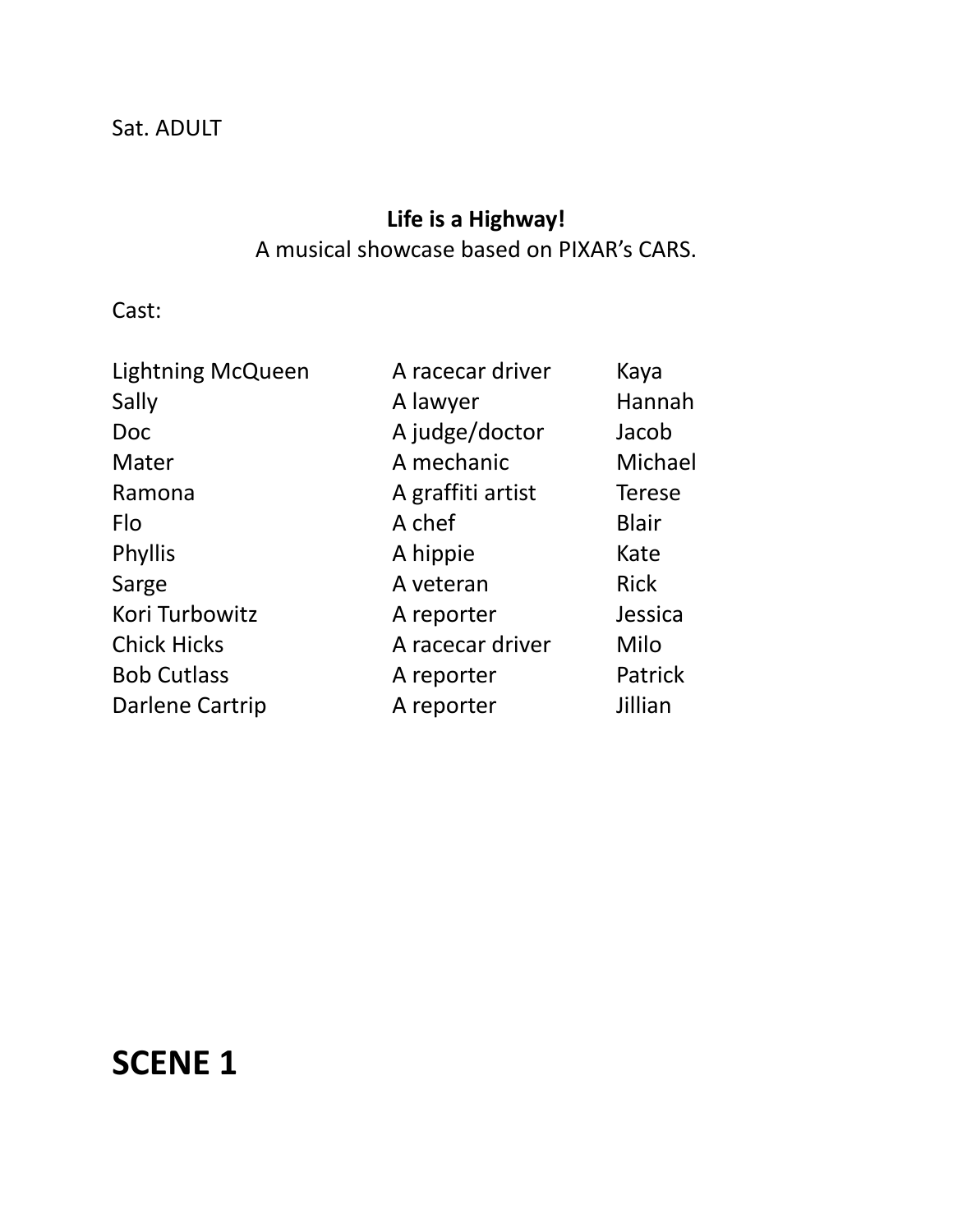[Cast enters singing "Real Gone" by Sheryl Crow.]

Well there's a new cat in town He's got high-paid friends Thinks he's gonna change history You think you know him so well Yeah you think he's so swell But he's just perpetuatin' prophecy

#### **BOB**

Hi! And, welcome to Life is a Highway! I'm Bob Cutlass. With me as always is Darlene Cartrip!

## **DARLENE**

Boogity, boogity, boogity! Let's talk racing!

### **BOB**

Well, Darlene, It looked like racecar superstar Chick Hicks was poised to finally get out of the shadow of his rival, "The King" Strip Weathers and win his first Piston Cup in California next week -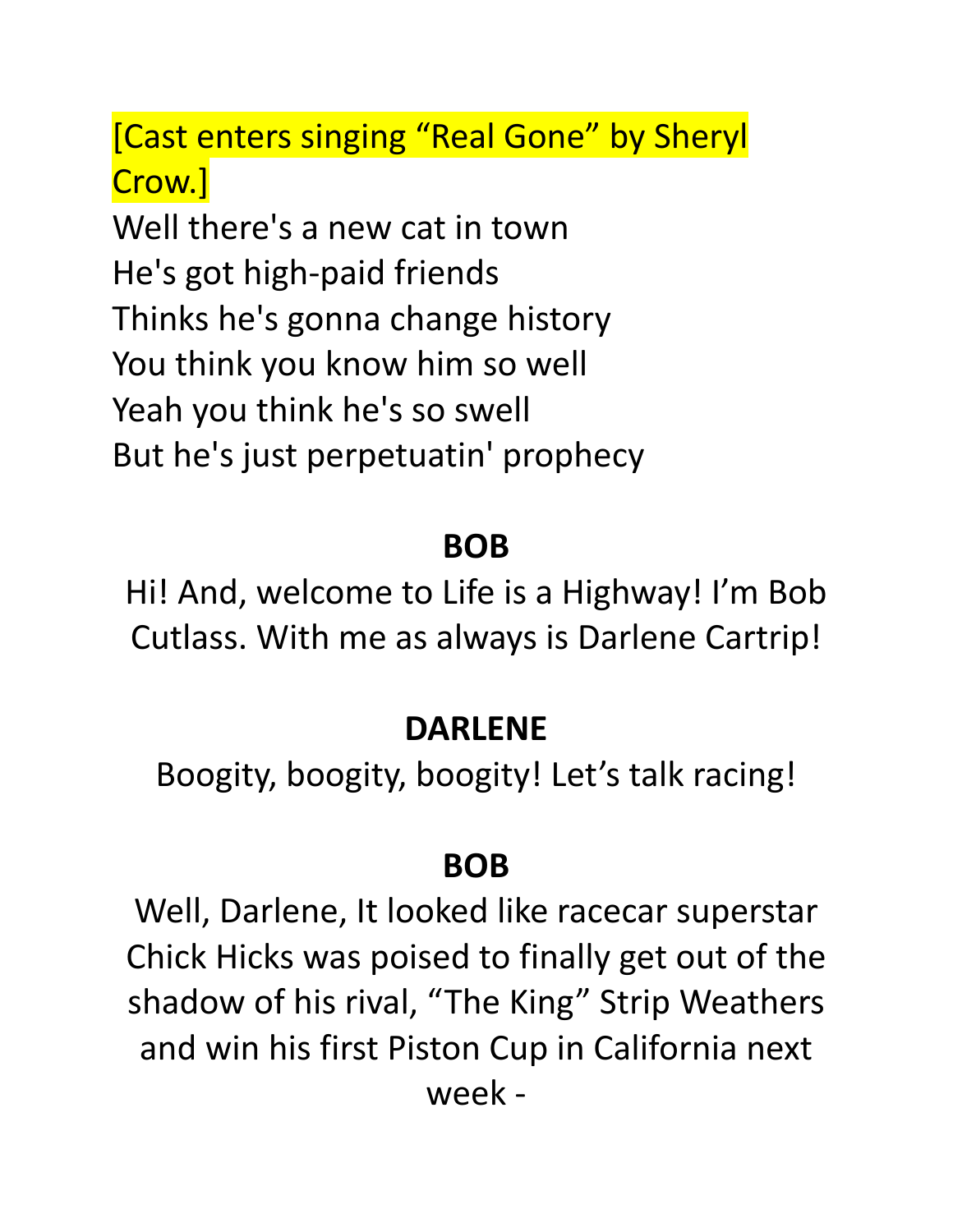# **[CHICK HICKS enters]**

# **CHICK**

The Piston Cup is mine, dude! It's all mine!

# **DARLENE**

Yeah, but what he didn't count on was rookie sensation and fan favorite Lightning McQueen giving him a run for his money! [Chorus] Slow down, you're gonna crash Baby you were screaming it's a blast, blast, blast Look out, you've got your blinders on Everybody's looking for a way to get real gone Real gone Real gone **[LIGHTNING MCQUEEN enters.]**

**LIGHTNING**

Ka-Chow!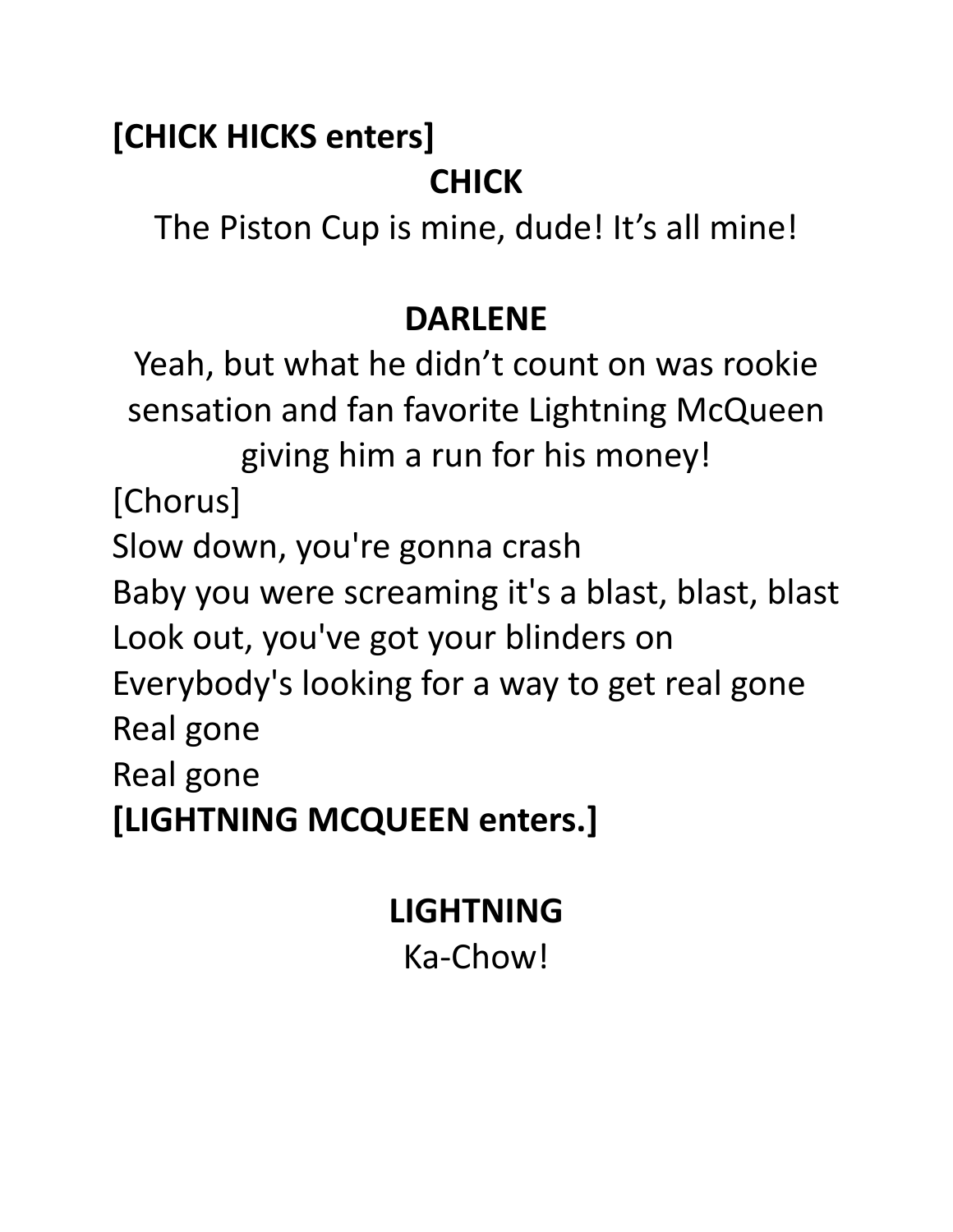### **BOB**

Let's check in with our correspondent in the field, Kori Turbowitz, to check in with both drivers.

### **KORI**

Lightning! Over here!

#### **ALL**

Lightning! How about a pose?

**[Lightning strikes a few poses.]**

## **LIGHTNING**

Ka-Chow! Ka-Chow!

## **ALL**

We love you Lightning!

## **LIGHTNING**

And, I love ya back!

(Verse 2)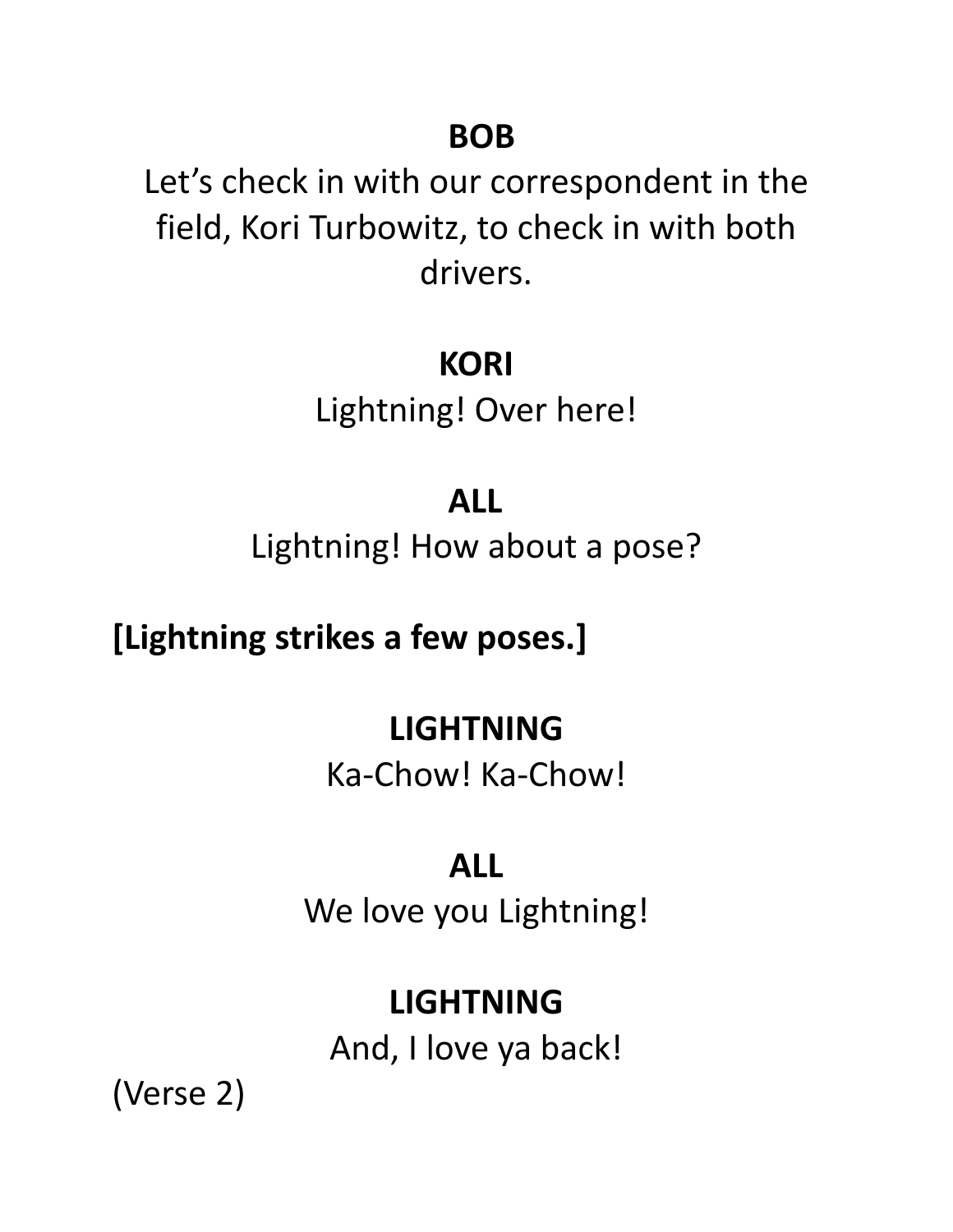Well, we've been driving this road for a mighty long time Paying no mind to the signs Well, this neighborhood's changed It's all been rearranged We left that dream somewhere behind

#### **KORI**

Lightning! Quick question. Why did you fire your entire racing team?

#### **LIGHTNING**

Why? Why? Because, when you are as talented as I am you don't need a team!

#### **KORI**

But, aren't you concerned you won't win the upcoming Piston Cup race in California if you don't have a good team to help you?

## **LIGHTNING**

Hmmm… NO! I am a one woman show!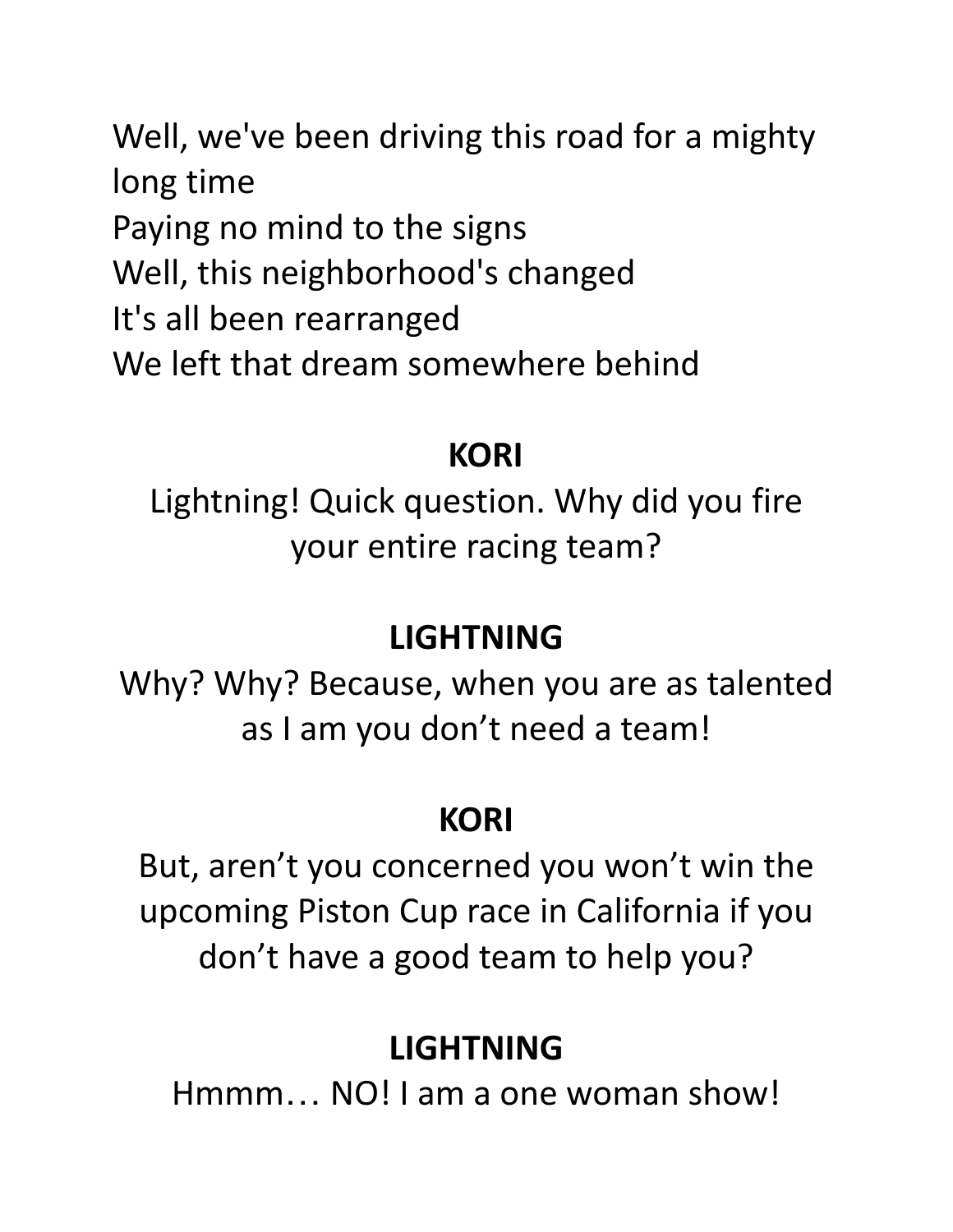(chorus) Slow down, you're gonna crash Baby you were screaming it's a blast, blast, blast Look out, you've got your blinders on Everybody's looking for a way To get real gone (uh uh uh uh) Real gone (uh uh uh uh) Real gone (uh uh uh uh) Real gone (uh uh uh uh) Uh

#### **CHICK**

Hey, Ms. One Woman Show! Yo! Seriously. That was some pretty darn nice racing out there today - BY ME! Ha, ha,ha!

# **LIGHTNING**

Whatever.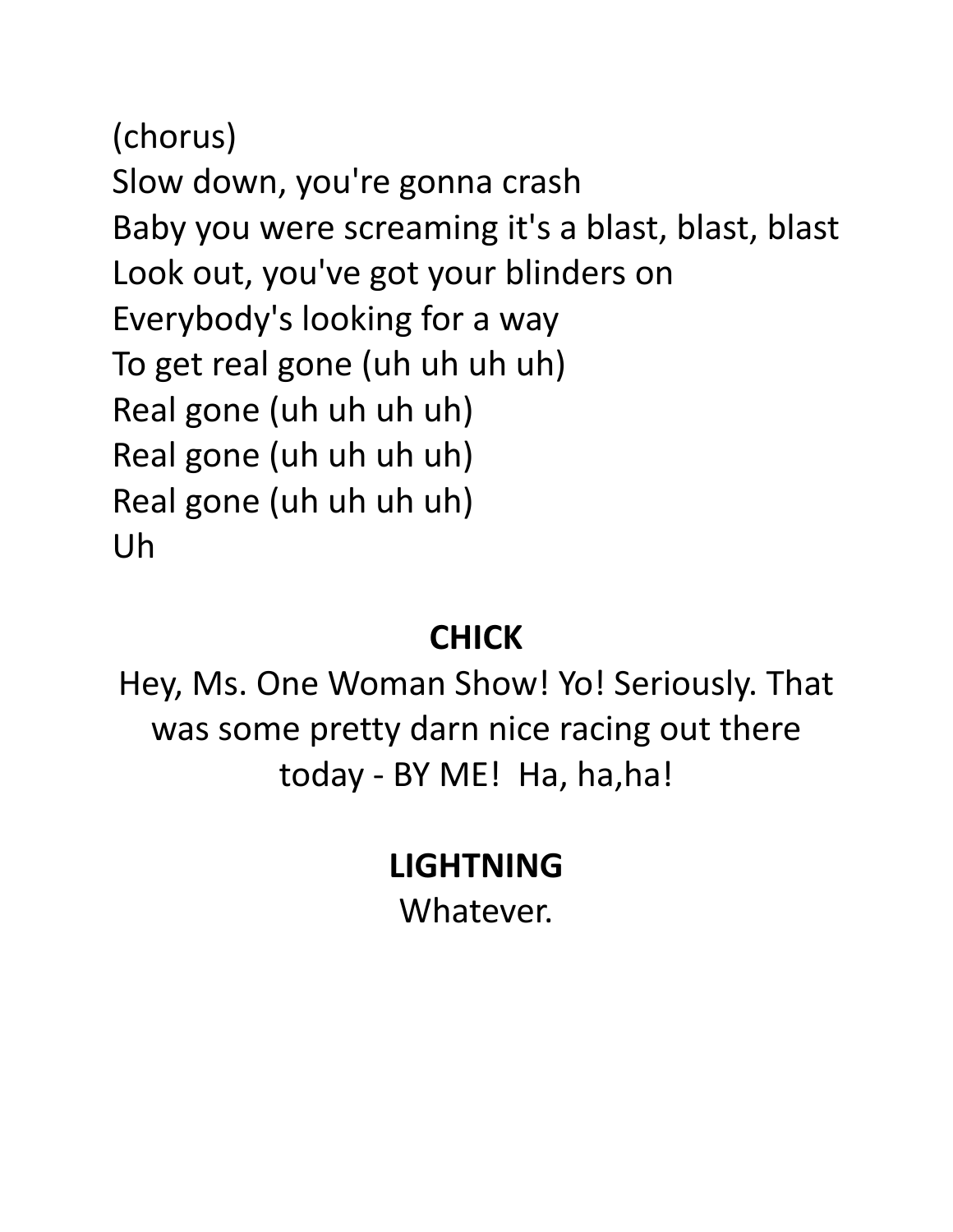## **CHICK**

Welcome to the Chick Hicks era, McQueen! The Piston Cup is mine! See you in California! Betcha I get there first!

#### **LIGHTNING**

I'll take that bet! No way you beat me to California! Route 66 here I come!

**[Chick exits.]**

#### **KORI**

Do you really think you can beat a racer the caliber of Chick Hicks without a good team behind you? **LIGHTNING**

Of course I can! I am the best racer in the world! I don't need anybody! I was born to win! I was born to be wild!

[Lightning sings *Born to be Wild* by Steppenwolf.]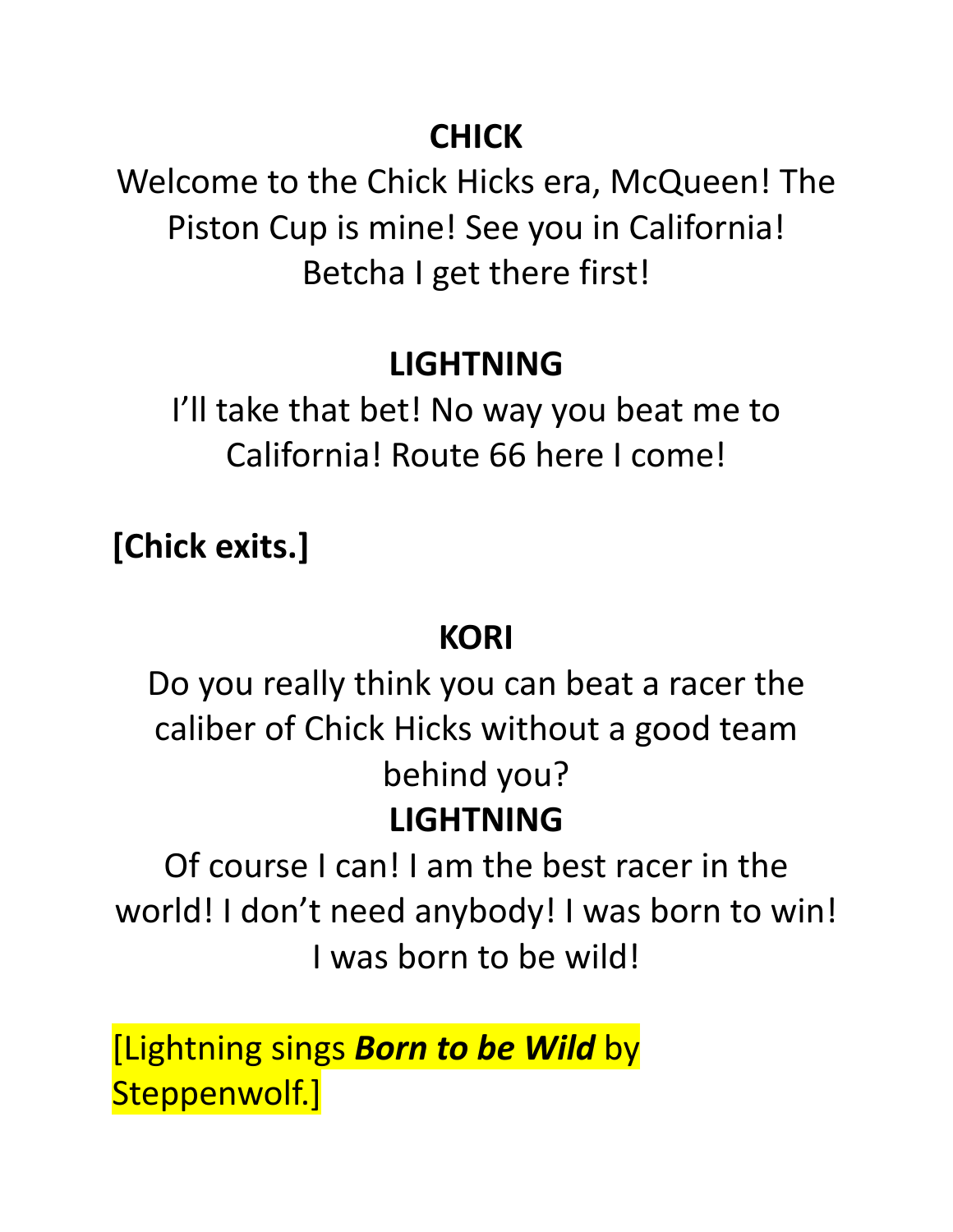Get your motor runnin' Head out on the highway Looking for adventure In whatever comes our way Yeah, darlin' gonna make it happen Take the world in a love embrace Fire all of your pistons at once And explode into space I like smoke and lightnin' Heavy metal thunder Racing with the wind And the feeling that I'm under Yeah, darlin' gonna make it happen Take the world in a love embrace Fire all of your pistons at once And explode into space Like a true nature's child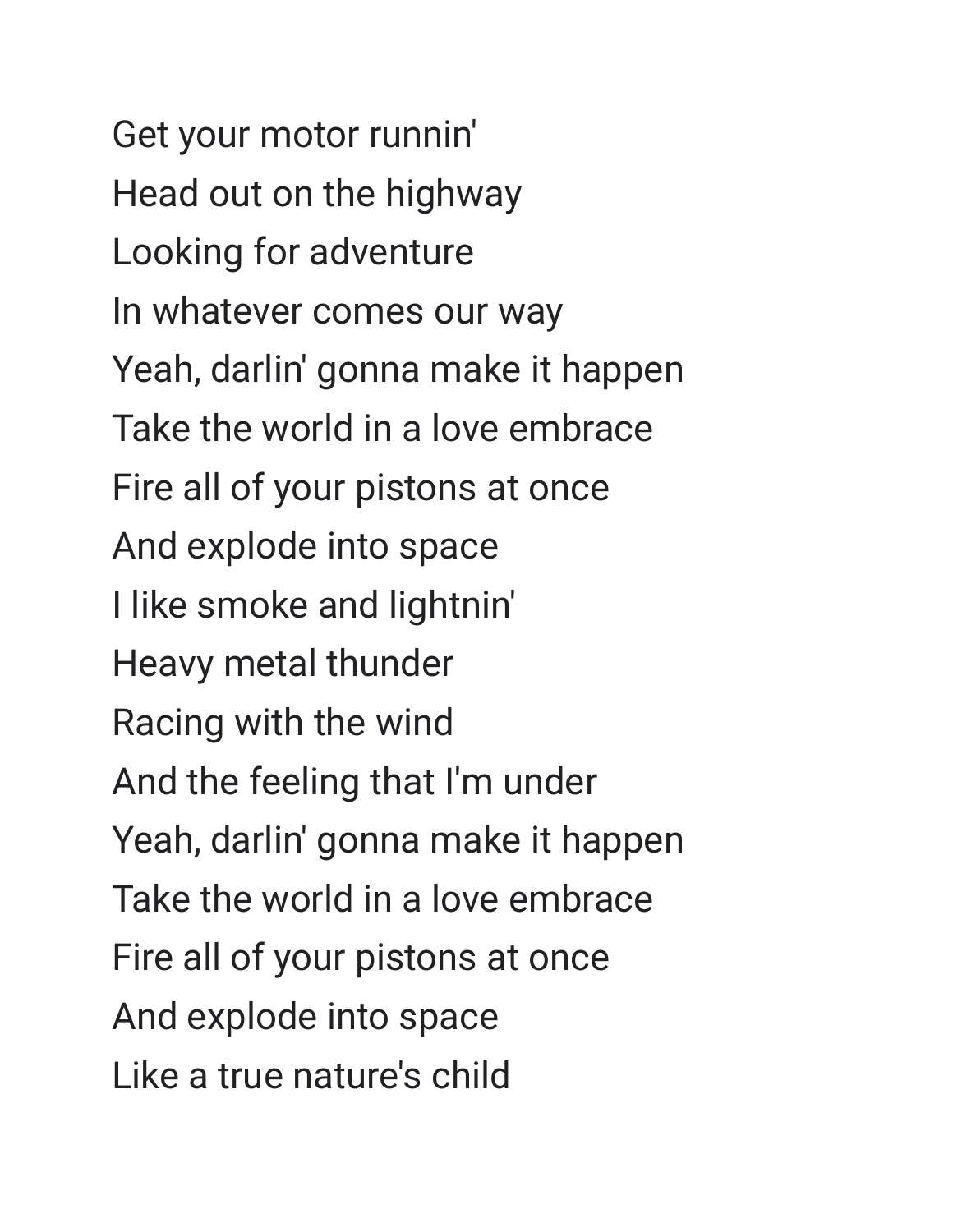We were born Born to be wild We can climb so high I never wanna die Born to be wild Born to be wild Like a true nature's child We were born Born to be wild We can climb so high I never wanna die Born to be wild Born to be wild

**[When Lightning is finished she sits up-stage as prison bars are rolled in front. We hear the sound of prison bars closing. MATER enters.]**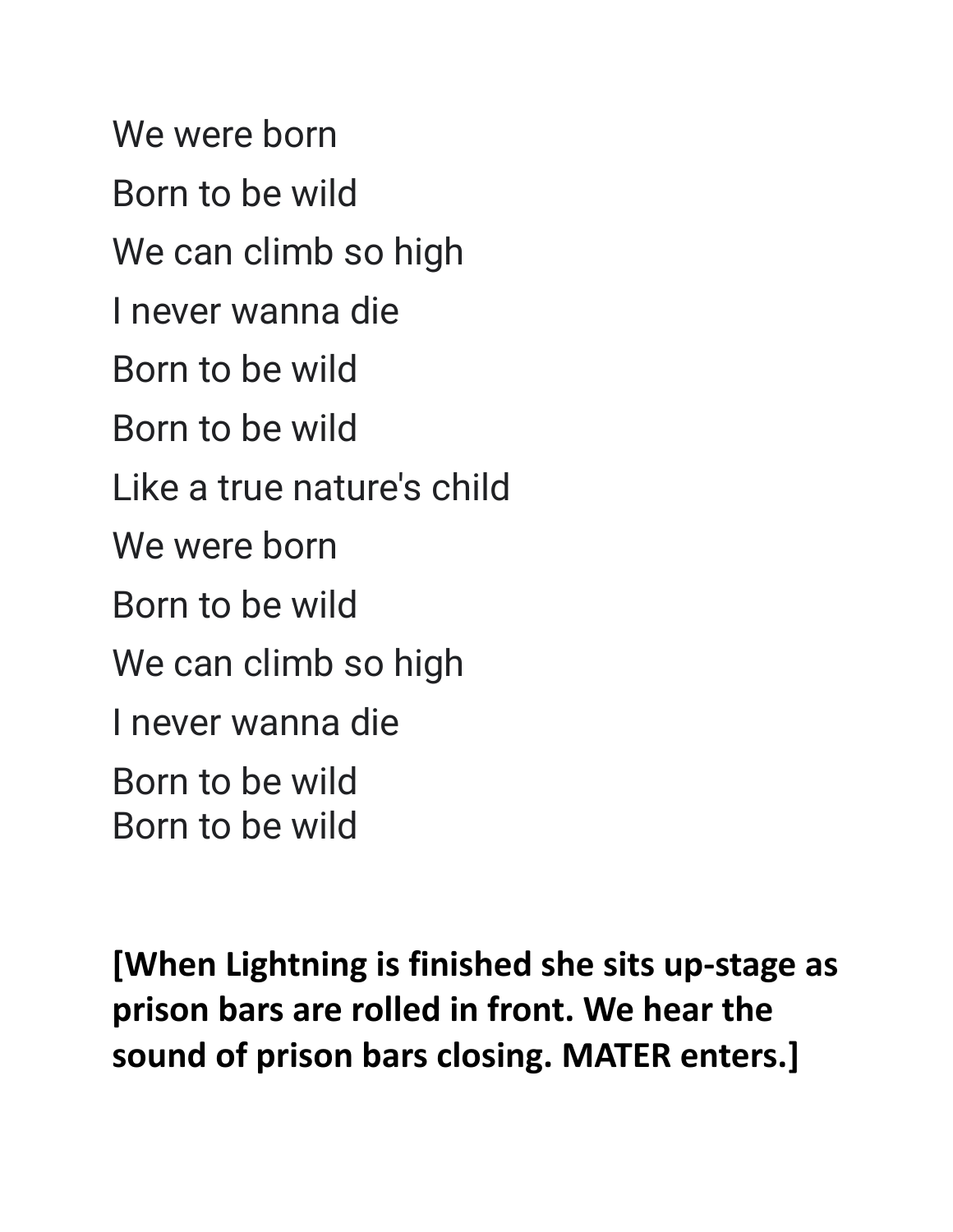## **SCENE 2**

[MATER sings *Thank You For Being a Friend* then talks to Lightning.]

Thank you for being a friend

Traveled down a road and back again

Your heart is true, you're a pal and a confidant

I'm not ashamed to say

I hope it always will stay this way

My hat is off, won't you stand up and take a bow

And if you threw a party

Invited everyone you knew

Well, you would see the biggest gift would be from me

And the card attached would say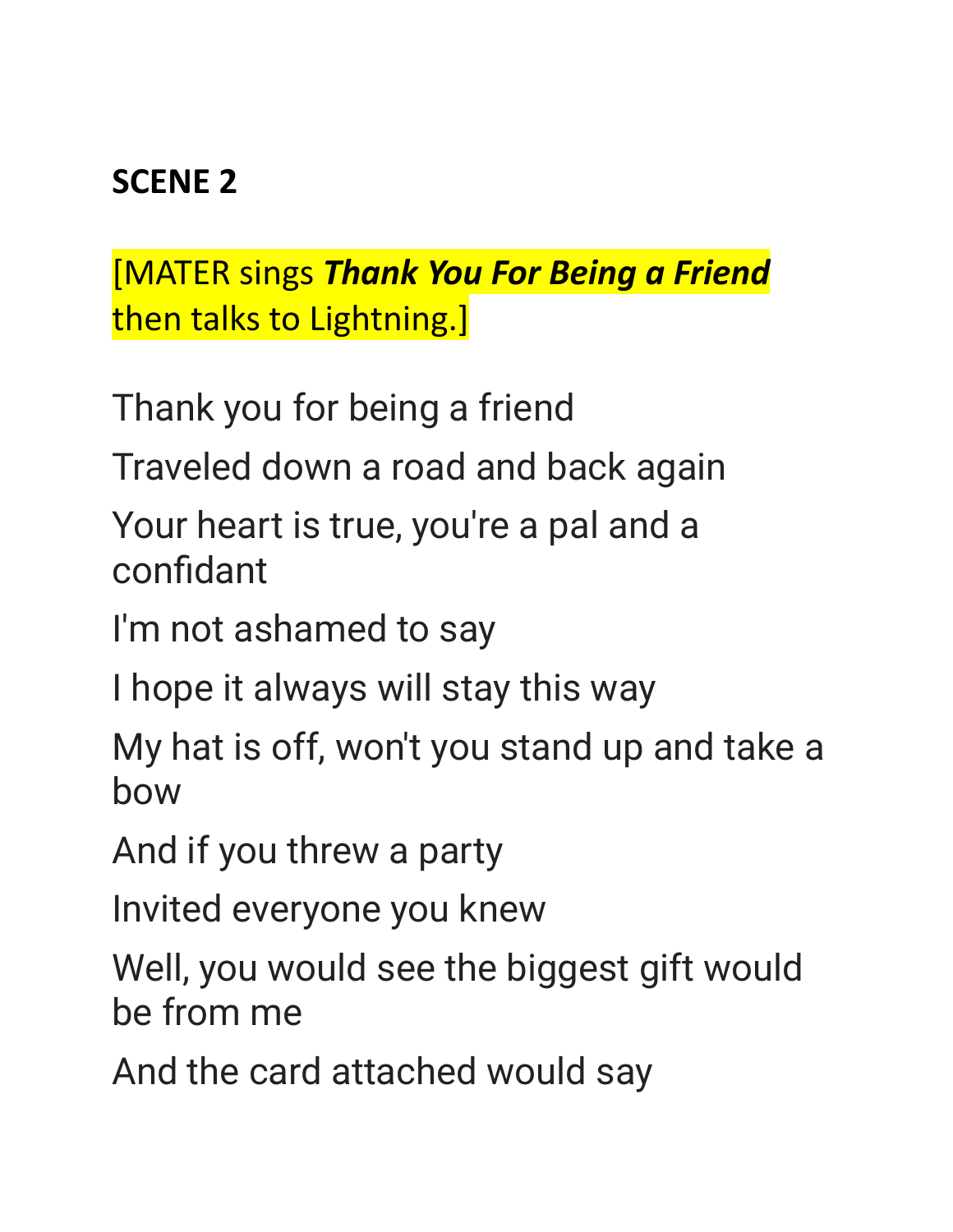Thank you for being a friend

Thank you for being a friend

Thank you for being a friend

Thank you for being a friend

If it's a car you lack, I'd surely buy you a **Cadillac** 

Whatever you need, any time of the day or night

I'm not ashamed to say

I hope it always will stay this way

My hat is off, won't you stand up and take a bow

And when we both get older

With walking canes and hair of gray

Have no fear, even though it's hard to hear

I will stand real close and say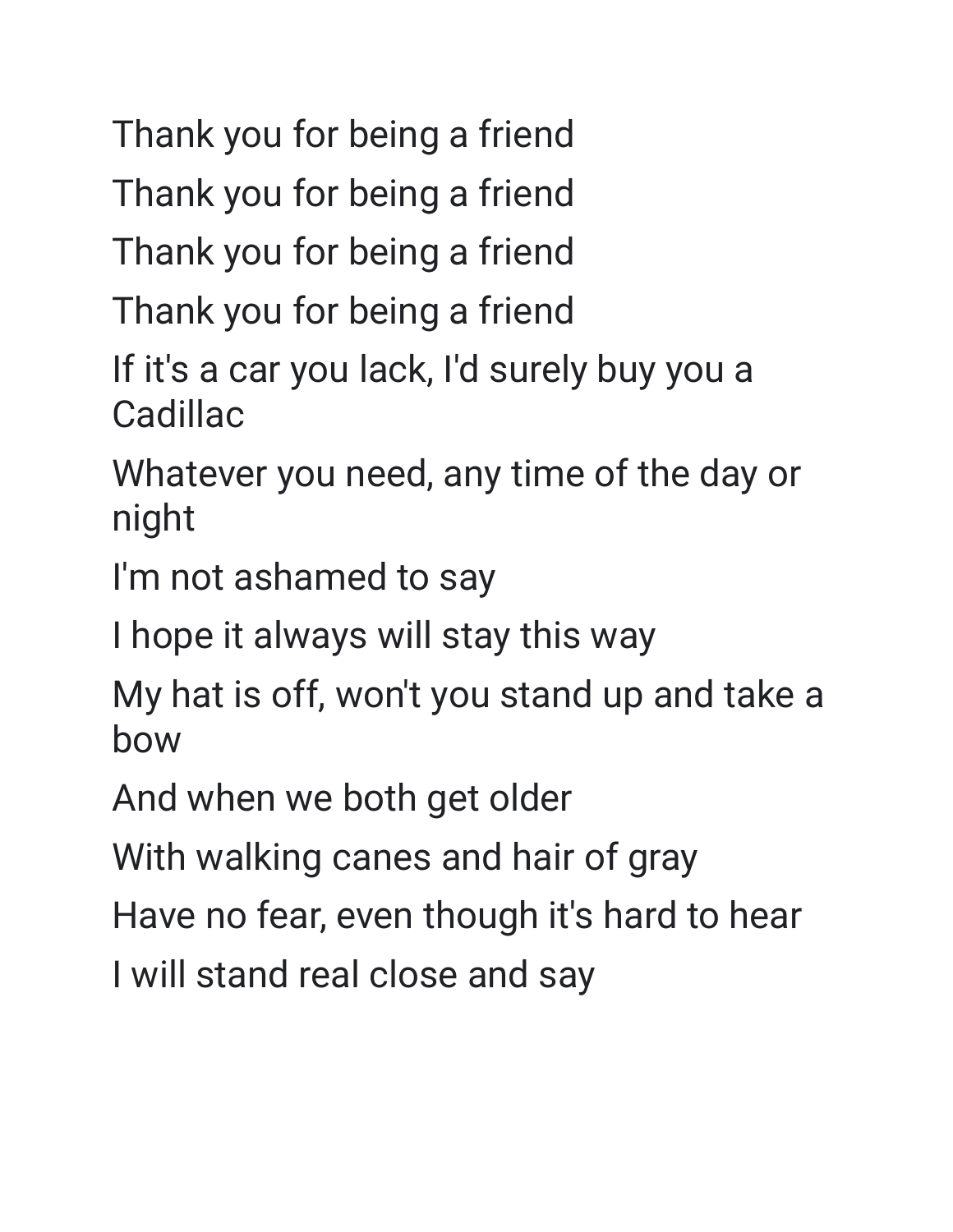# **ALL**

Thank you for being a friend (I wanna thank you)

Thank you for being a friend (I wanna thank you)

Thank you for being a friend (I wanna thank you)

Thank you for being a friend (I wanna thank you)

## **MATER**

Hey there, buddy.

## **LIGHTNING**

Buddy? I'm not your buddy. I'm a prisoner!

## **MATER**

Yeah. But, that don't mean we can't be friends.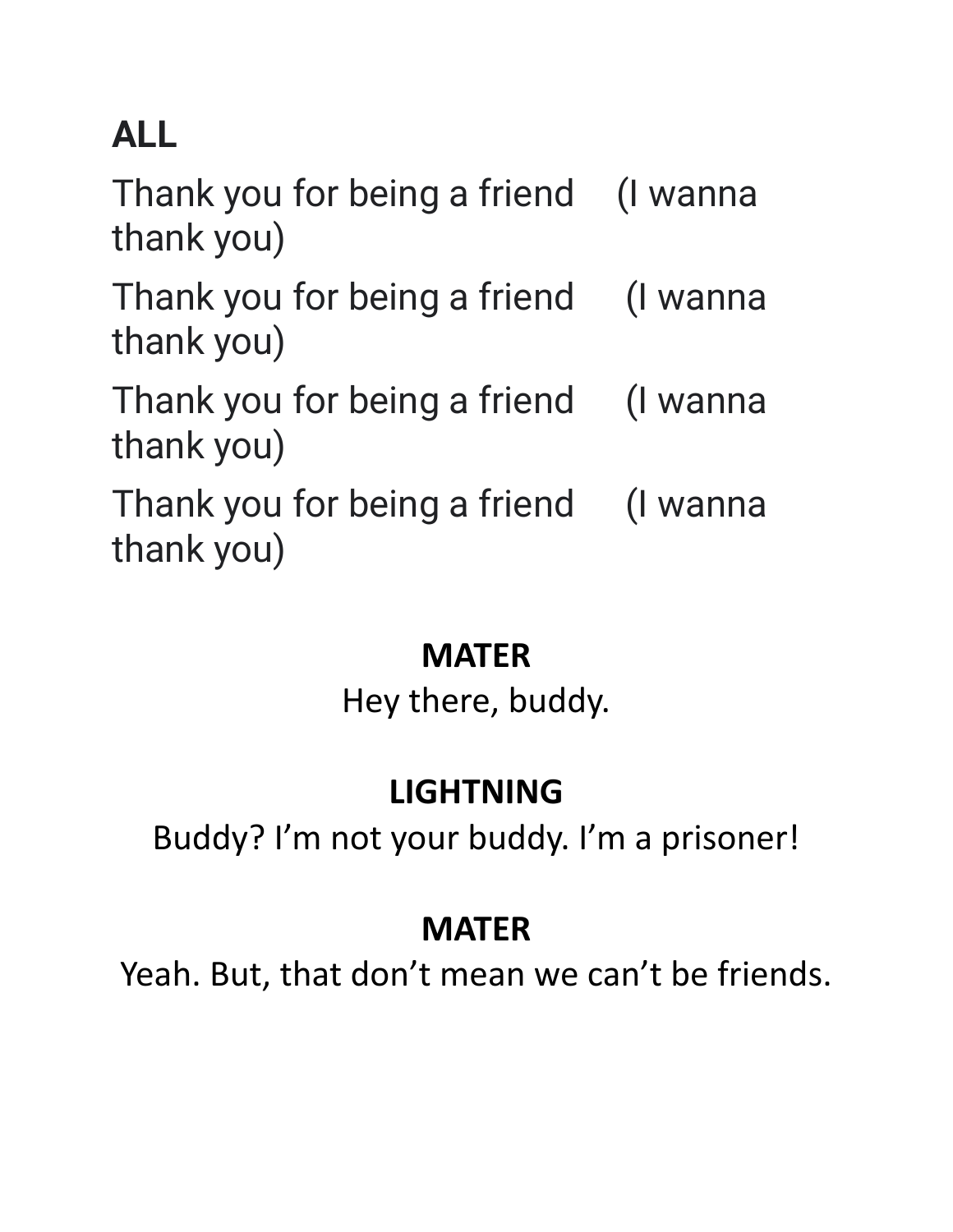#### **LIGHTNING**

Who are you? Where am I?

#### **MATER**

The name's Mater. And, you are in Radiator Springs! The happiest little town on Route 66.

## **LIGHTNING**

Great.

## **MATER**

You sure did make a mess of our fair city

## **LIGHTNING**

Come on. It wasn't that bad. Was it?

## **MATER**

Well, you trashed the grass, knocked over a light pole, left skid marks all over the place and destroyed a mailbox. Destroying a mailbox is a federal offense you know.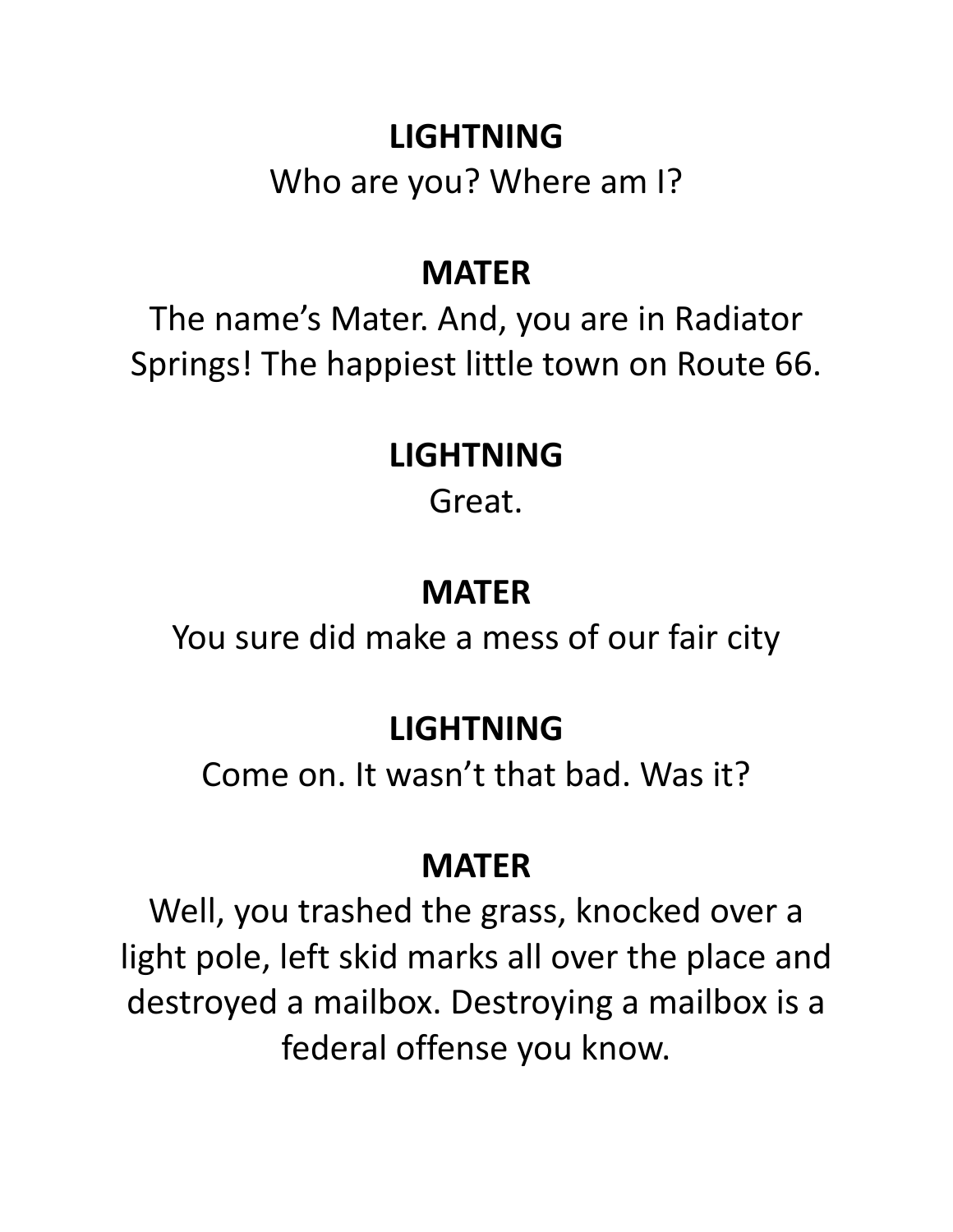#### **LIGHTNING**

#### It is?

#### **MATER**

I don't know. Maybe.

## **LIGHTNING**

Gosh. I was driving so fast I didn't even notice.

## **MATER**

I bet. I never seen someone drive that fast in all my life!

## **LIGHTNING**

Look. My name is Lightning McQueen. I am a famous racecar driver. I have to get to California to race in the Piston Cup. It's the most famous race in the world! You have to let me out of here!

### **MATER**

Sure, I will!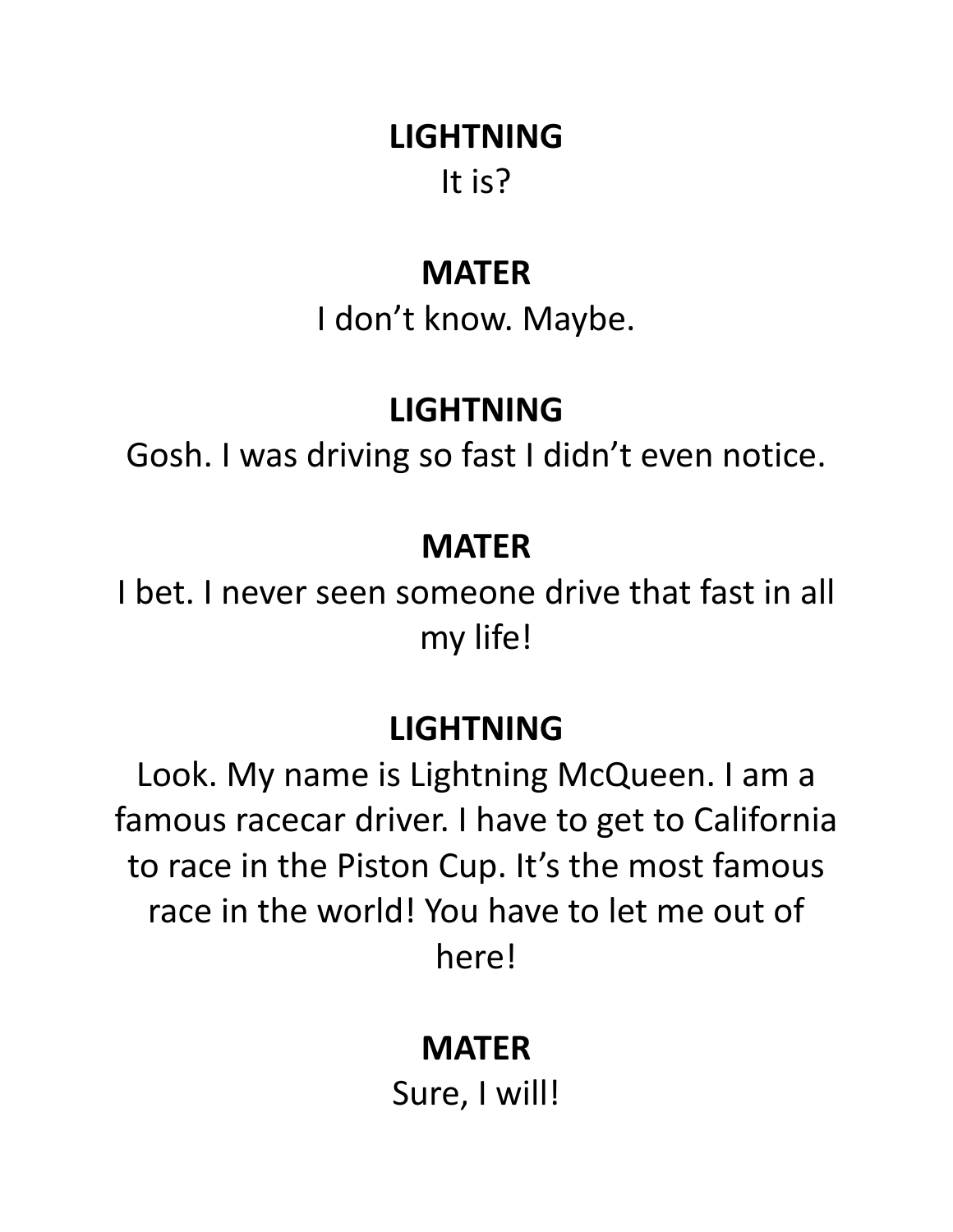## **LIGHTNING** You will!

## **MATER**

Sure thing, buddy! Tomorrow I'll let you out and you will stand trial in front of the town and they will decide if you can go to your famous race or spend the next 10 years doing hard labor.

#### **LIGHTNING**

10 years?

## **MATER**

Yeah. It's gonna be so much fun. Sleep well, buddy! See ya tomorrow!

**[Mater exits singing** *Friends Forever* **as the set transforms into the courtroom and the prison bars are struck.]**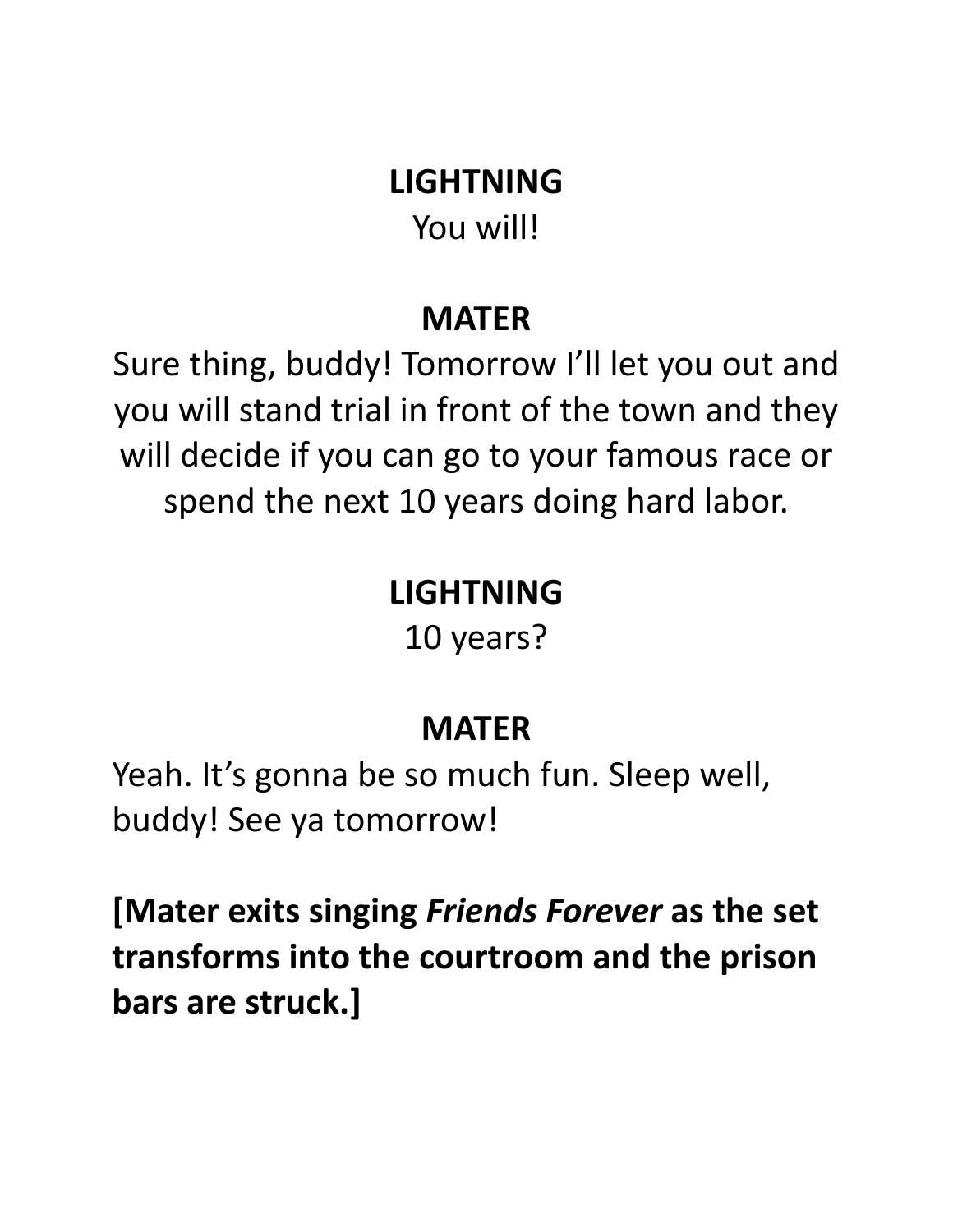## **SCENE 3**

#### **[Everyone from Radiator Springs enters.]**

#### **SARGE**

#### Traffic court will come to order!

#### **LIGHTNING**

How long is this going to take? I have to get to California!

#### **FLO**

Where's your lawyer?

#### **LIGHTNING**

I don't know. Tahiti? He has a timeshare there.

#### **PHYLLIS**

If you have no lawyer, the court will assign you one, man. Hey, who wants to be this gal's lawyer?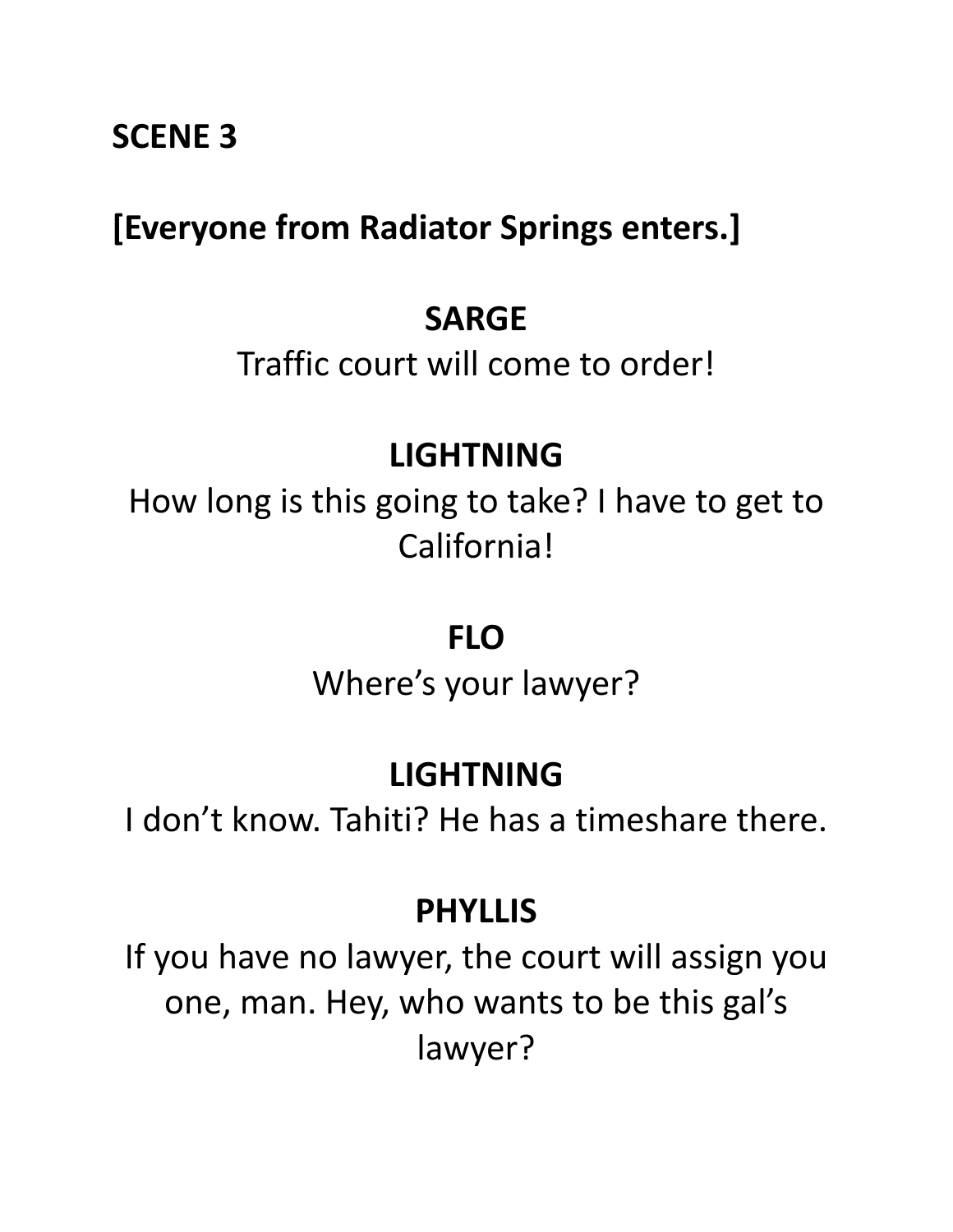#### **MATER**

I'll do it!

## **LIGHTNING**

## Oh, no!

# **SARGE**

The honorable Doc Hudson is presiding. And, may Doc have mercy on your soul!

# **LIGHTNING**

(Gulp!)

## **[Doc enters. The others take their places.]**

## **DOC**

I wanna know who's responsible for wrecking my town! I'm gonna put em in jail till they rot! I'm gonna…

**[Doc sees lightning and stops.]**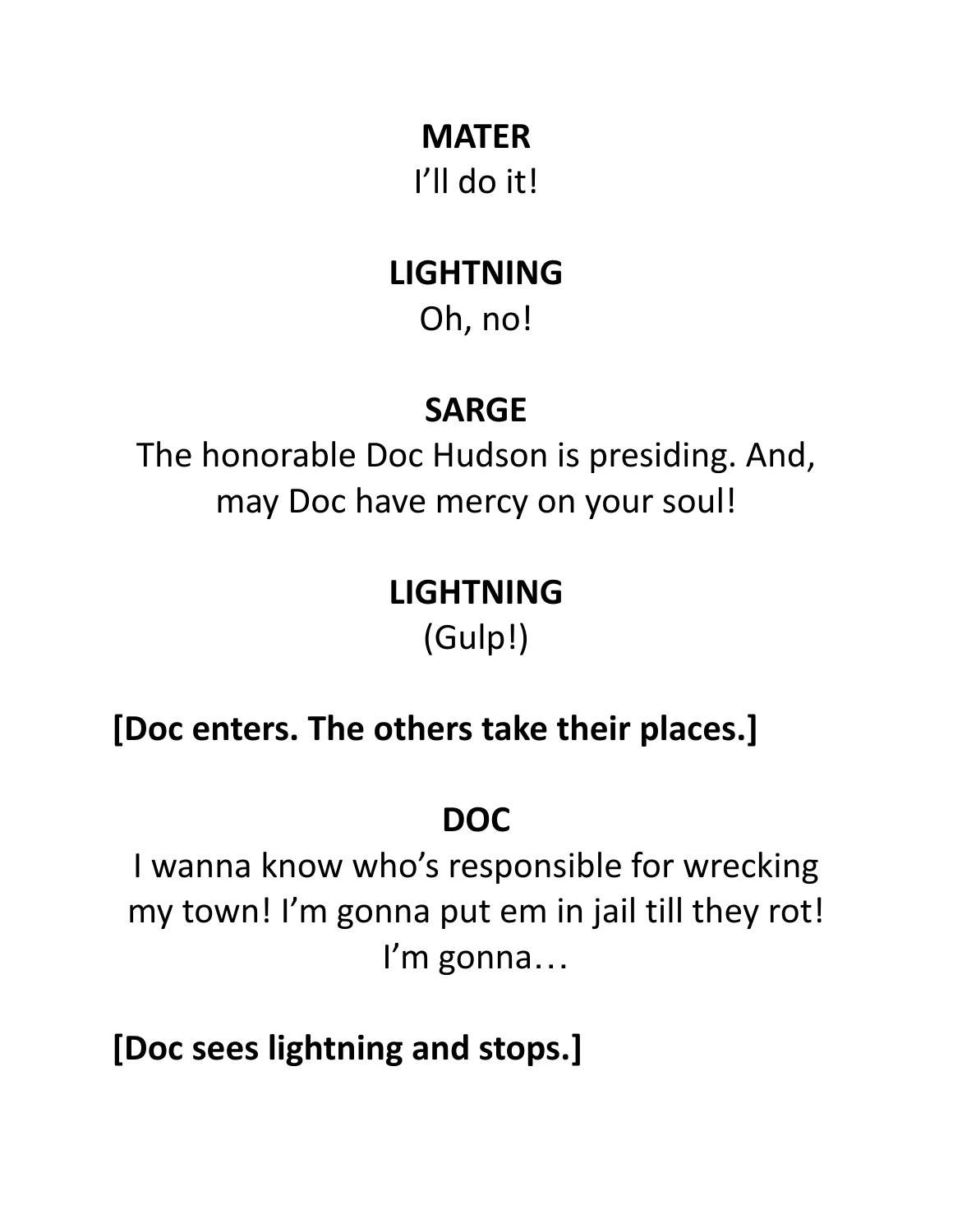## **DOC**

Throw her outta here! Case dismissed!

#### **LIGHTNING**

Yes!

### **MATER**

Shoot. I'm pretty good at this lawyer stuff **[Sally enters]**

## **SALLY**

Sorry, I'm late.

### **LIGHTNING**

She must be from my lawyer's office. Don't worry. He's letting me go.

## **SALLY**

Letting you go?

### **LIGHTNING**

Of course he is! Ka-chow! Now, what do you say you and I grab some dinner?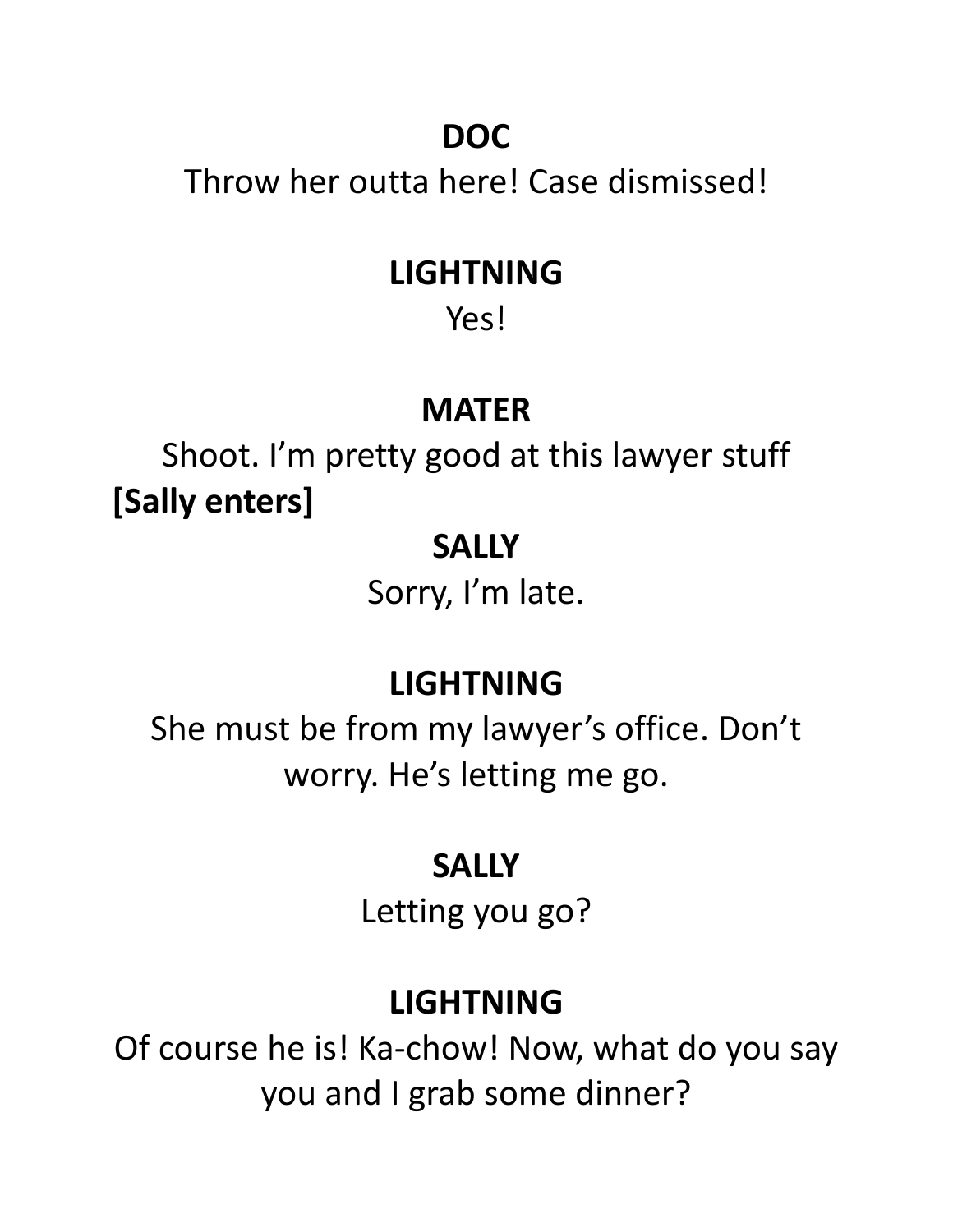#### **SALLY**

Hey, Mater. Hi ya, folks.

## **ALL**

## Hi, Sally!

#### **LIGHTNING**

You know her?

#### **MATER**

Sure! She's the town attorney!

#### **SALLY**

Come on, Doc. Make her fix the road. The town needs this.

#### **DOC**

No! I know their type. Race car drivers. That's the last thing this town needs.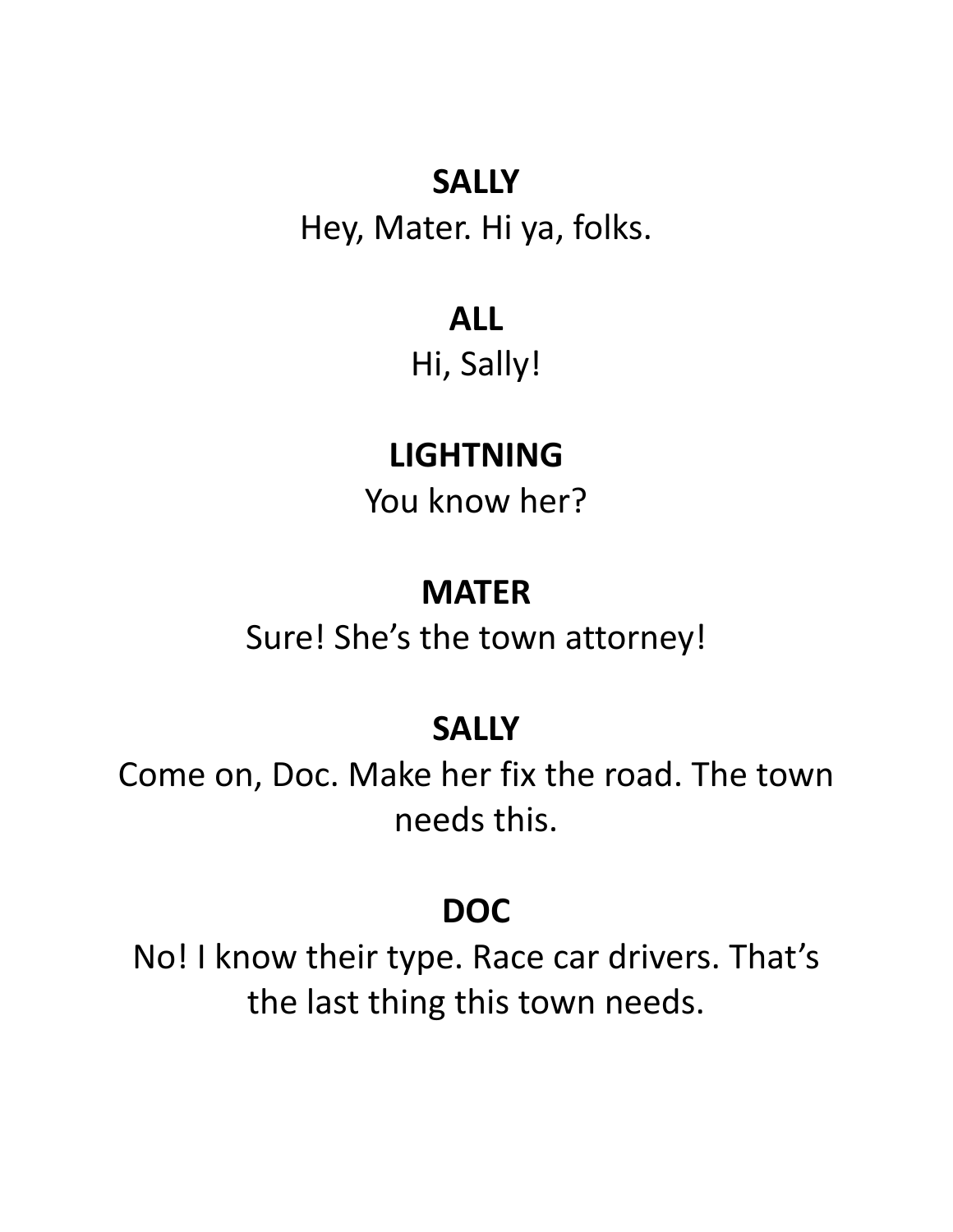#### **SALLY**

Okay. I didn't want to have to do this… Fellow citizens!!!

#### **DOC**

I was afraid of this.

#### **SALLY**

It is our job and our pleasure to take care of the travelers on our beautiful stretch of the "mother road" – Route 66!

#### **RAMONA**

Travelers? What travelers?

### **FLO**

You can say that again. Business was bad before. Now, it will be even worse.

#### **SALLY**

And, how are we to take care of those travelers if there is not a safe road for them to drive on?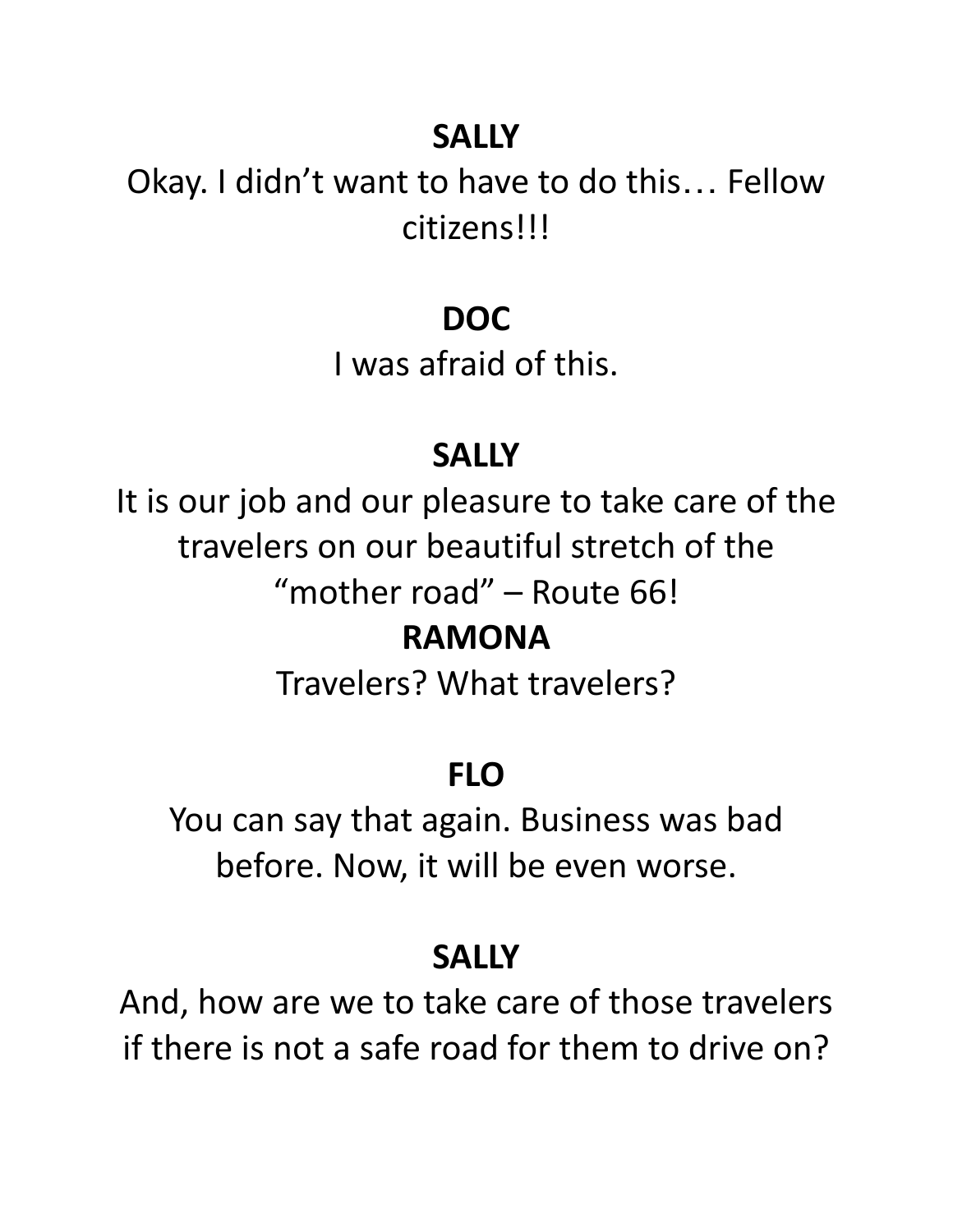#### **PHYLLIS**

That's a good question, man.

#### **SALLY**

So, don't you think the person responsible should fix our road?

**ALL**

Yeah!

#### **LIGHTNING** No!

## **SALLY**

So, what do you want this racecar driver to do?

### **ALL**

Fix the road!

#### **SALLY**

Say it again!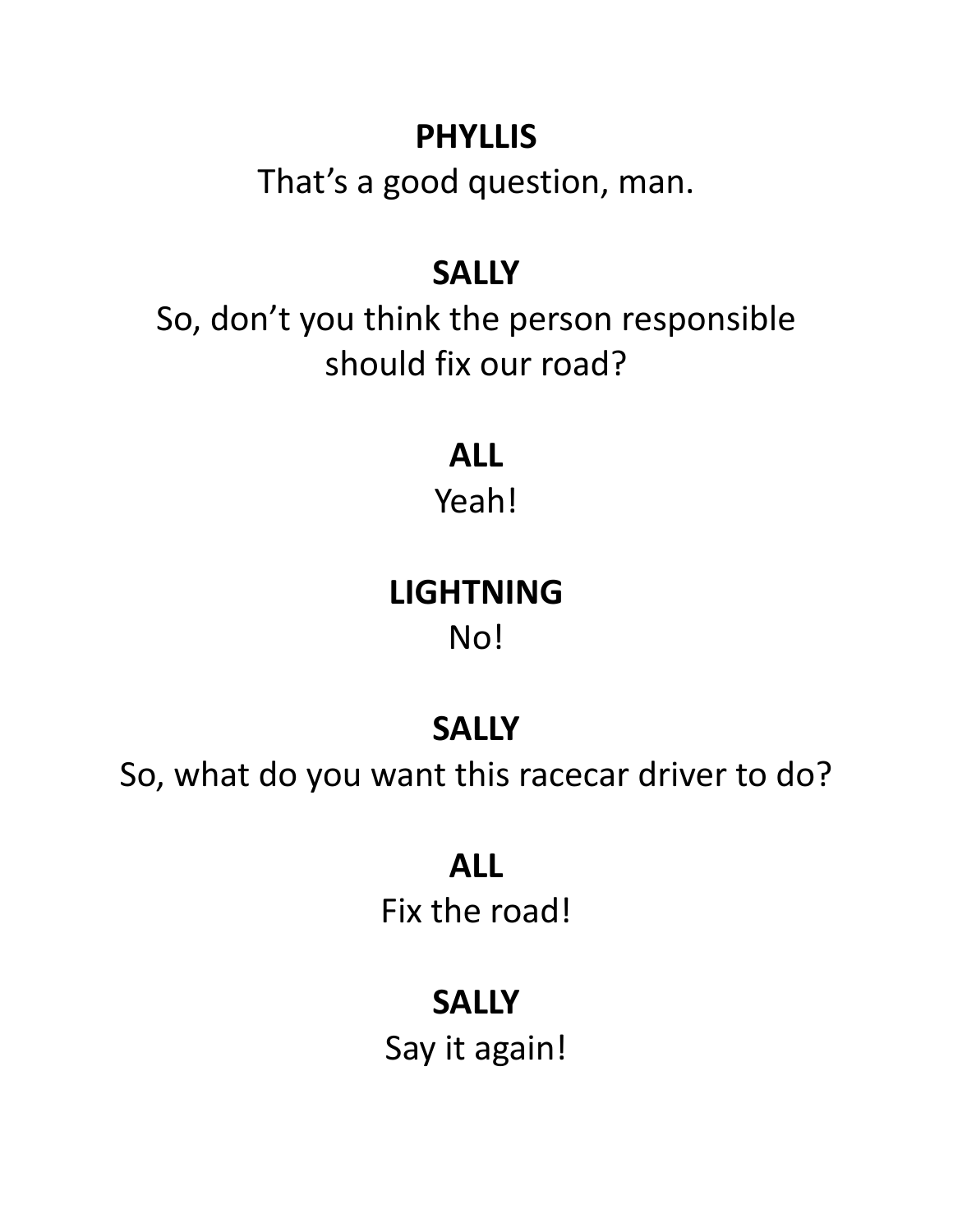#### **ALL**

Fix the road!

#### **SALLY**

One more time!

#### **ALL**

Fix the road!

## **DOC**

Order in the court! Seems like my mind has been changed.

## **ALL**

## Hooray!

## **[Group song "Route 66"]**

Well, if you ever plan to motor west

Jack, take my way, it's the highway, that's the best

Get your kicks on Route 66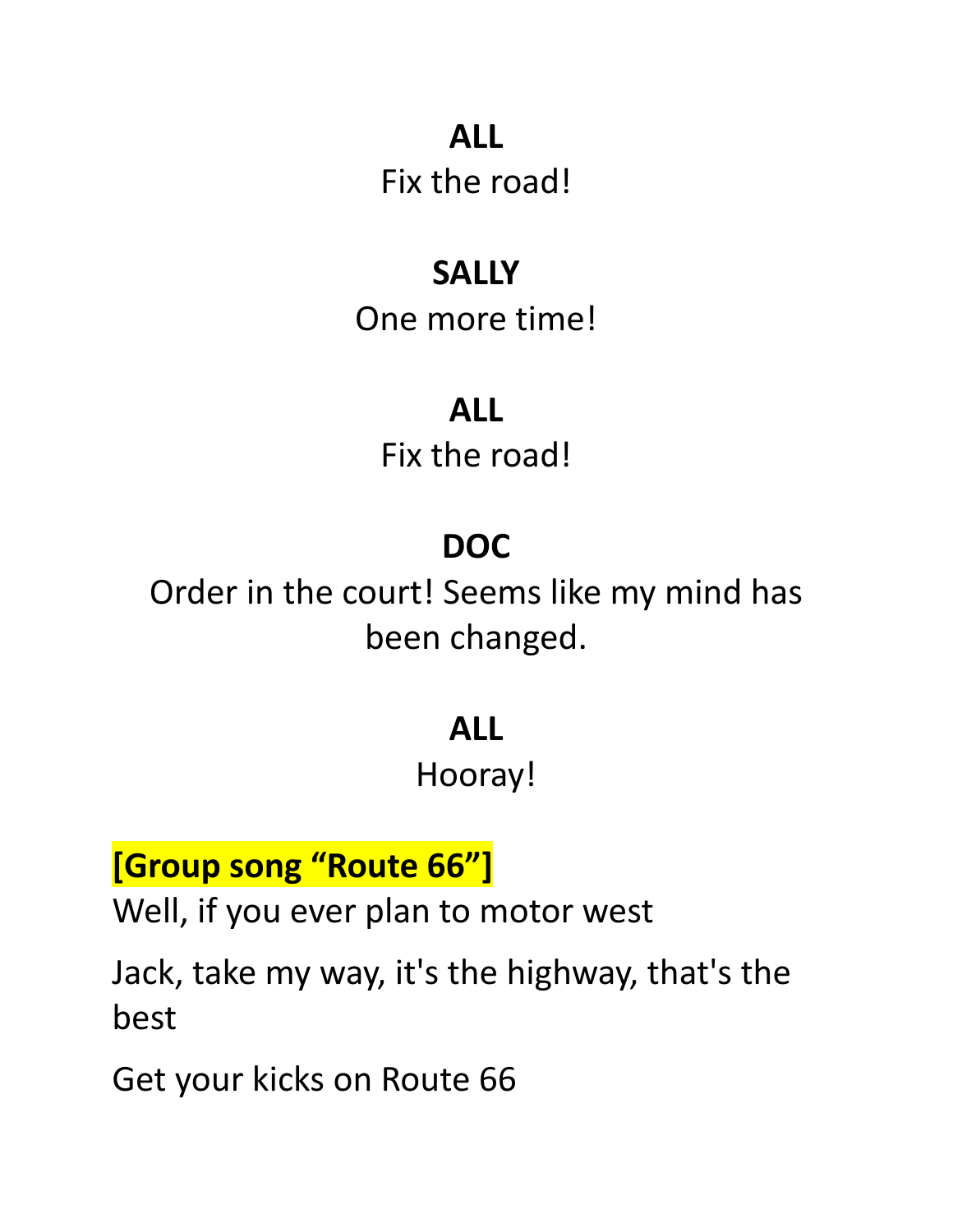Well, it winds from Chicago to L.A. More than two-thousand miles all the way Get your kicks on Route 66

Well, it goes through St. Louis

Joplin, Missouri, Oklahoma City looks oh-so pretty

You'll see Amarillo... a-Gallup, New Mexico

Flagstaff, Arizona, don't forget Winona

Kingman, Barstow, San Bernardino

Would you get hip to this kindly tip And take that California trip? Get your kicks on Route 66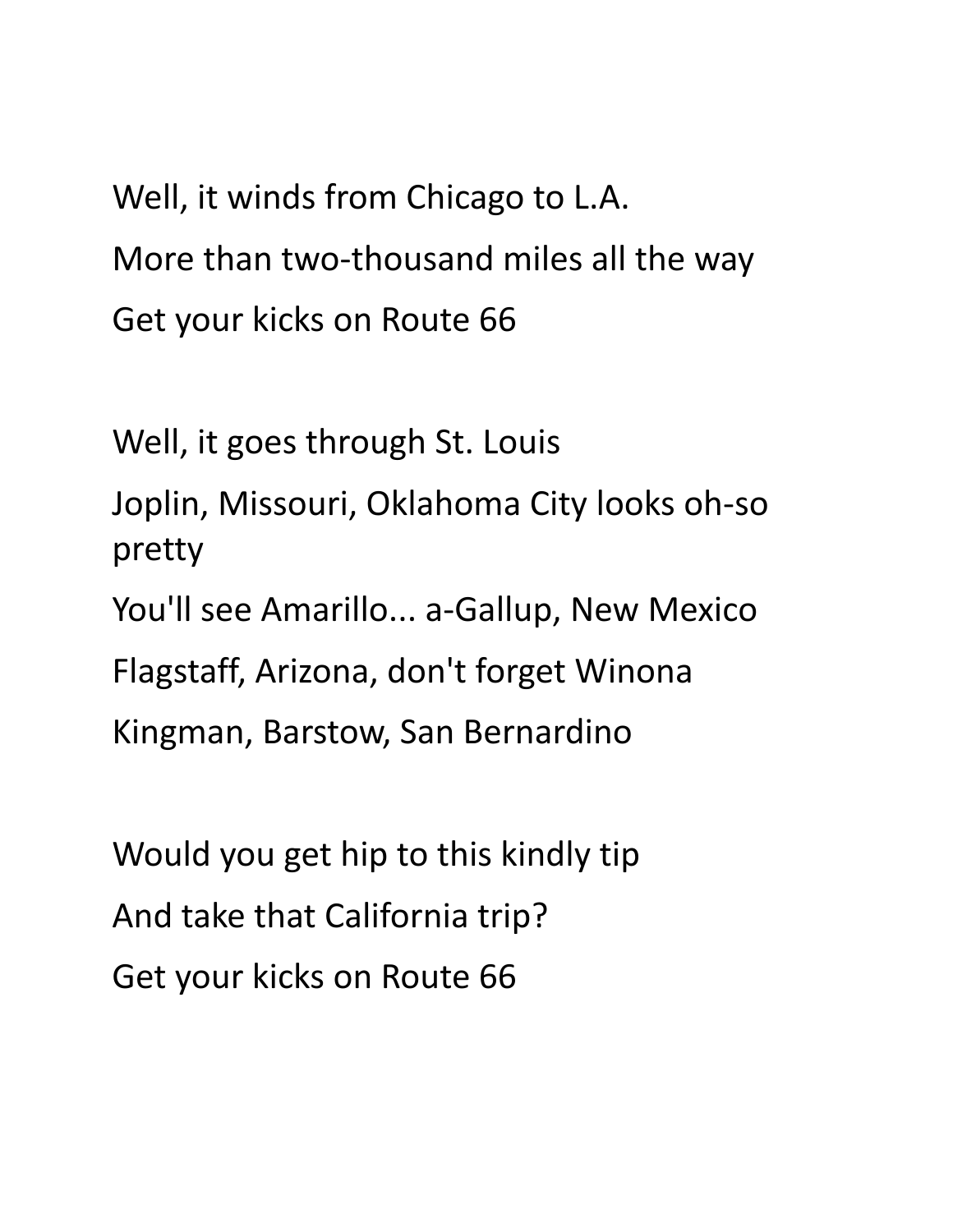It goes through St. Louis, A-Joplin, Missouri A-Oklahoma City looks oh-so pretty You'll see Amarillo....a-Gallup, New Mexico Flagstaff, Arizona, don't forget Winona Kingman, Barstow, San Bernardino

Would you get hip to this kindly tip Take that California trip? Get your kicks on Route 66 Get your kicks on Route 66 Get your kicks on Route 66

**[Scene change. A sidewalk in Radiator Springs.]**

**SCENE 4**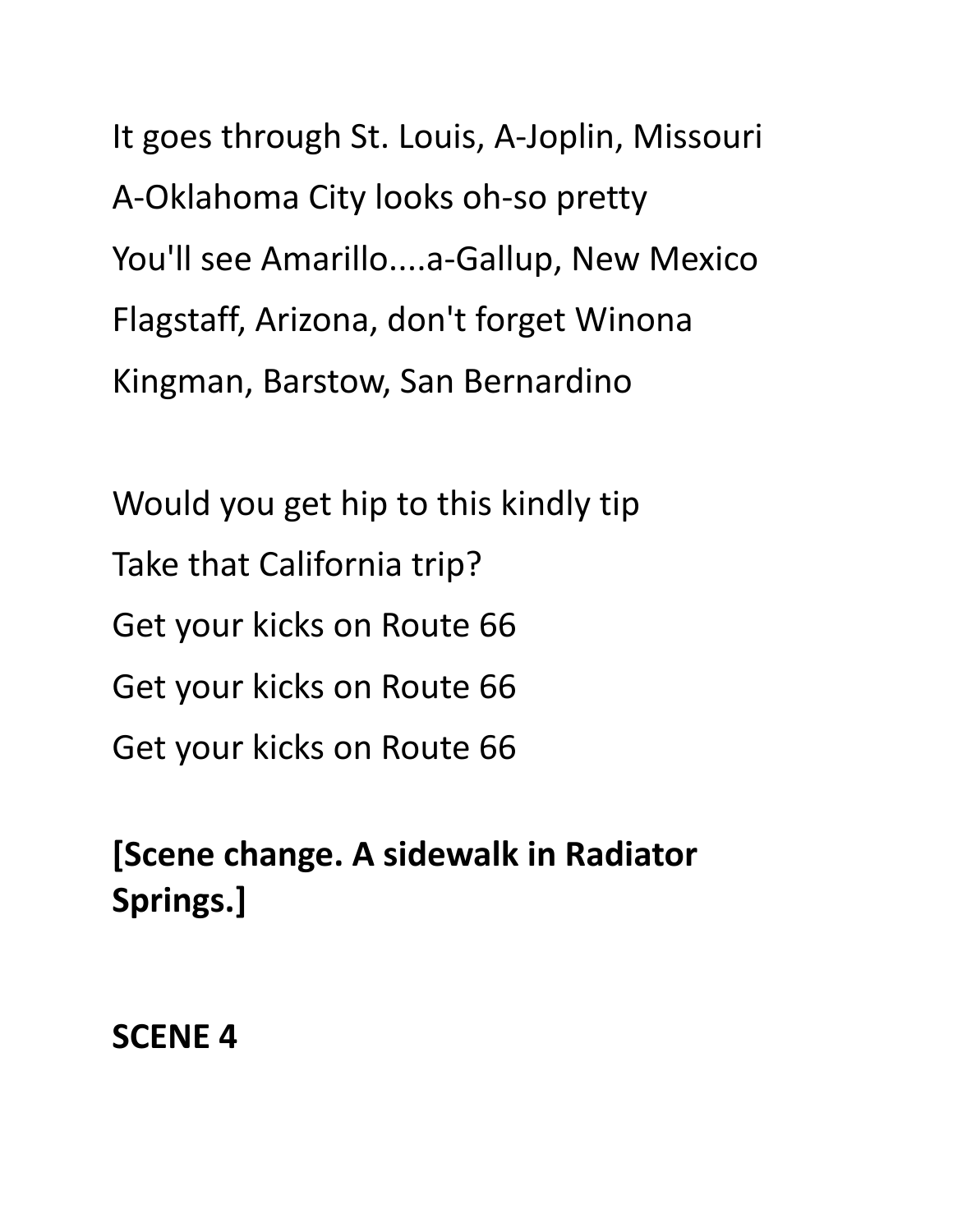## **[Flo puts on her apron/chef jacket. She is in a hurry. Ramona enters]**

#### **RAMONA**

Where are you off to in such a rush?

#### **FLO**

Work! That traffic hearing made me late and it's all you can eat pancake day!

#### **RAMONA**

Yummy! Hey, why don't you slow down and go for a ride with me? I just painted a Ford Mustang and it needs a test drive.

#### **FLO**

Sorry, Ramona. But, I can't a-ford to. I have to get to work!

**[Flo sings 9 to 5 by Dolly Parton]**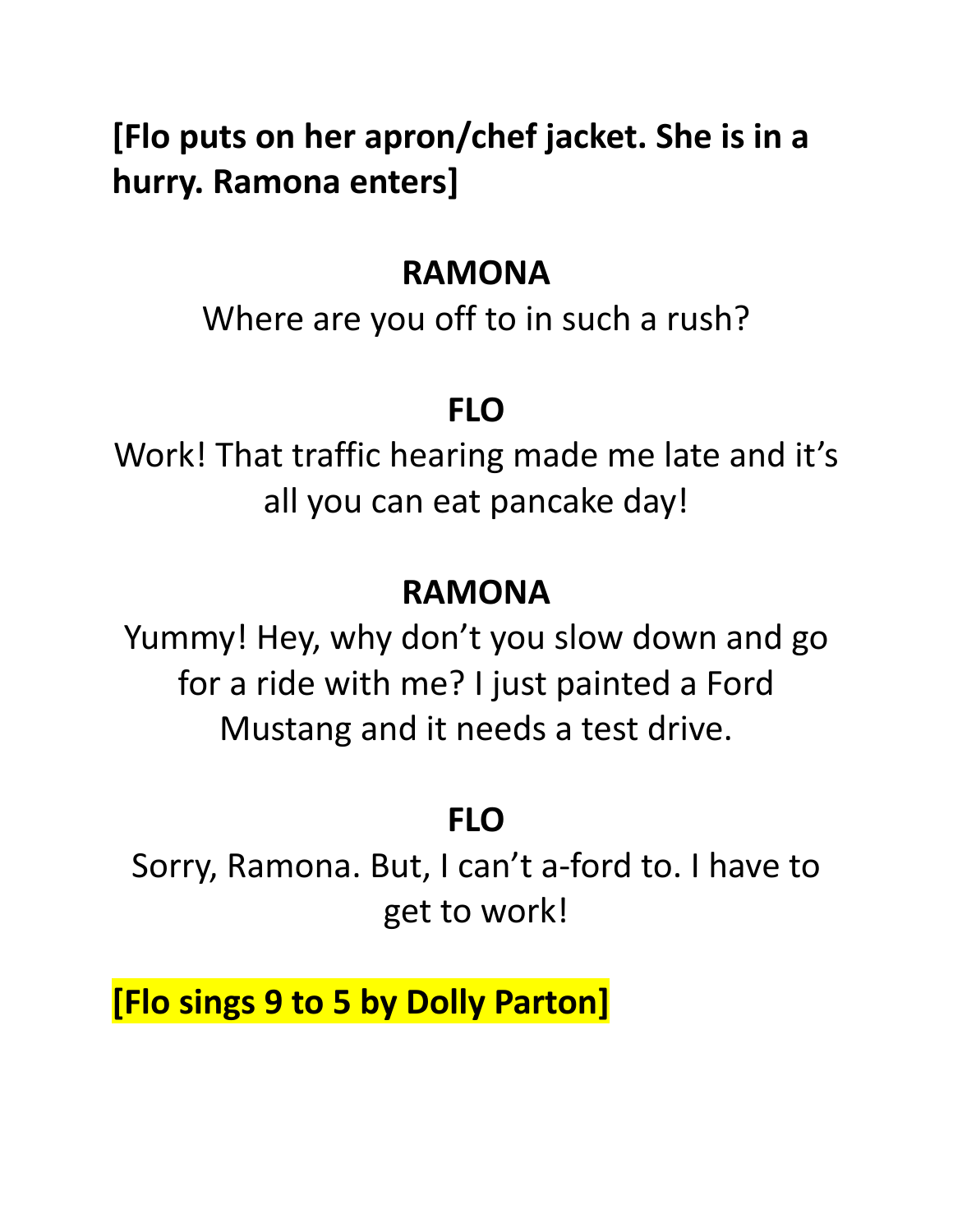[Tumble outta bed and stumble to the](https://genius.com/5036227/Dolly-parton-9-to-5/Tumble-outta-bed-and-stumble-to-the-kitchen) [kitchen](https://genius.com/5036227/Dolly-parton-9-to-5/Tumble-outta-bed-and-stumble-to-the-kitchen)

[Pour myself a cup of ambition](https://genius.com/814327/Dolly-parton-9-to-5/Pour-myself-a-cup-of-ambition)

[Yawnin' and stretchin' and try to come to life](https://genius.com/4386185/Dolly-parton-9-to-5/Yawnin-and-stretchin-and-try-to-come-to-life) [Jump in the shower and the blood starts](https://genius.com/5036224/Dolly-parton-9-to-5/Jump-in-the-shower-and-the-blood-starts-pumpin) [pumpin'](https://genius.com/5036224/Dolly-parton-9-to-5/Jump-in-the-shower-and-the-blood-starts-pumpin)

[Out on the streets, the traffic starts jumpin'](https://genius.com/5036195/Dolly-parton-9-to-5/Out-on-the-streets-the-traffic-starts-jumpin-with-folks-like-me-on-the-job-from-9-to-5) [With folks like me on the job from 9 to 5](https://genius.com/5036195/Dolly-parton-9-to-5/Out-on-the-streets-the-traffic-starts-jumpin-with-folks-like-me-on-the-job-from-9-to-5)

[Working 9 to 5, what a way to make a living](https://genius.com/5036191/Dolly-parton-9-to-5/Working-9-to-5-what-a-way-to-make-a-living) Barely gettin' by, it's all taking and no giving They just use your mind and they never give you credit It's enough to drive you crazy if you let it

9 to 5, yeah, they got you where they want you

There's a better life and you think about it don't you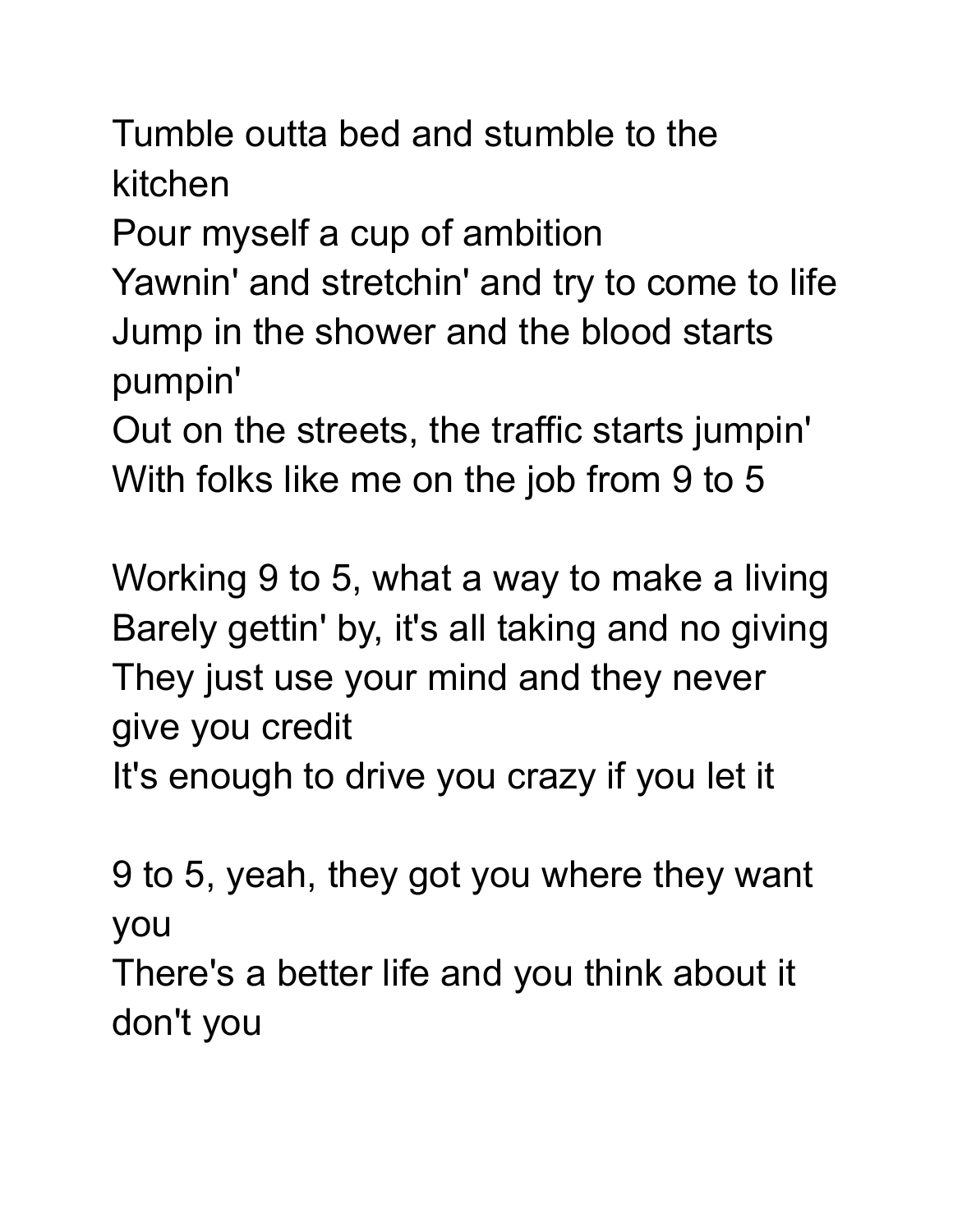[It's a rich man's game no matter what they](https://genius.com/5265333/Dolly-parton-9-to-5/Its-a-rich-mans-game-no-matter-what-they-call-it) [call it](https://genius.com/5265333/Dolly-parton-9-to-5/Its-a-rich-mans-game-no-matter-what-they-call-it)

[And you spend your life putting money in](https://genius.com/5265946/Dolly-parton-9-to-5/And-you-spend-your-life-putting-money-in-his-wallet) [his wallet](https://genius.com/5265946/Dolly-parton-9-to-5/And-you-spend-your-life-putting-money-in-his-wallet)

[They let you dream just to watch them](https://genius.com/5036232/Dolly-parton-9-to-5/They-let-you-dream-just-to-watch-them-shatter) [shatter](https://genius.com/5036232/Dolly-parton-9-to-5/They-let-you-dream-just-to-watch-them-shatter)

[You're just a step on the boss man's ladder](https://genius.com/2588619/Dolly-parton-9-to-5/Youre-just-a-step-on-the-boss-mans-ladder) But you got dreams he'll never take away In the same boat with a lot of your friends [Waiting for the day your ship will come in](https://genius.com/5264747/Dolly-parton-9-to-5/Waiting-for-the-day-your-ship-will-come-in-and-the-tides-gonna-turn-an-its-all-gonna-roll-your-way) [And the tide's gonna turn an' it's all gonna](https://genius.com/5264747/Dolly-parton-9-to-5/Waiting-for-the-day-your-ship-will-come-in-and-the-tides-gonna-turn-an-its-all-gonna-roll-your-way) [roll your way](https://genius.com/5264747/Dolly-parton-9-to-5/Waiting-for-the-day-your-ship-will-come-in-and-the-tides-gonna-turn-an-its-all-gonna-roll-your-way)

[Working 9 to 5, what a way to make a living](https://genius.com/5036191/Dolly-parton-9-to-5/Working-9-to-5-what-a-way-to-make-a-living) Barely gettin' by, it's all taking and no giving They just use your mind and you never get the credit

It's enough to drive you crazy if you let it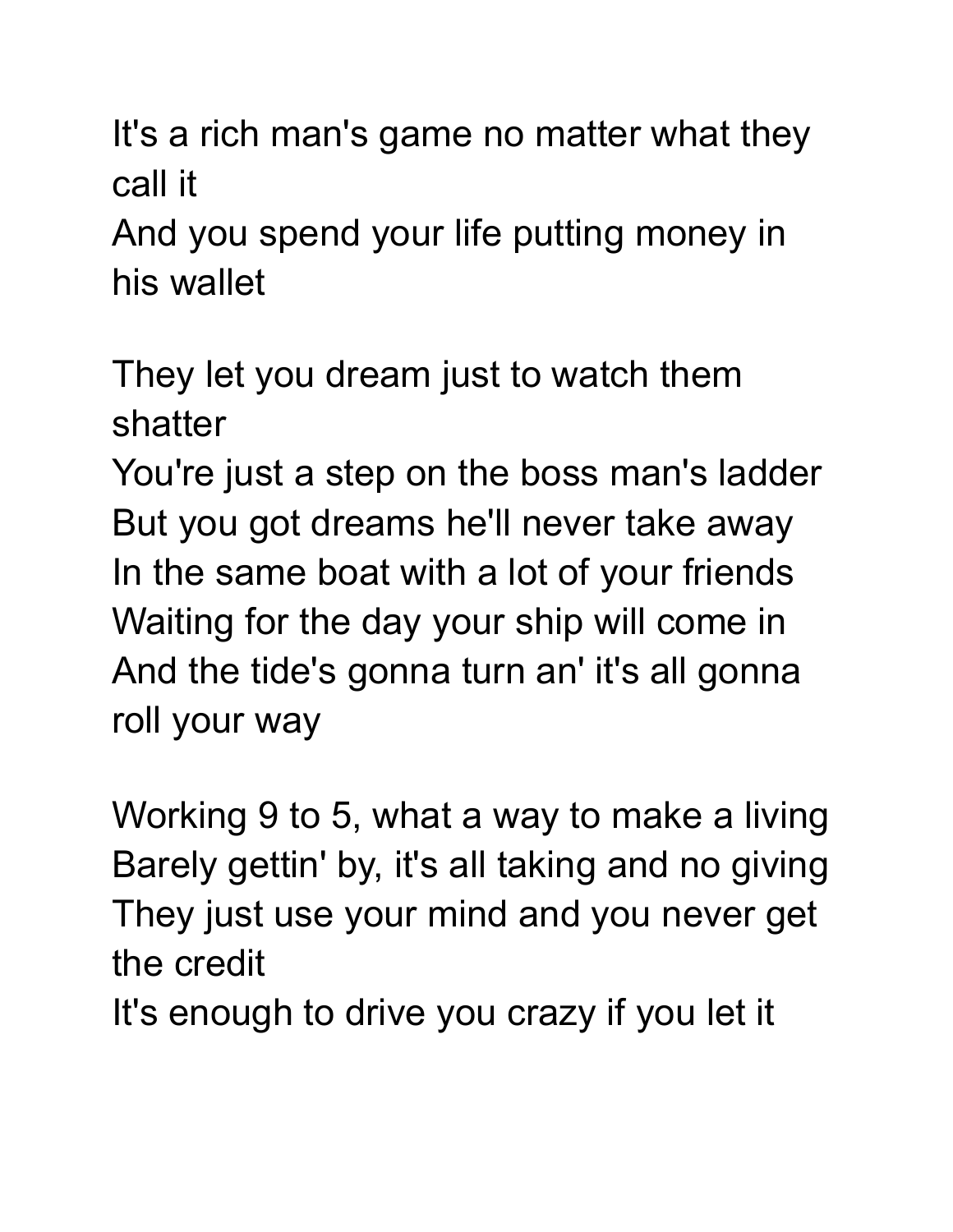9 to 5, yeah, they got you where they want you

There's a better life and you think about it don't you

[It's a rich man's game no matter what they](https://genius.com/5265333/Dolly-parton-9-to-5/Its-a-rich-mans-game-no-matter-what-they-call-it) [call it](https://genius.com/5265333/Dolly-parton-9-to-5/Its-a-rich-mans-game-no-matter-what-they-call-it)

[And you spend your life putting money in](https://genius.com/5265946/Dolly-parton-9-to-5/And-you-spend-your-life-putting-money-in-his-wallet) [his wallet](https://genius.com/5265946/Dolly-parton-9-to-5/And-you-spend-your-life-putting-money-in-his-wallet)

[9 to 5, what a way to make a living](https://genius.com/5036191/Dolly-parton-9-to-5/Working-9-to-5-what-a-way-to-make-a-living) Barely gettin' by, it's all taking and no giving They just use your mind and they never give you credit It's enough to drive you crazy if you let it

9 to 5, yeah, they got you where they want you

There's a better life and you think about it don't you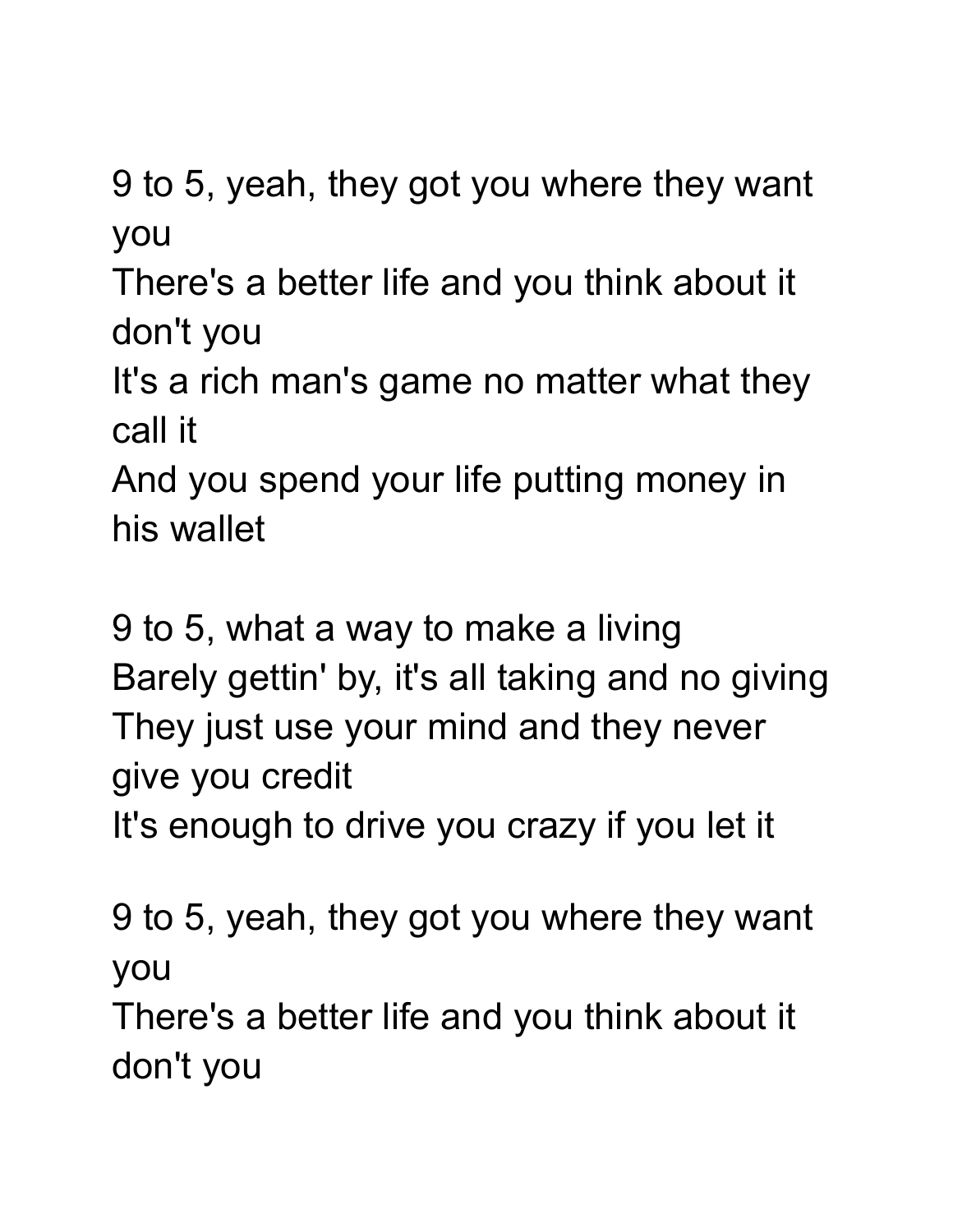[It's a rich man's game no matter what they](https://genius.com/5265333/Dolly-parton-9-to-5/Its-a-rich-mans-game-no-matter-what-they-call-it) [call it](https://genius.com/5265333/Dolly-parton-9-to-5/Its-a-rich-mans-game-no-matter-what-they-call-it)

[And you spend your life putting money in](https://genius.com/5265946/Dolly-parton-9-to-5/And-you-spend-your-life-putting-money-in-his-wallet) [his wallet](https://genius.com/5265946/Dolly-parton-9-to-5/And-you-spend-your-life-putting-money-in-his-wallet)

9 to 5, yeah,

#### **RAMONA**

I have an idea.

### **FLO**

What is it?

## **RAMONA**

Why don't you have Doc sentence the new prisoner to wash the dishes for you?

**[Ramona laughs.]**

**FLO**

Ha, ha. Yeah, right.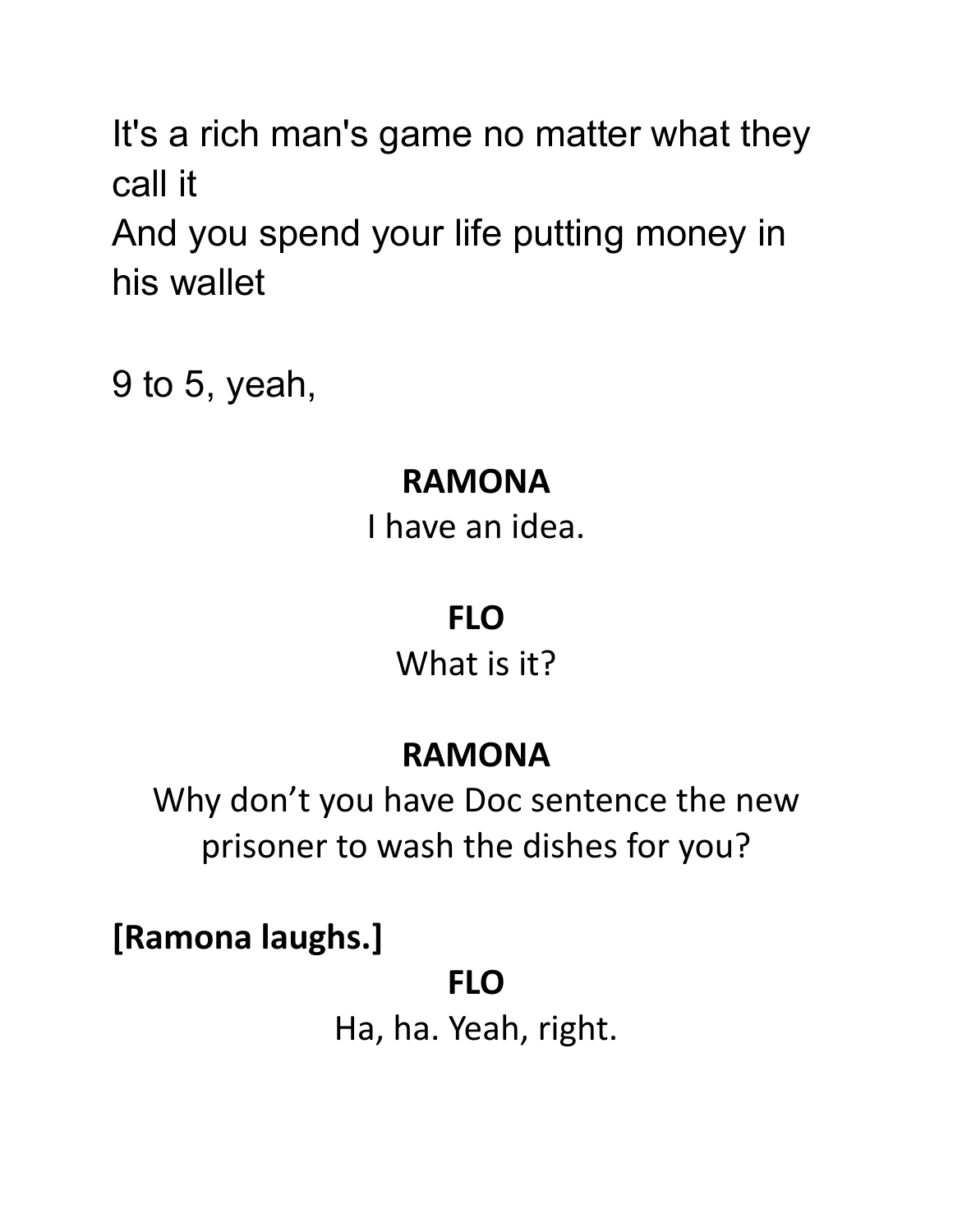#### **RAMONA**

Then, you and I can cruise!

#### **FLO**

You cruise around too much.

#### **RAMONA**

Sometimes you have to slow down and take in the scenery.

## **FLO**

Why don't you slowly walk me to work.

## **RAMONA**

Sounds good to me!

## **FLO**

Then you can slowly help me set the tables, sweep the floor, polish the silverware, take out the garbage and wash the dishes?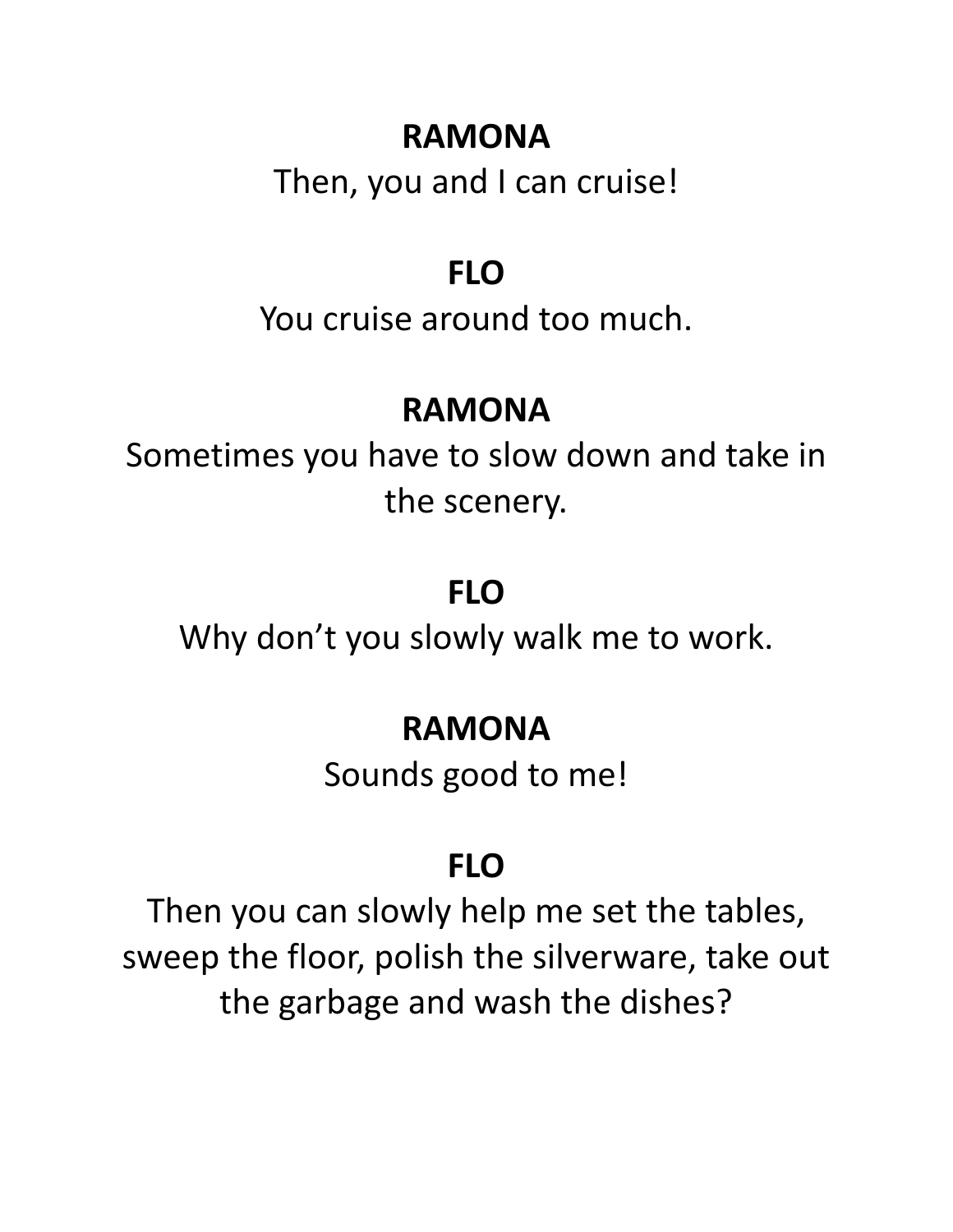#### **RAMONA**

I rolled right into that one.

**[Flo and Ramona exit.]**

## **SCENE 5 [Bob and Darlene enter] BOB**

And now a Piston Cup update. It seems rookie sensation and Piston Cup hopeful, Lightning McQueen has gone...missing!

#### **DARLENE**

That's right, Bob. No one has heard hide nor hair from McQueen since she sped off for California! I sure hope nothing happened to her.

#### **BOB**

Me too, Darlene. Lightning McQueen is a great racer, but let's face it. She's reckless. And, with the firing of her entire team there is no one looking out for her.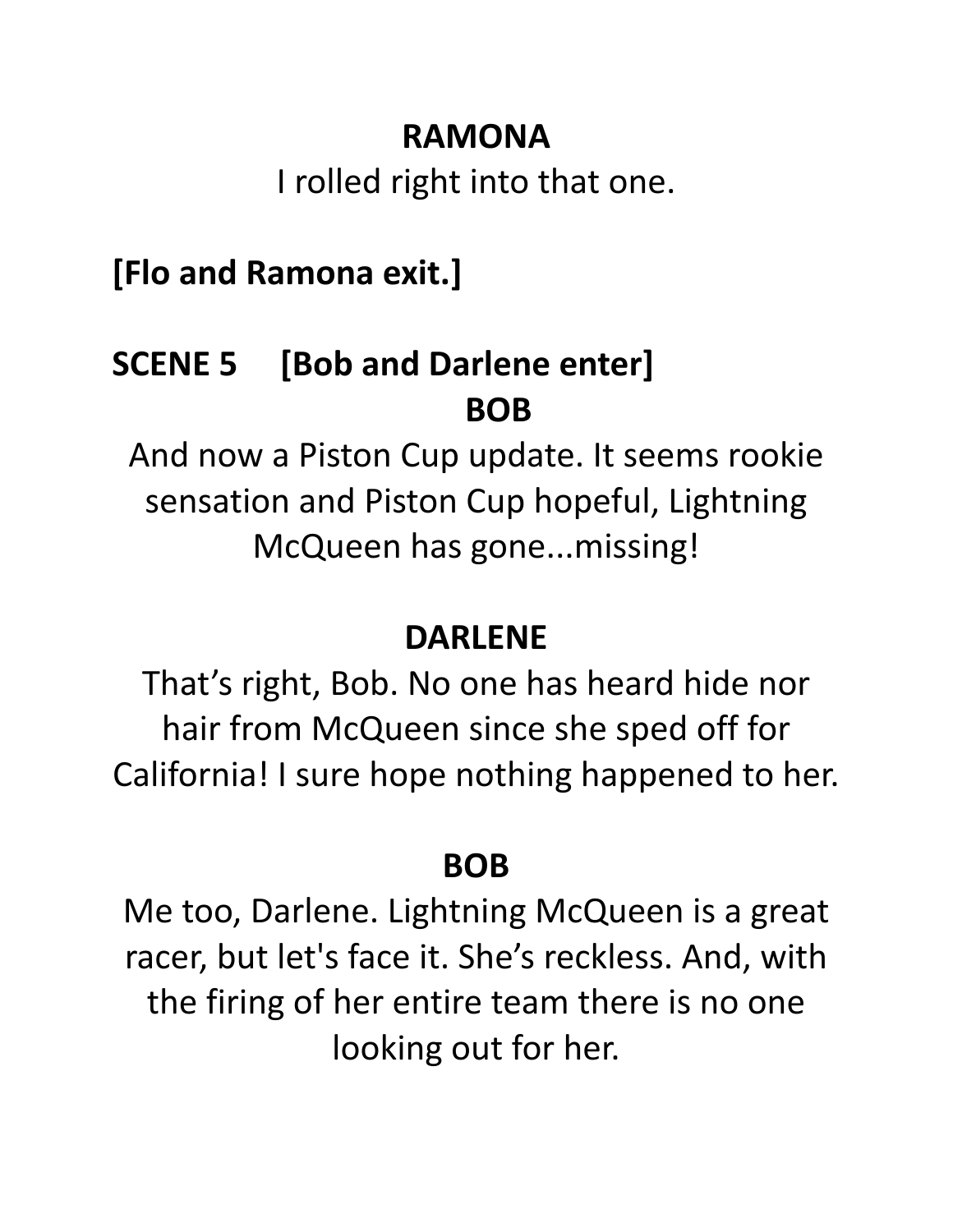#### **DARLENE**

Agreed, Bob. Let's just hope that the excitement of the big race didn't get the better of her and that she's just laying low to give Chick Hicks a false sense of security.

### **BOB**

I sure hope so, Darlene.

**[Bob and Darlene exit.]**

**SCENE 5**

## **[Jimi Hendrix** *Star Spangled Banner* **plays as Phyllis and Sarge enter.]**

## **SARGE**

Will you turn down that noise!

## **PHYLLIS**

You gotta respect the classics, man.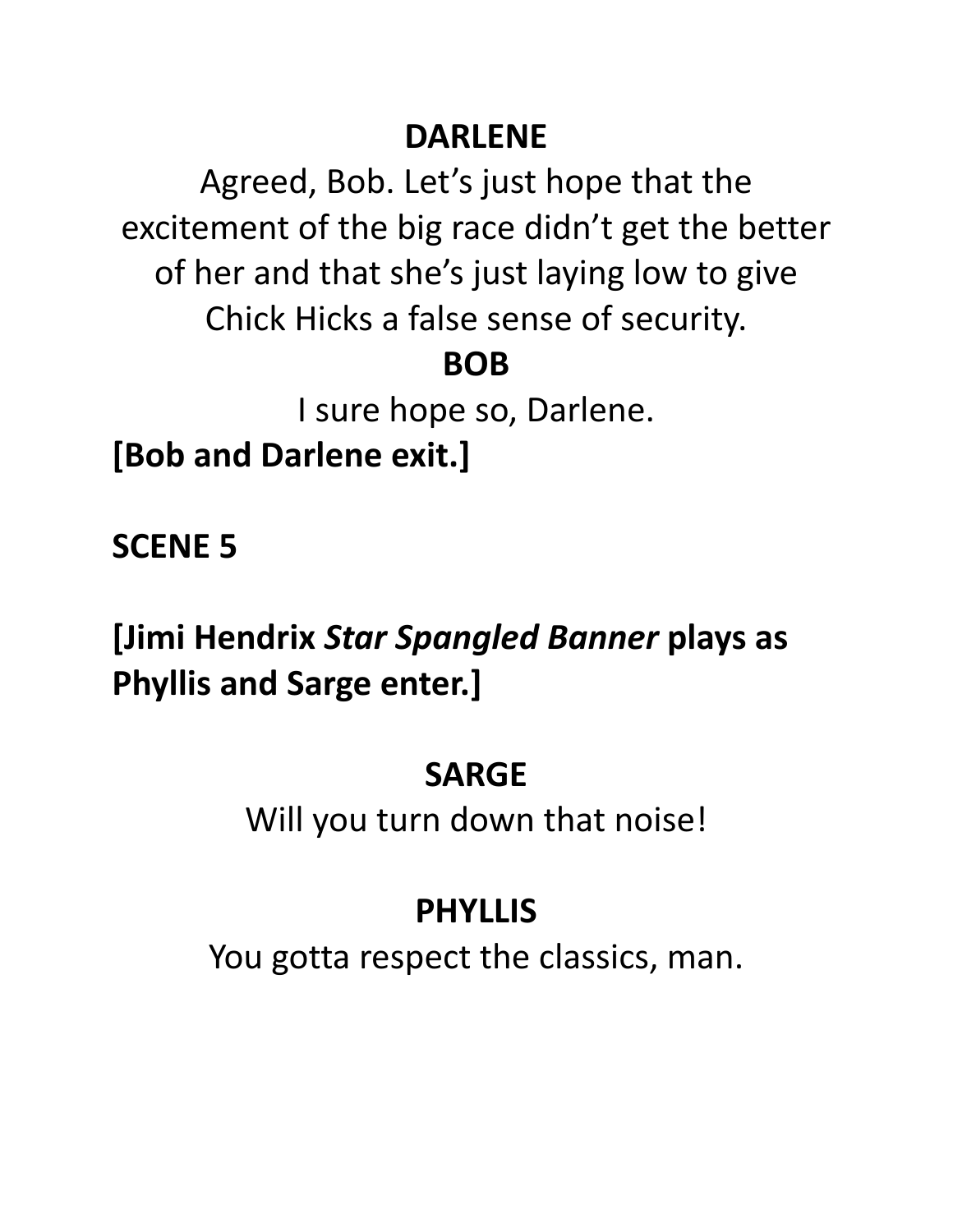## **SARGE**

Respect! Don't talk to me about respect! That's what's wrong with these kids today!

## **PHYLLIS**

Here we go again.

## **SARGE**

That racecar driver ruined our town!

## **PHYLLIS**

She's gonna fix it, man. You just gotta give her a chance.

## **SARGE**

She doesn't deserve a chance! We didn't get "chances" in my day. In my day we were groomed to be - men!

[Sarge sings *Stouthearted Men*]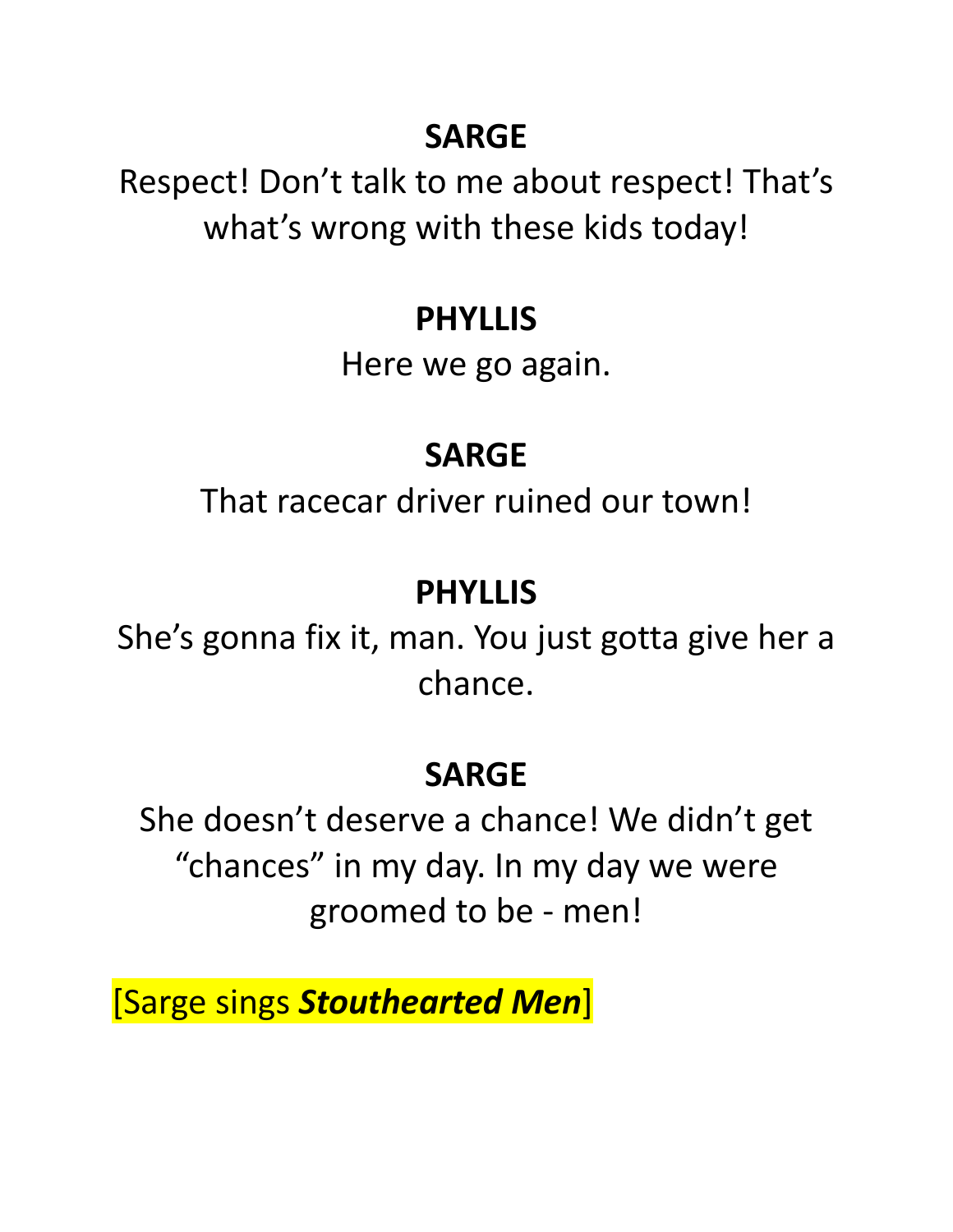You who have dreams, if you act they'll come true

To turn your dreams to a fact, it's up to you If you have the soul and the spirit Never fear it, you'll see it through

Hearts can inspire Other hearts with their fire For the strong obey

When a strong man shows them the way

Give me some men who are stouthearted men

Who will fight for the right they adore Start me with ten who are stouthearted men And I'll soon give you ten thousand more

Shoulder to shoulder and bolder and bolder They grow as they go to the fore

Then there's nothing in the world can halt or mar a plan

When stouthearted men can stick together man to man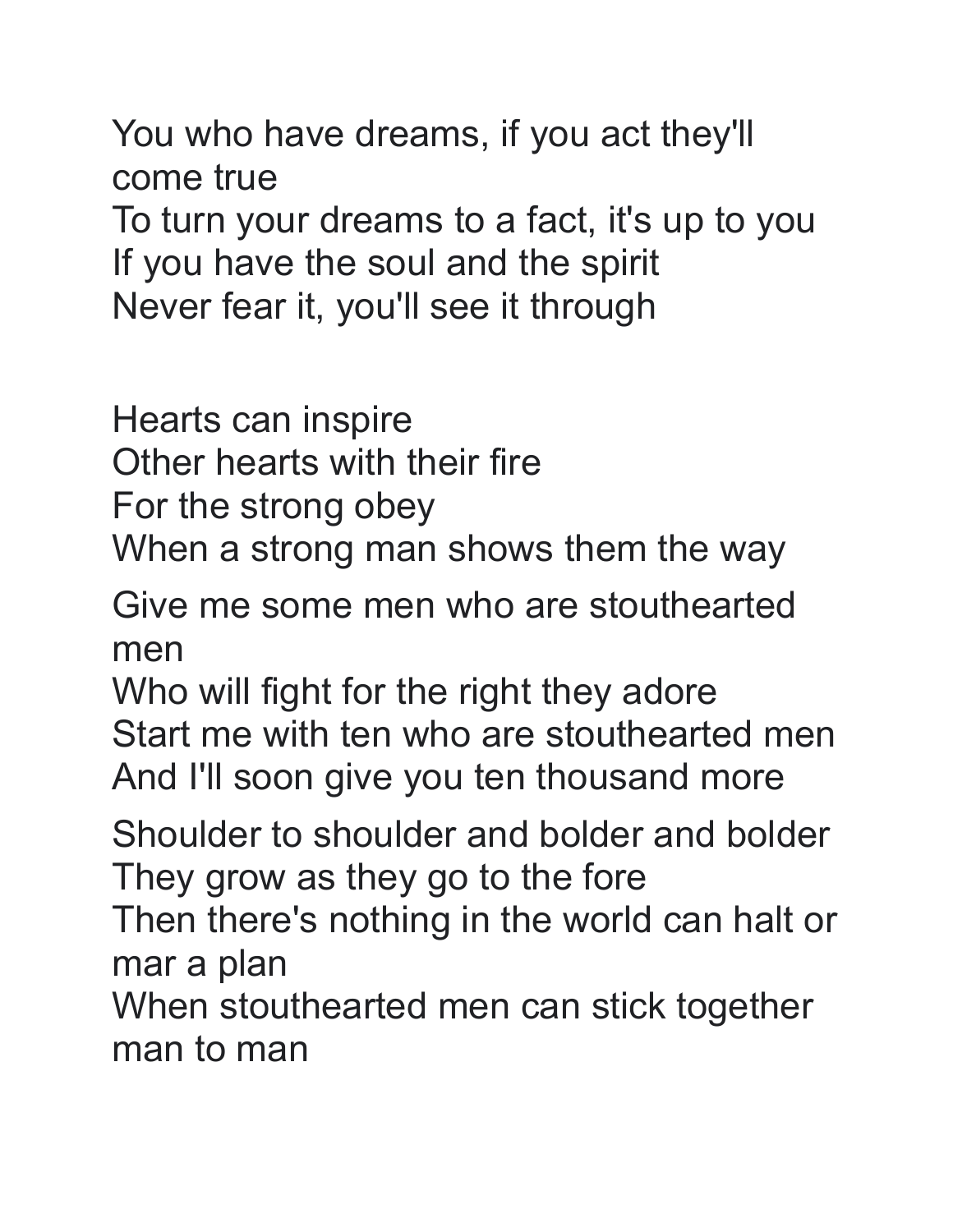Oh, give me some men who are stouthearted men Who will fight for the right they adore…

#### **PHYLLIS**

That was great, man. And, you are right.

#### **SARGE**

I am? I mean. Of course I am! You know, I think this is the first time you and I have agreed on anything.

#### **PHYLLIS**

Yeah. It's nice.

#### **SARGE**

It is.

#### **PHYLLIS**

Except…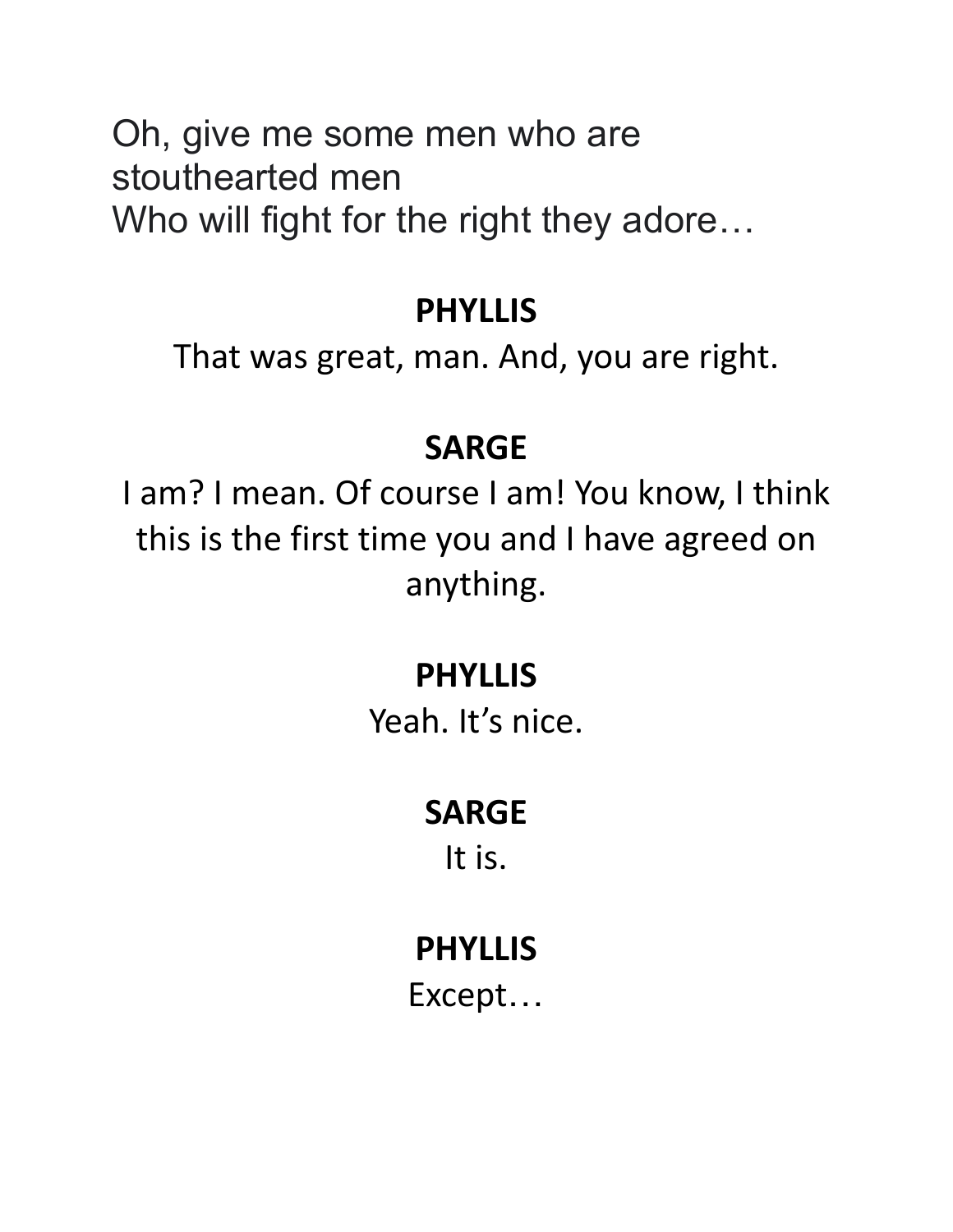#### **SARGE**

Oh, here it comes.

#### **PHYLLIS**

Haven't *you* ever made a mistake, man?

#### **SARGE**

A mistake? A mistake? I… I… I guess so.

## **PHYLLIS**

Sure. We all have.

#### **SARGE**

But, I don't think that race car driver is *sorry* for her mistake.

#### **PHYLLIS**

Oh, I think she is, man. Deep down. And, if we give her a chance she may learn something. And, we might too. Like I always say. Mistakes are for learning.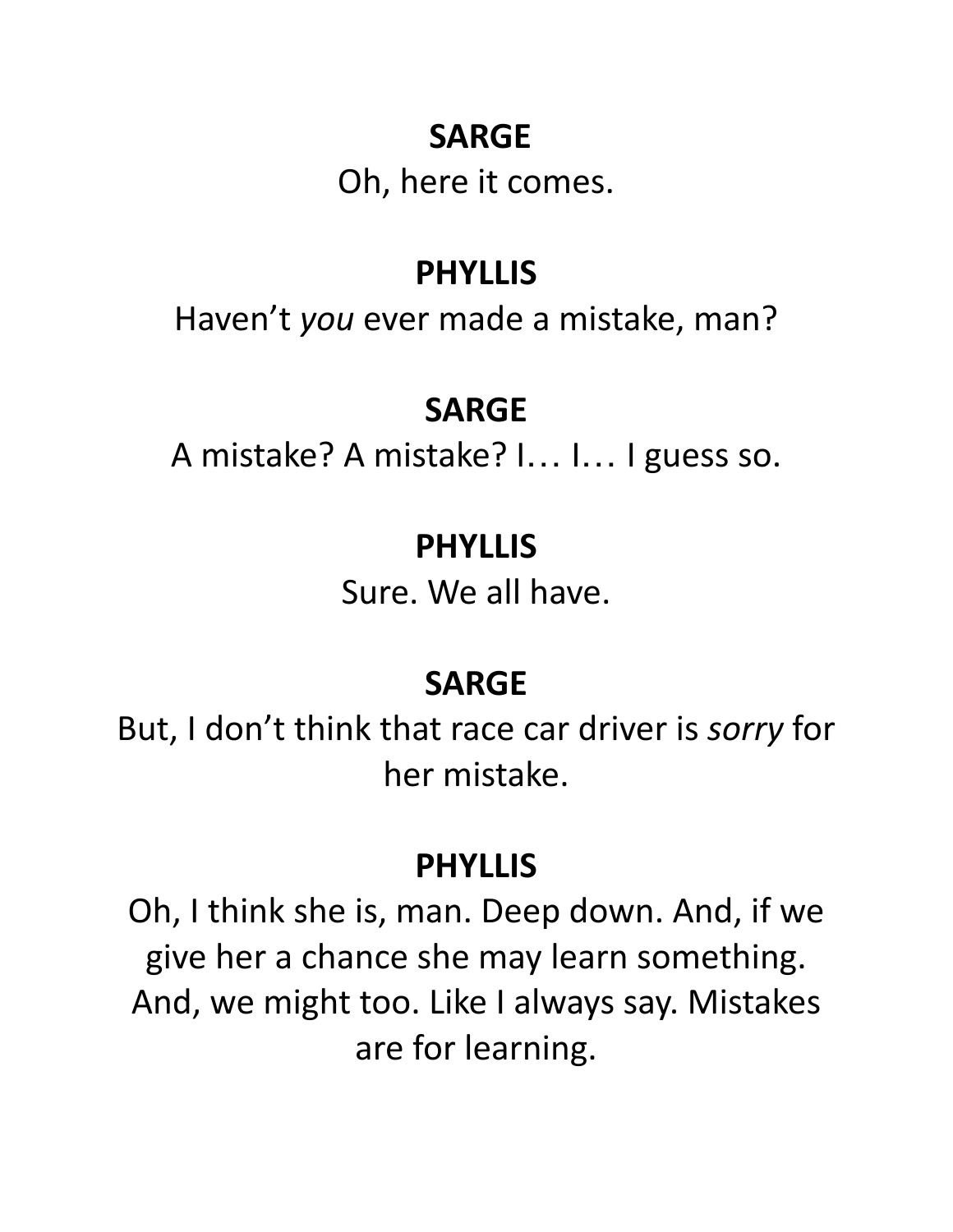[Phyllis sings "Livin In The Moment" by Jason Mraz]

If this life is one act, Why do we lay all these traps

We put them right in our path, When we just wanna be free

I will not waste my days Making up all kinds of ways

To worry about all the things That will not happen to me

So I just let go of what I know I don't know

And I know I'll only do this by

Living in the moment, Living my life

Easy and breezy

With peace in my mind

With peace in my heart

Peace in my soul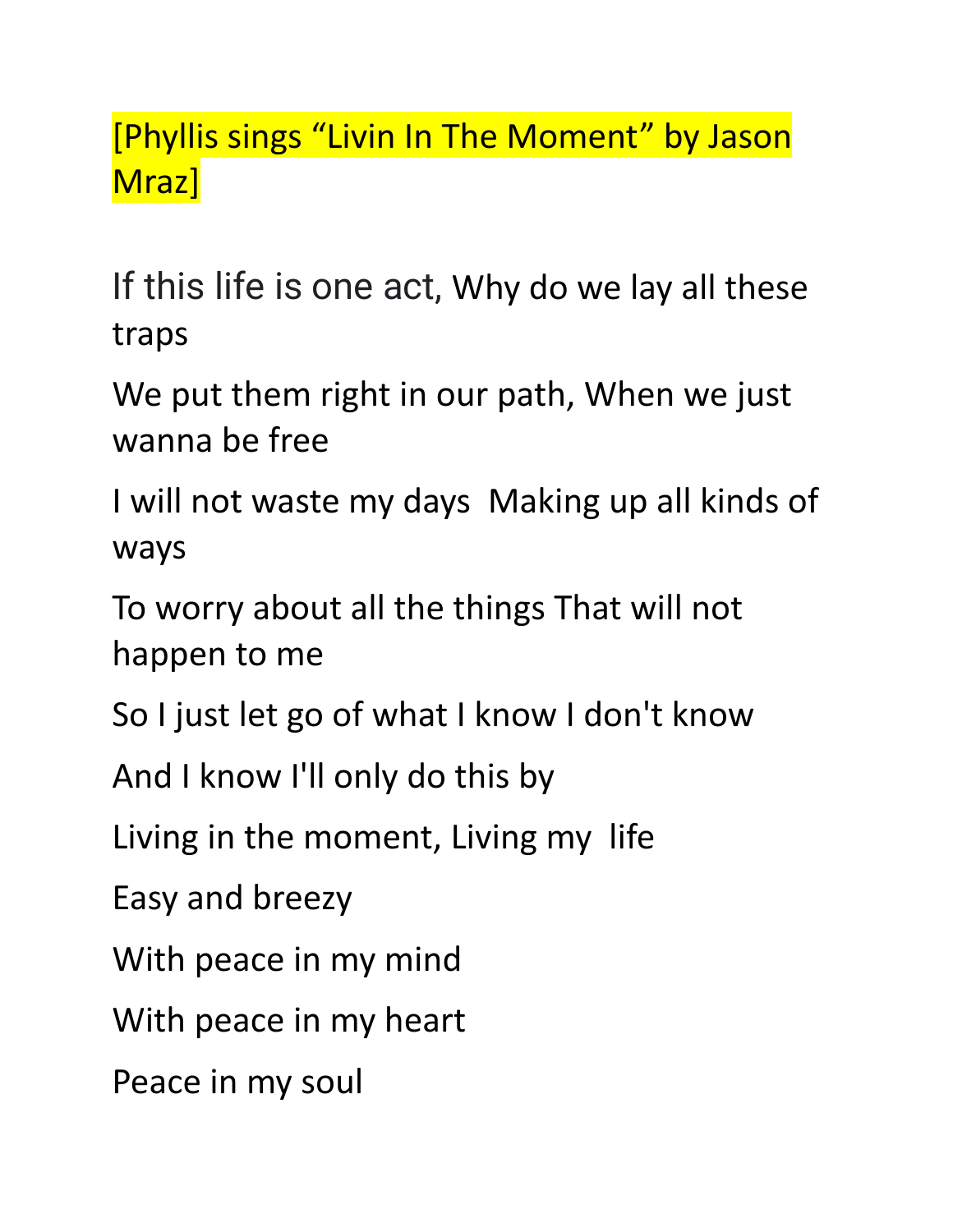Wherever I'm going, I'm already home

Living in the moment

I'm letting myself off for all things I've done

I let my past go past And now I'm having more fun

I'm letting go of the thoughts That do not make me strong

And I believe this way can be the same for everyone

And if I fall asleep

I know you'll be the one who'll always remind me

To live in the moment, Living my life

Easy and breezy, With peace in my mind

I got peace in my heart, Got peace in my soul

Wherever I'm going, I'm already home

I can't walk through life facing backwards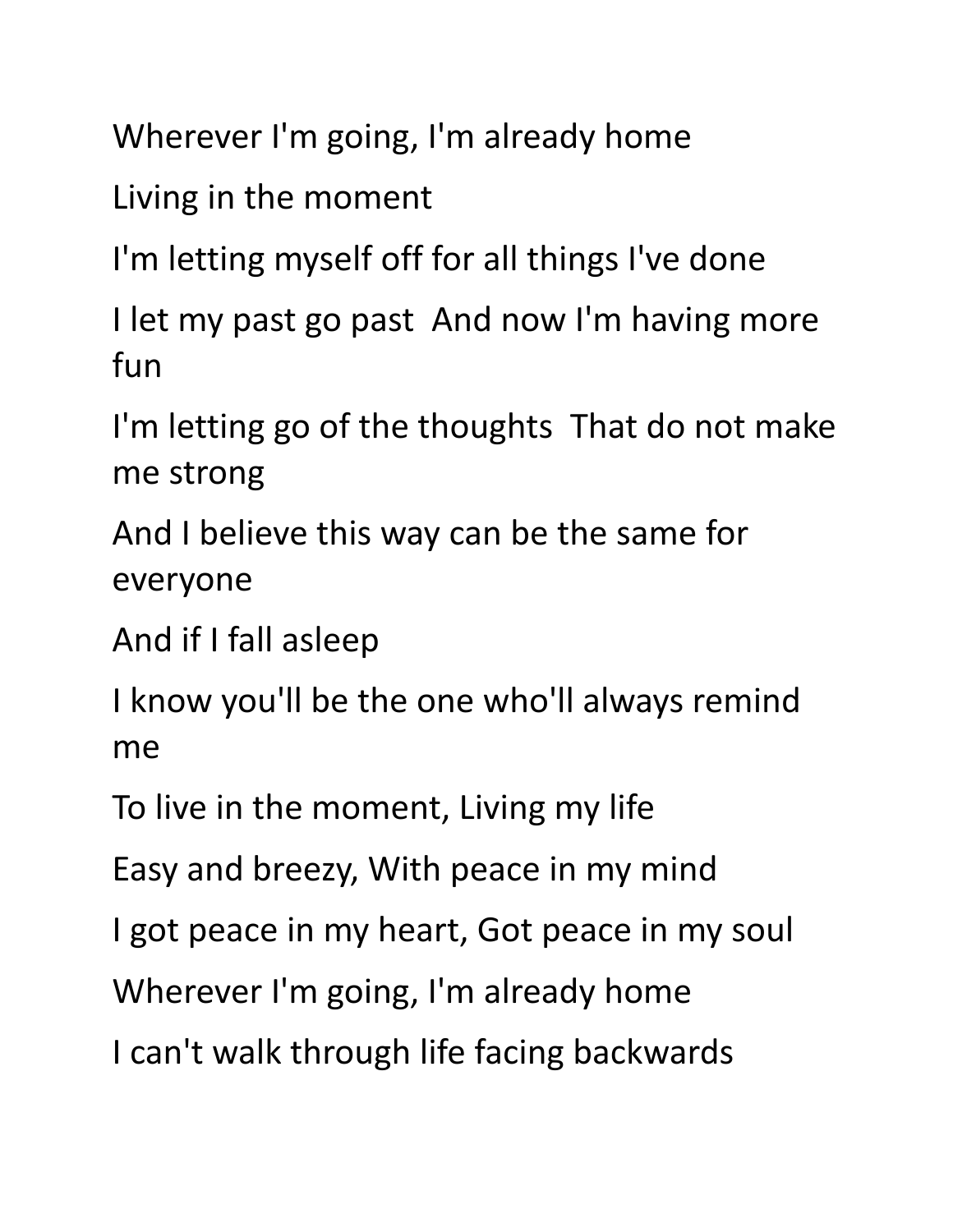I have tried, I tried more than once to just make sure

And I was denied the future I'd been searching for

But I spun around and searched no more

By living in the moment, Living my life

Easy and breezy, With peace in my mind

I got peace in my heart, Got peace in my soul

Wherever I'm going, I'm already home

I'm living in the moment, I'm living my life

Just taking it easy

With peace in my mind

I got peace in my heart, I got peace in my soul Oh, wherever I'm going, I'm already home

I'm living in the moment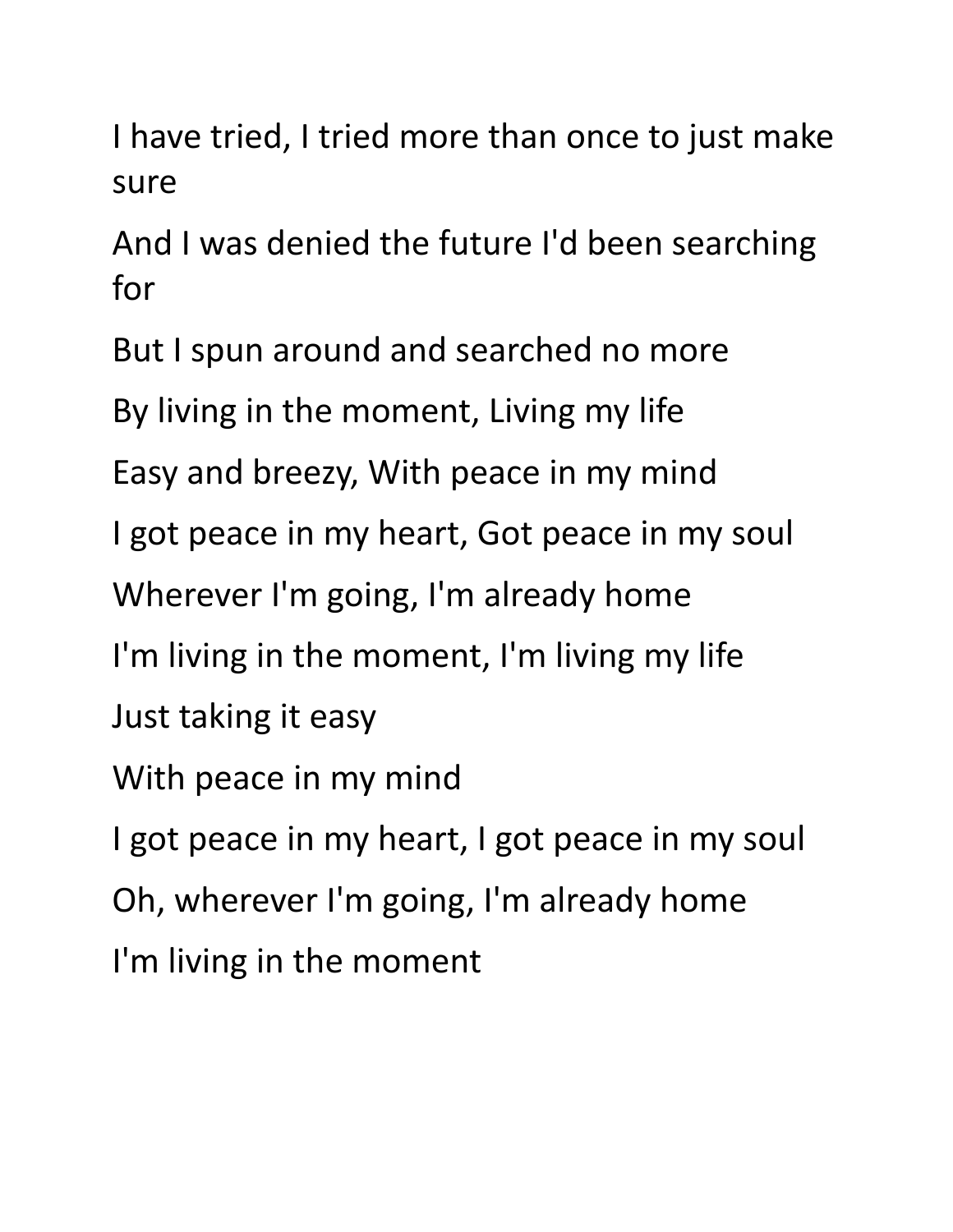## **SARGE**

Okay. I'll give her a chance. But, just one.

#### **PHYLLIS**

That's the spirit, man!

## **SARGE**

Come on. Let's go to Flo's for something to eat.

## **PHYLLIS**

Cool! It's all you can eat Pancake Day!

## **SARGE**

Race ya!

# **[Sarge carefully runs off.] PHYLLIS**

Wait up, man!

**[Phyllis follows.]**

**SCENE 6**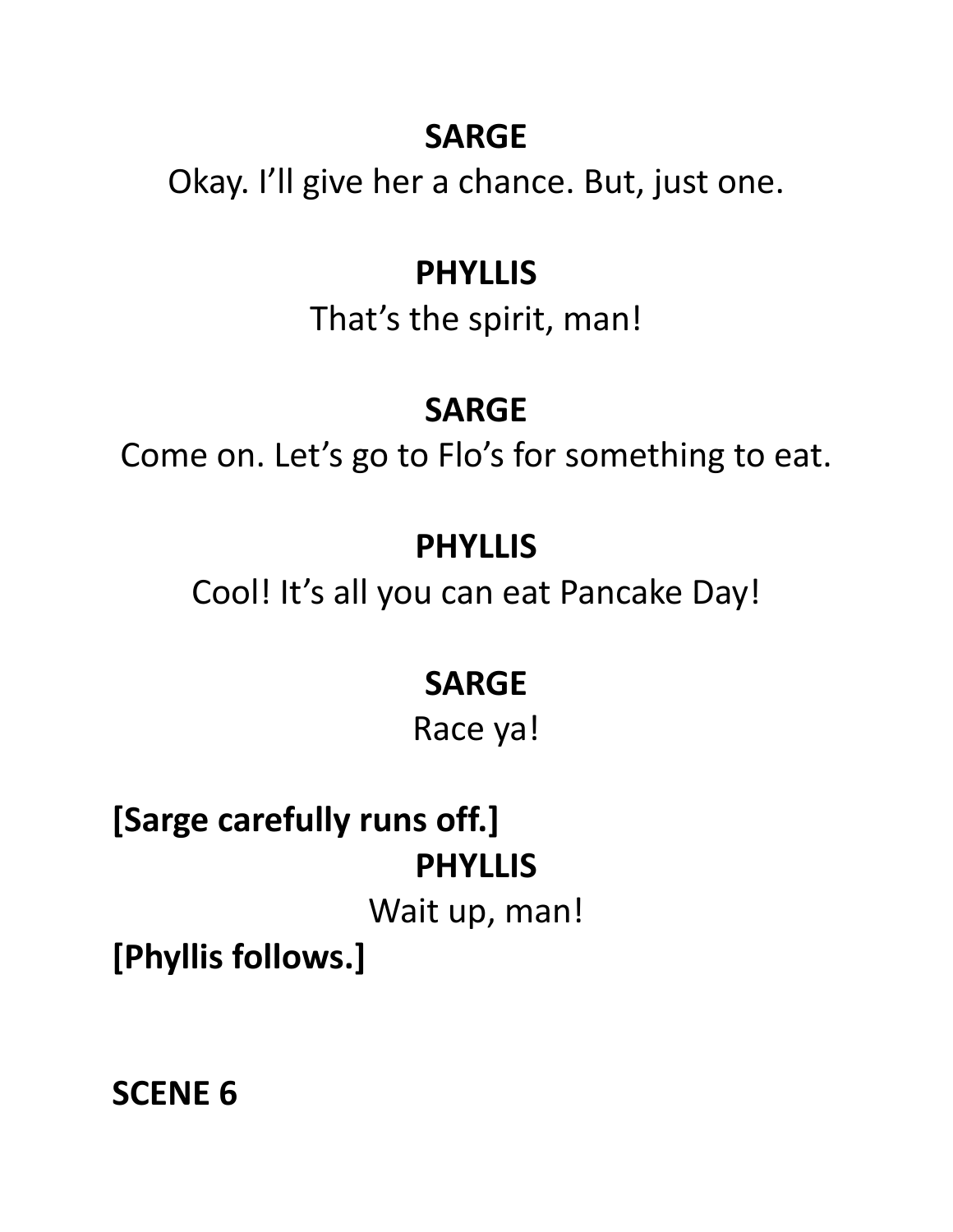## **[Kori and Chick enter.] KORI**

And now a quick Piston Cup update. Still no sign of Lightning McQueen! Meanwhile, Chick Hicks was the first to arrive in California for the big race.

## **CHICK**

It doesn't surprise me Lightning McQueen has gone missing. I won't be surprised if she doesn't show up at all. She's scared! And, who could blame her? I mean, look at me! I am racing! She knows she doesn't stand a chance at beating me! The Piston Cup is mine!

**[**Kori and Chick hicks sing *"Champion"***]**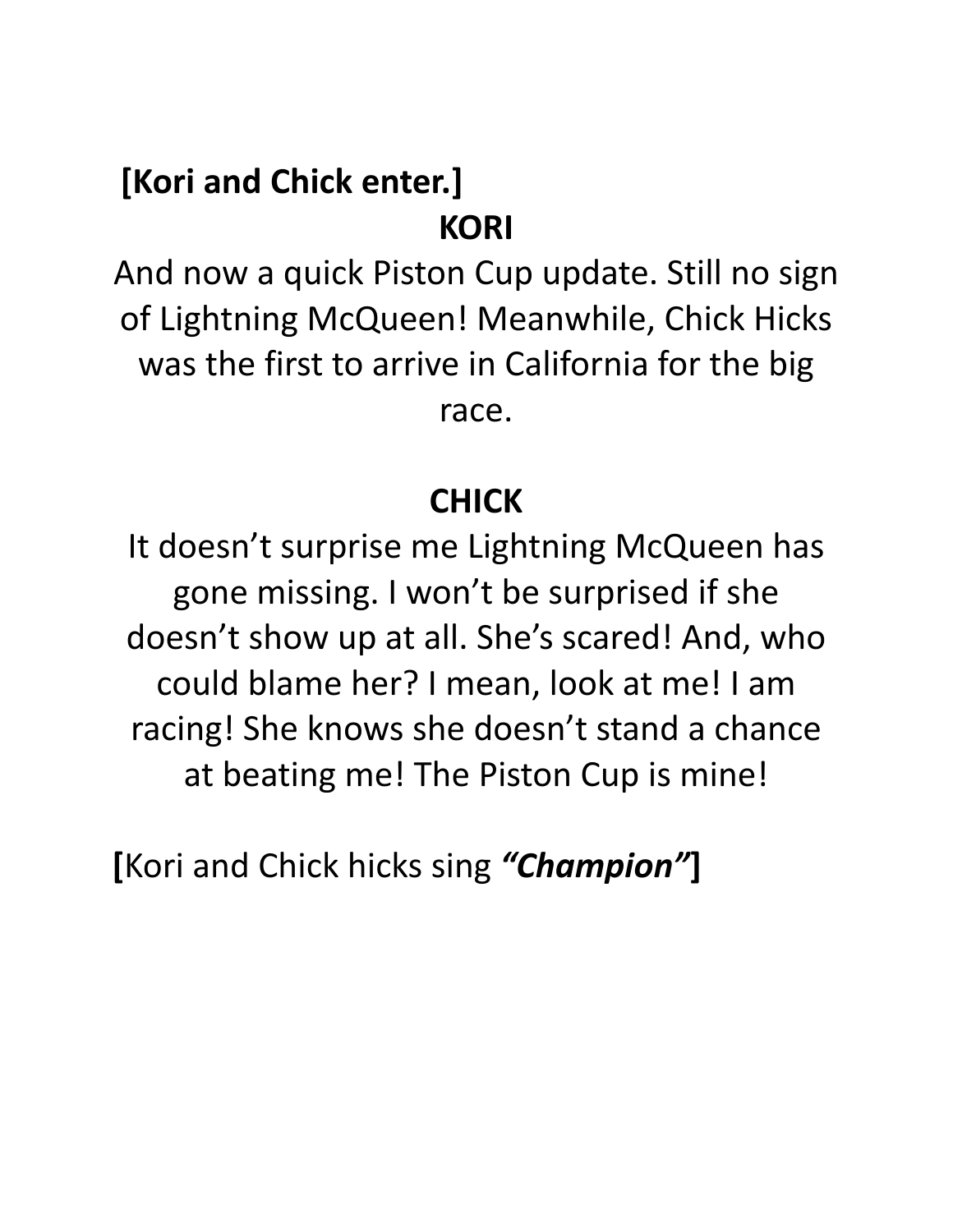# **(Chick Hicks)**

I'll be the last one standing Two hands in the air, I'm a champion You'll be looking up at me when it's over I live for the battle, I'm a soldier, yeah I'm a fighter like Rocky Put your flag on your back like Ali Yeah, I'm the greatest I'm stronger Paid my dues, can't lose, I

I've been working my whole life, And now it's do or die

I am invincible, unbreakable, unstoppable, unshakeable They knock me down, I get up again I am the champion, you're gon' know my name You can't hurt me now, I can't feel the pain I was made for this, yeah, I was born to win. I am the champion

(Kori)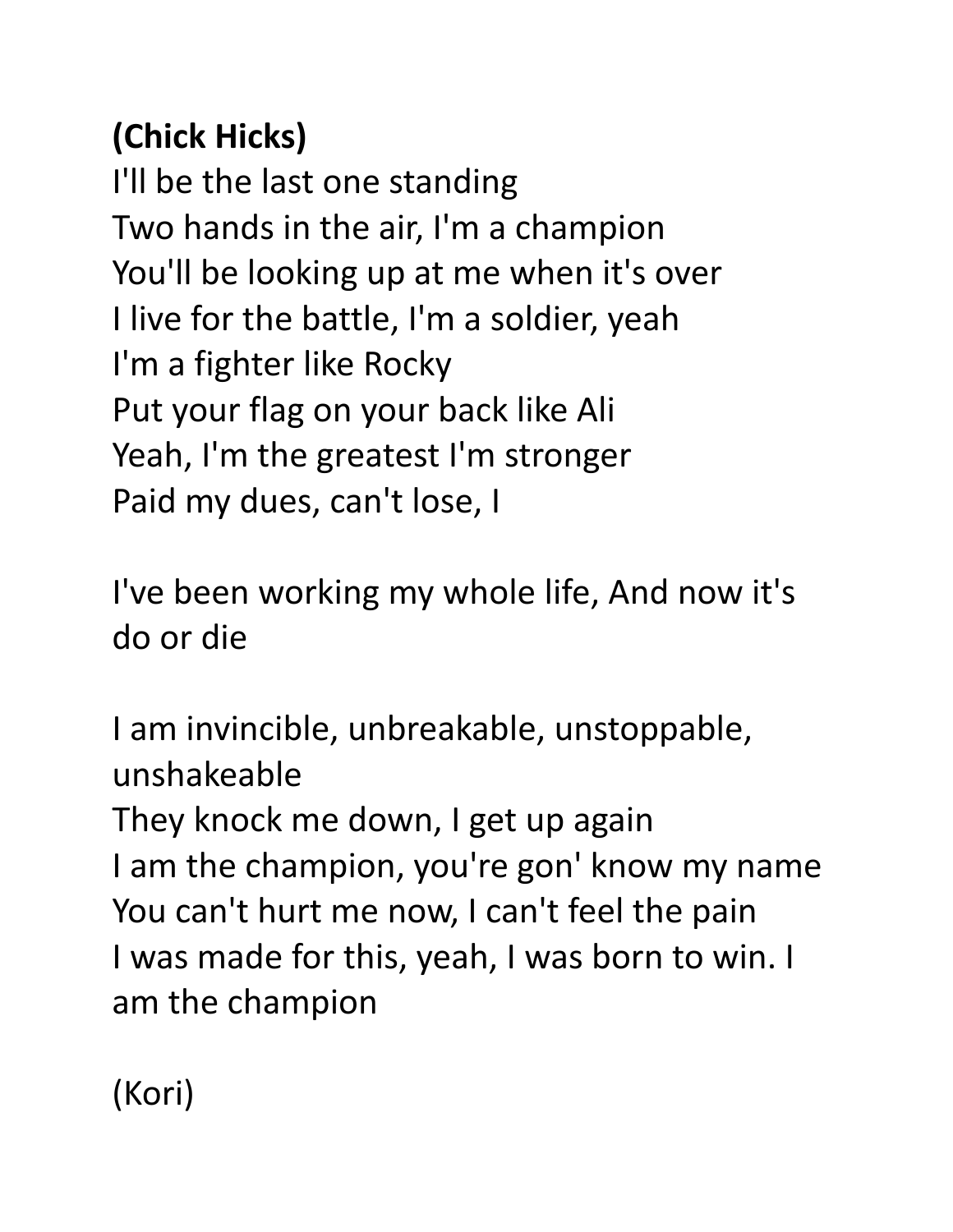When they write your story

They gonna say that you did it for the glory But don't think that you did it for the fame, yeah

You did it for the love of the game, yeah And this is the chance we're taking All them old records, you're breaking All you people watching on the TV You go ahead, watch the race and you'll see

I've been waiting my whole life, To see my name in lights

# **(Chick and Kori)**

I am invincible, unbreakable Unstoppable, unshakeable They knock me down, I get up again I am the champion, you're gon' know my name You can't hurt me now, I can't feel the pain I was made for this, yeah, I was born to win. I am the champion, oh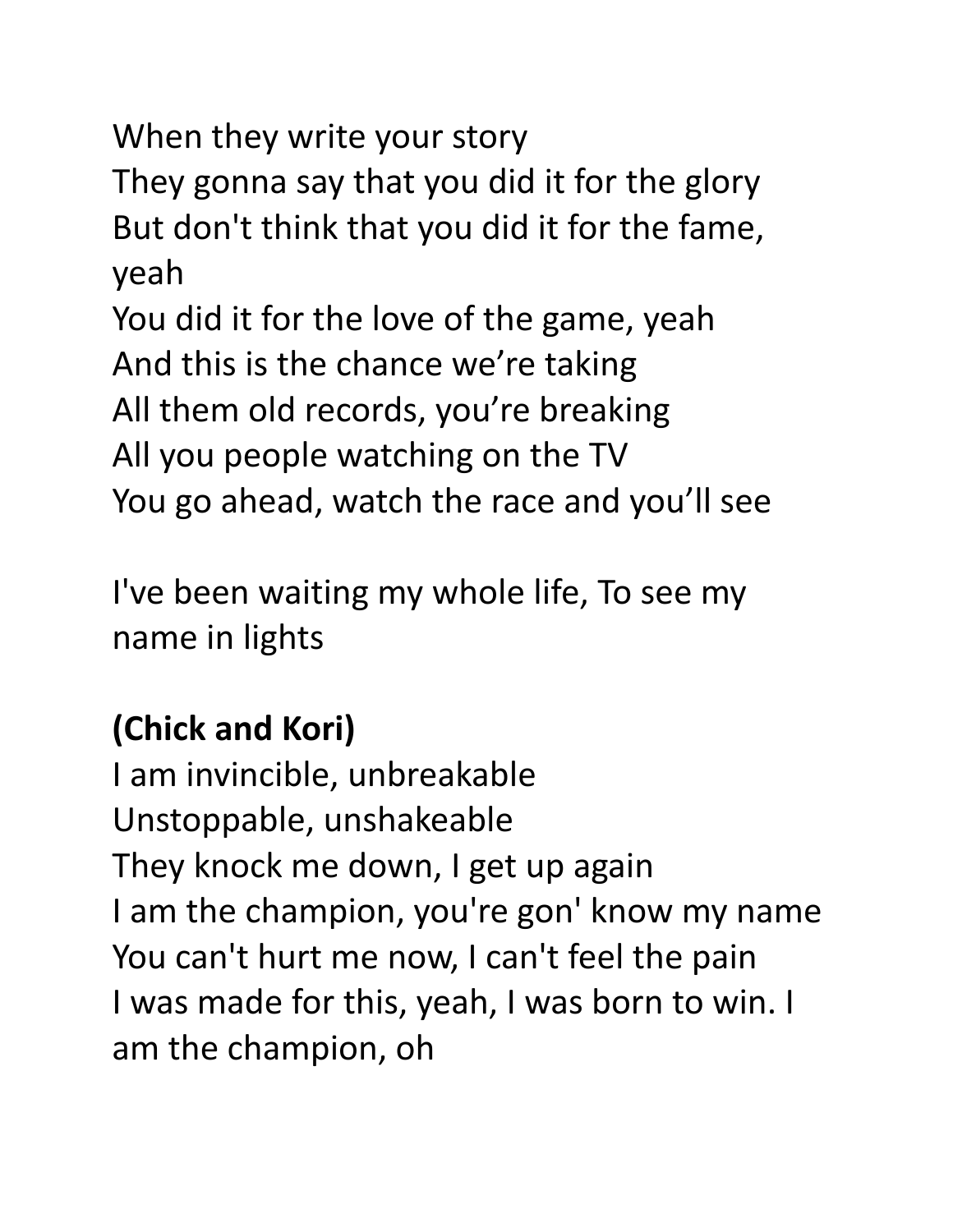#### **SCENE 7**

**[Lightning enters with tools and begins working. Sally enters.]**

**[Sally checks Lightning's progress. Lightning is working.]**

#### **SALLY**

How's it going?

**[Lightning is startled.]**

#### **LIGHTNING**

Ahh!

**[Sally is startled.]**

### **SALLY**

Ahh!

#### **LIGHTNING**

You scared me.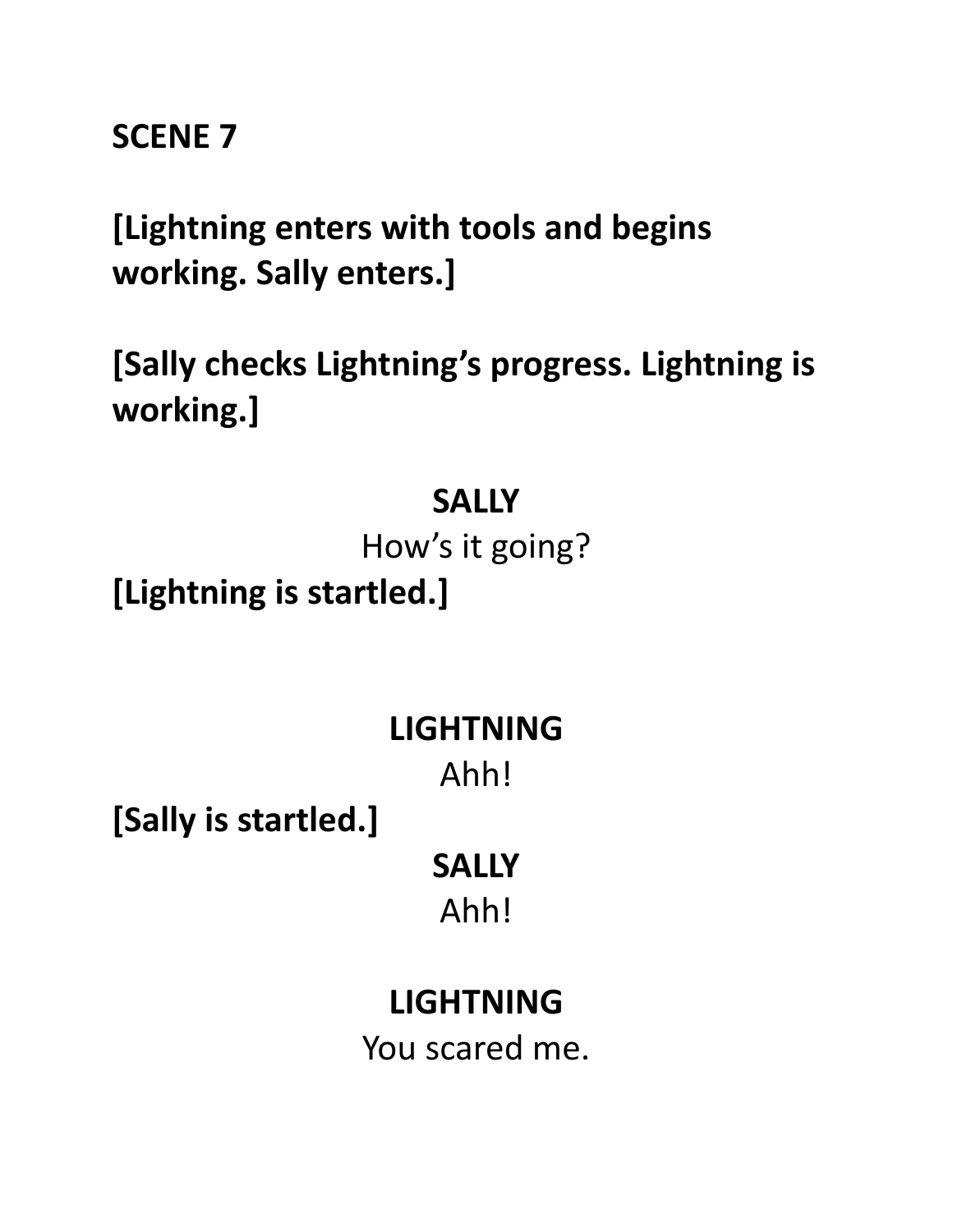#### **SALLY**

You scared *me.* Scaring you, I mean. Scared me. I mean, I scared myself. Scaring you. Uh, how's it going?

#### **LIGHTNING**

Have a look for yourself.

**[Sally looks out.]**

## **SALLY**

(surprised)

Wow! You are doing a really good job.

## **LIGHTNING**

Don't act so surprised.

## **SALLY**

It's just that -

## **LIGHTNING**

You didn't think I could do anything except drive fast and make trouble.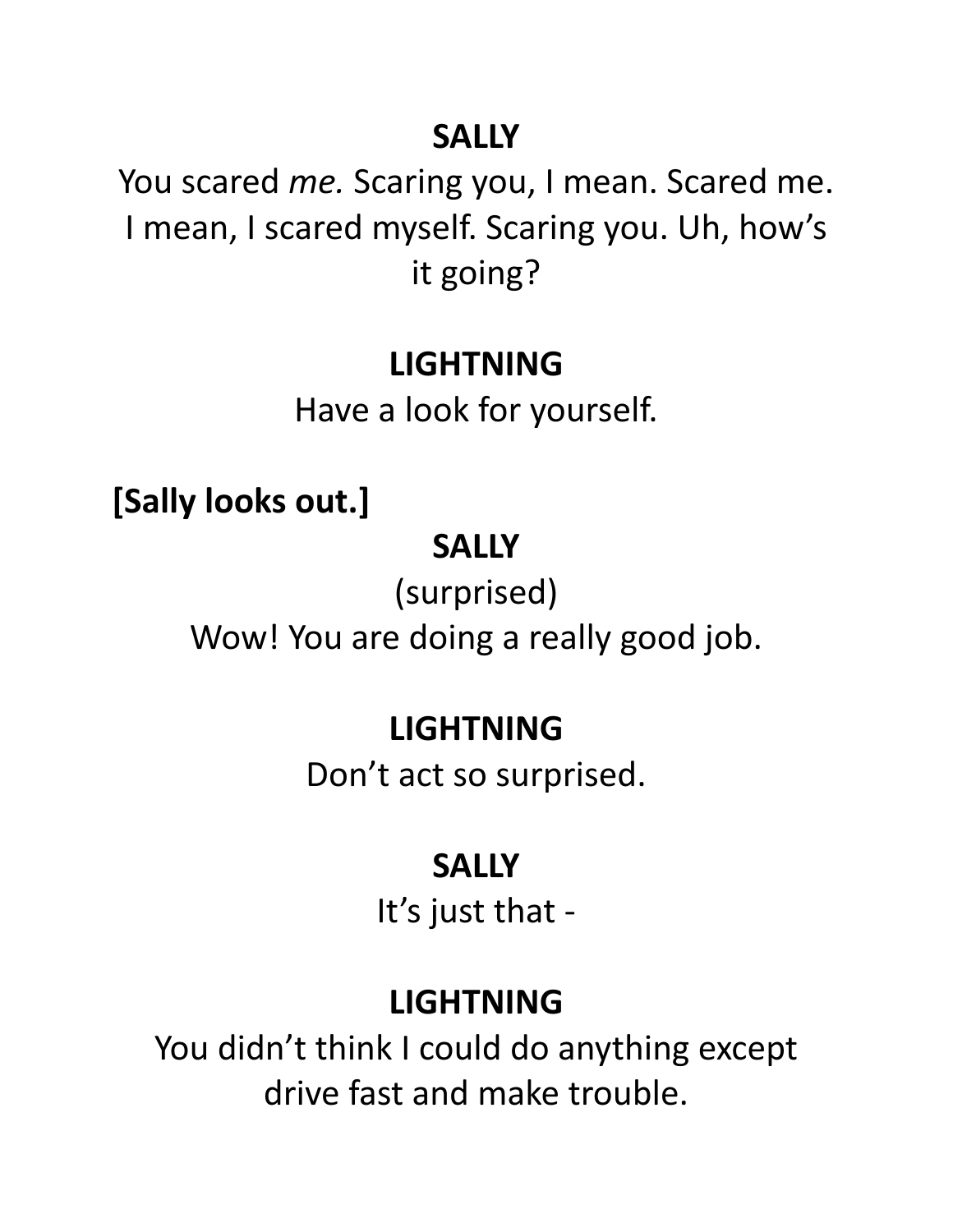#### **SALLY**

Something like that.

## **LIGHTNING**

I know how to work hard. I wasn't always a rich and famous racecar driver. It took work. And, perseverance. Preparation, perseverance and a positive attitude.

## **[Lightning chuckles to himself.]**

## **SALLY**

What's so funny?

## **LIGHTNING**

The 3P's. It's a song my Dad used to sing to me. I haven't thought about that song in a long time. **SALLY** Sing it to me.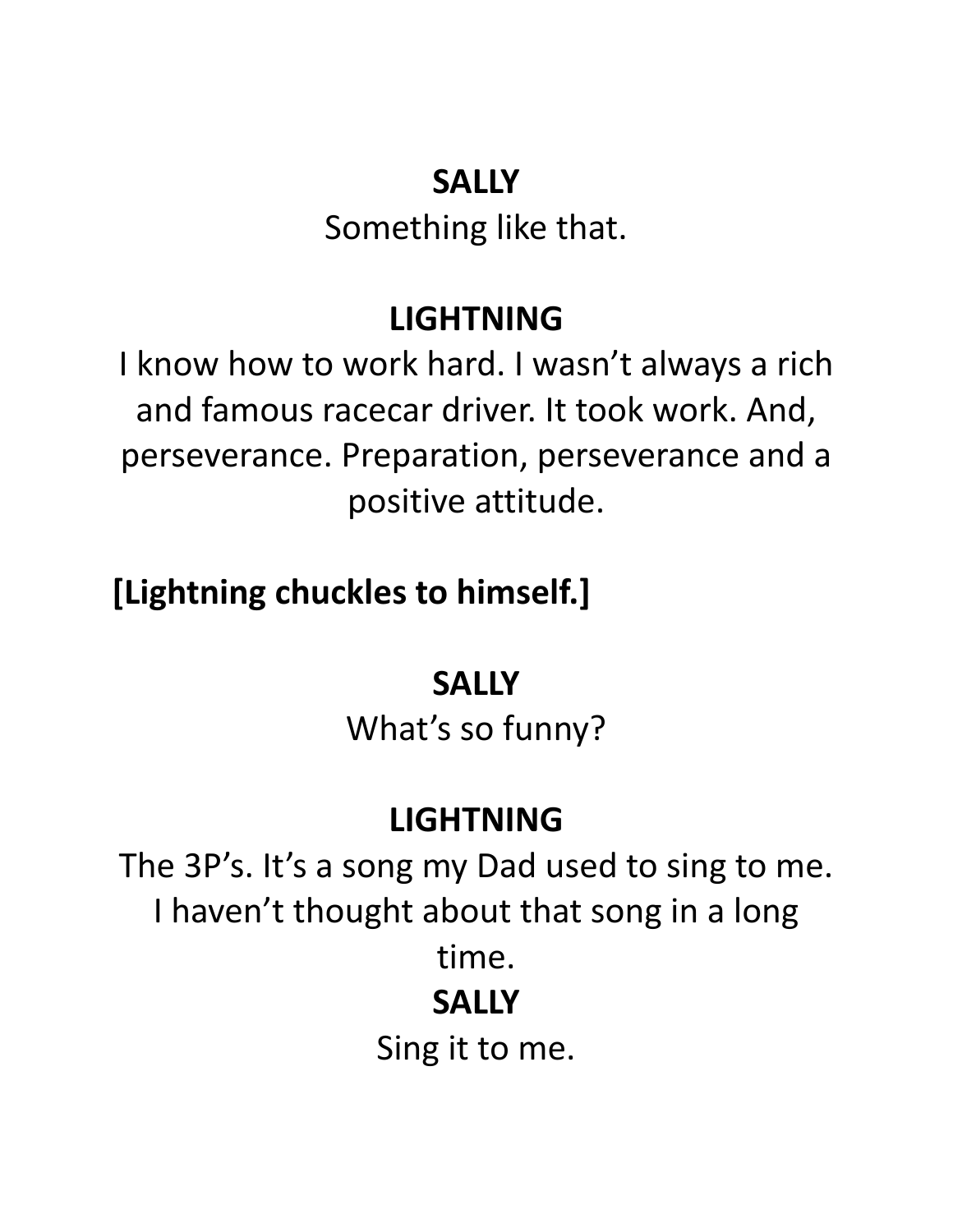#### **LIGHTNING** No.

## **SALLY**

Why? Can't sing?

# **LIGHTNING**

I can sing.

## **SALLY**

Then sing it.

[Lightning and Sally sing **3P's**.]

## **3P's By Rick Apicella**

Preparation, Perseverance, and a Positive attitude! Preparation, Perseverance and a Positive attitude!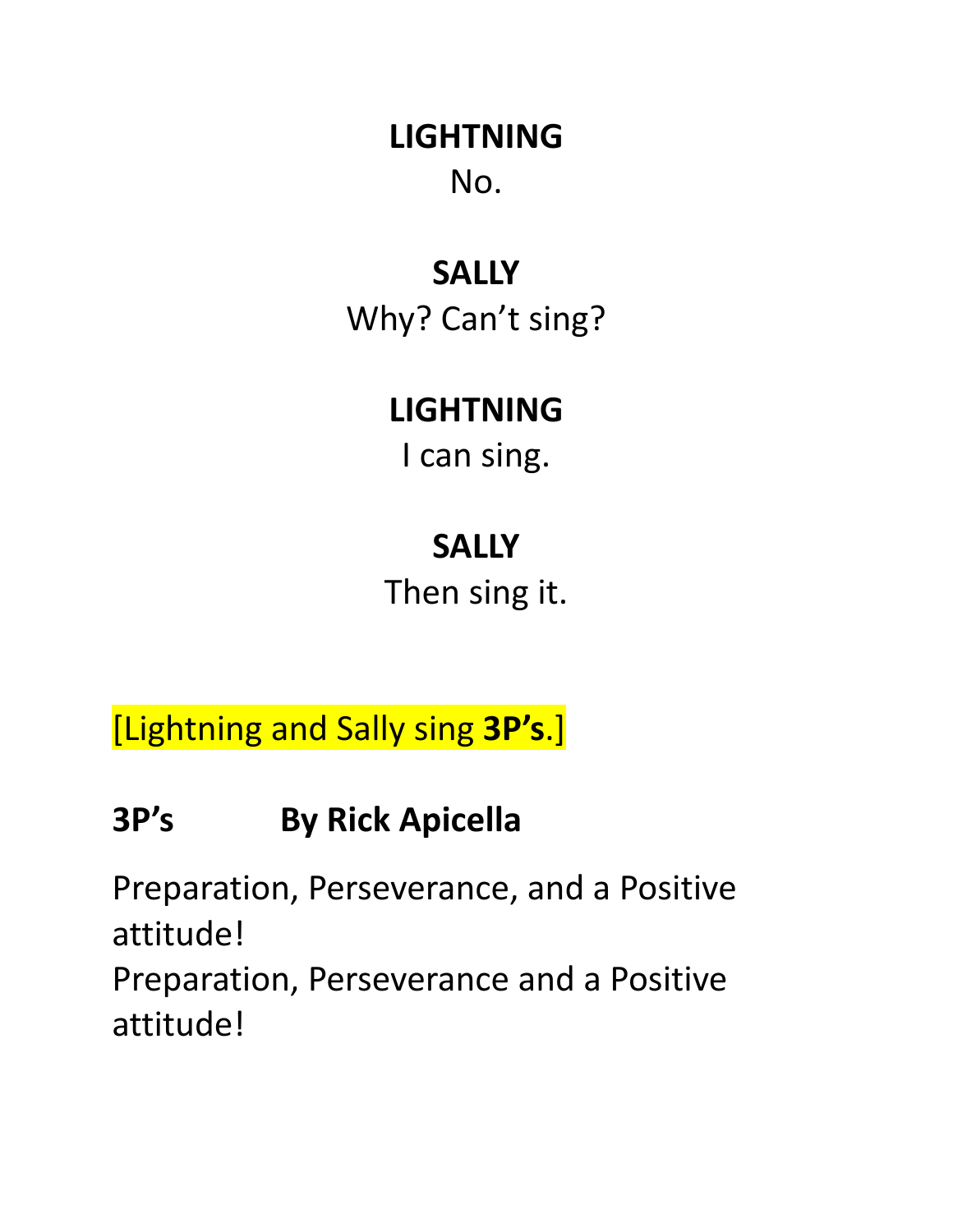Practice every day No matter what they say You have to work for what you get And if you don't make it Your first time out MOVE ON! It's on to the next

Be good to yourself Get plenty of rest And, always be on time And, when your moment comes again Stand tall and smile and shine!

Preparation, Perseverance and a Positive Attitude! Preparation, Perseverance and a Positive attitude!

## **SALLY**

I like it.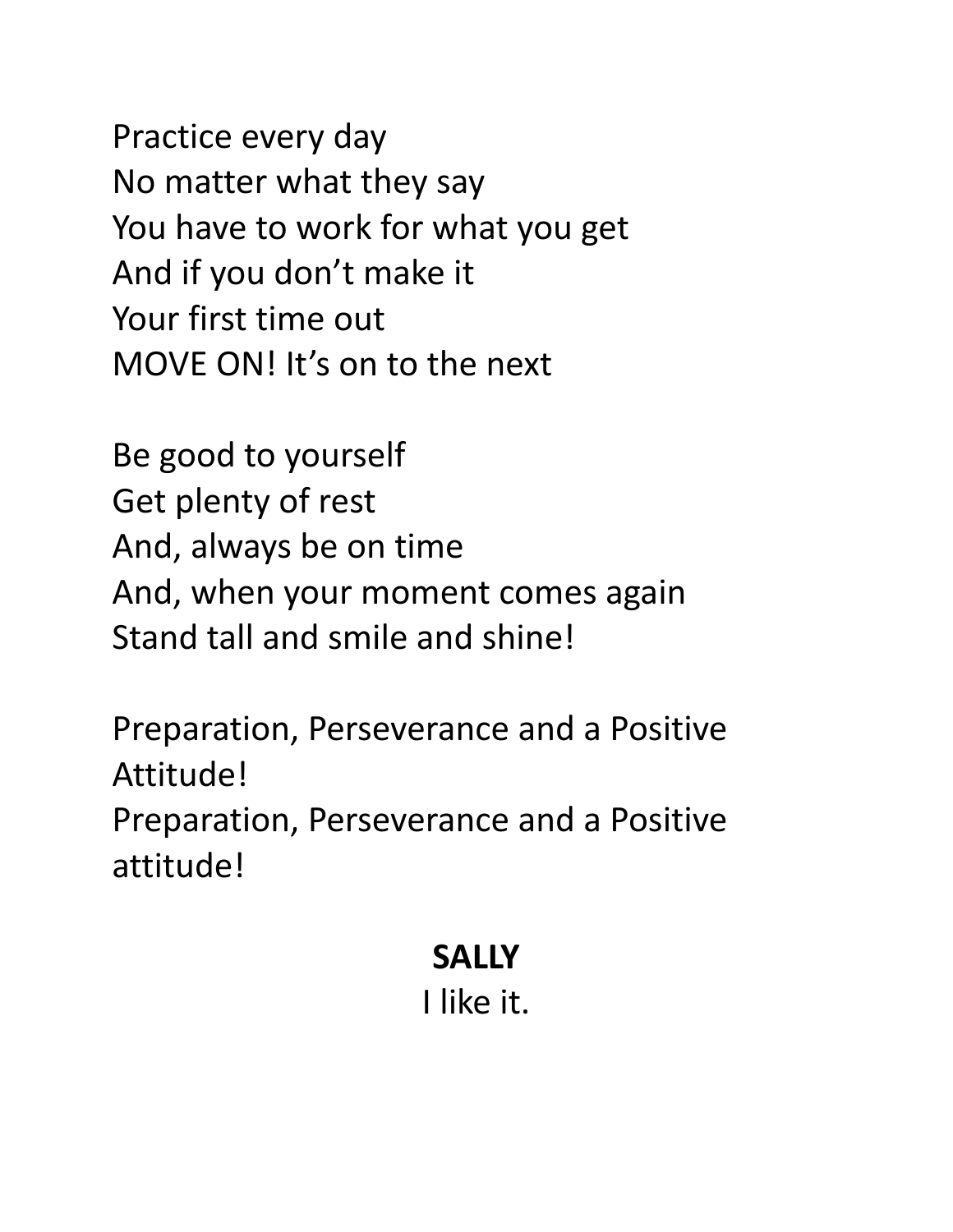#### **LIGHTNING**

I like it, too. It helped me get to where I am.

#### **SALLY**

And, where is that?

#### **LIGHTNING**

Radiator Springs I guess.

**[They laugh.]**

#### **SALLY**

Is that such a bad thing?

### **LIGHTNING**

No. It's not. What made you move to Radiator Springs?

## **SALLY**

I fell in love.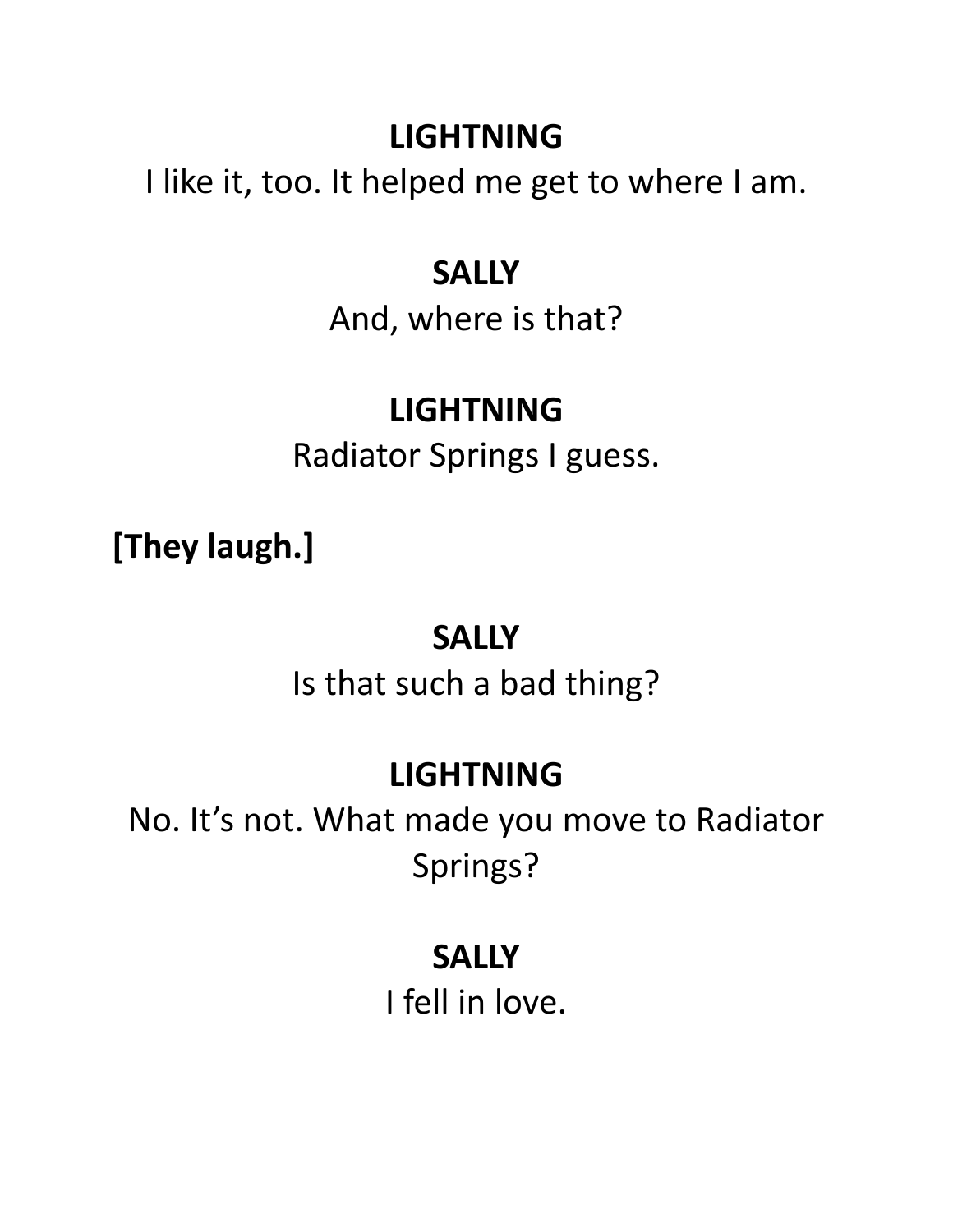## **LIGHTNING**

Oh. Rich lawyer?

**[Sally laughs.]**

# **SALLY**

No. I fell in love with the town. And, it needed me.

# [Sally and ALL sing *Our Town* by James Taylor] **[Movement/dance sequence for entire cast]**

Long ago, but not so very long ago The world was different, oh yes it was You settled down and you built a town and made it live

And you watched it grow, it was your town

Time goes by, time brings changes, you change too

Nothing comes that you can't handle, so on you go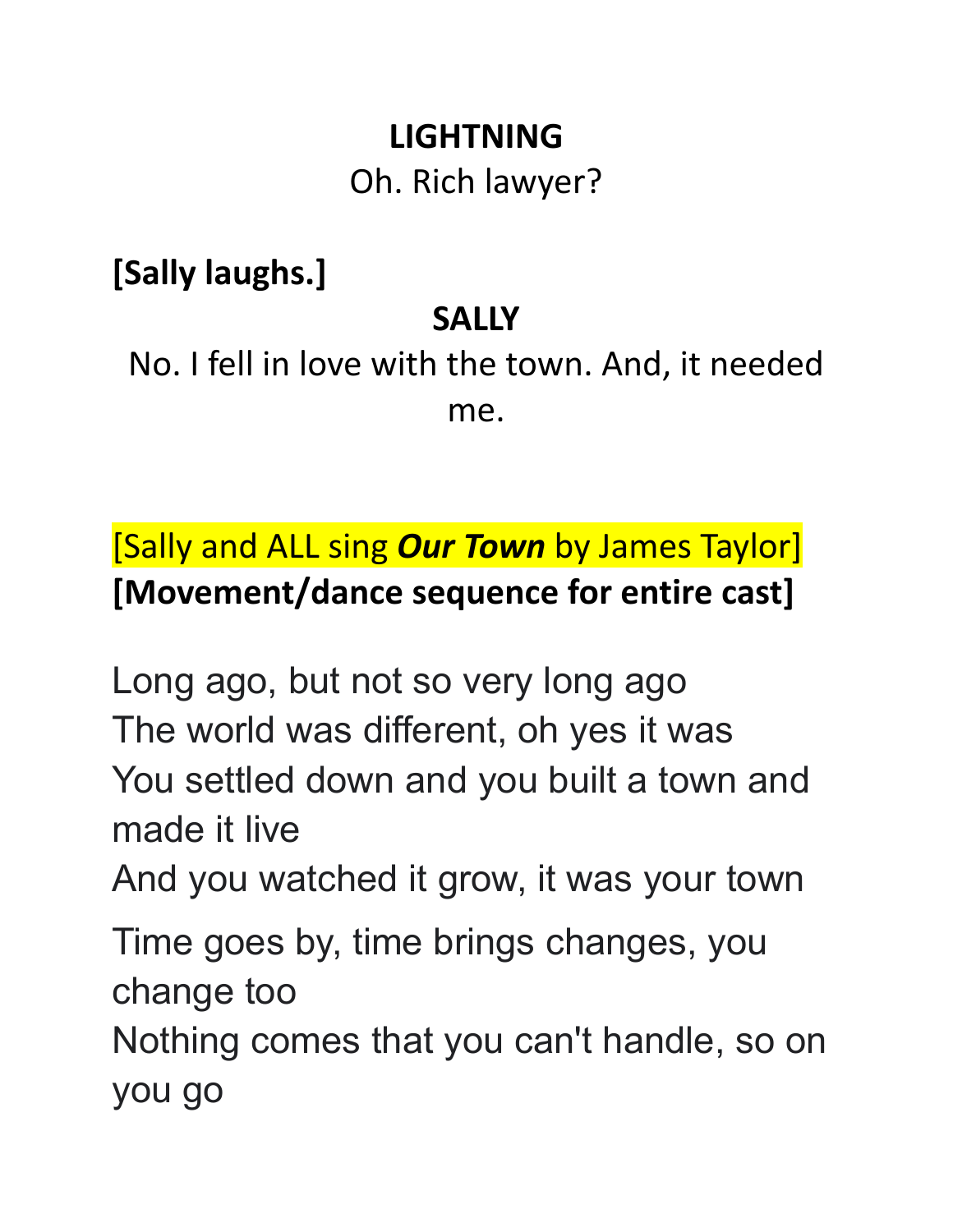You never see it coming when the world caves in on you

On your town, there's nothing you can do

Main street isn't main street anymore Lights don't shine as brightly as they shone before

Tell the truth, lights don't shine at all In our town

Sun comes up each morning, just like it's always done

Get up, go to work, start the day

You open up for business that's never

gonna come

As the world rolls by a million miles away

# **ALL**

Main street isn't main street anymore No one seems to need us like they did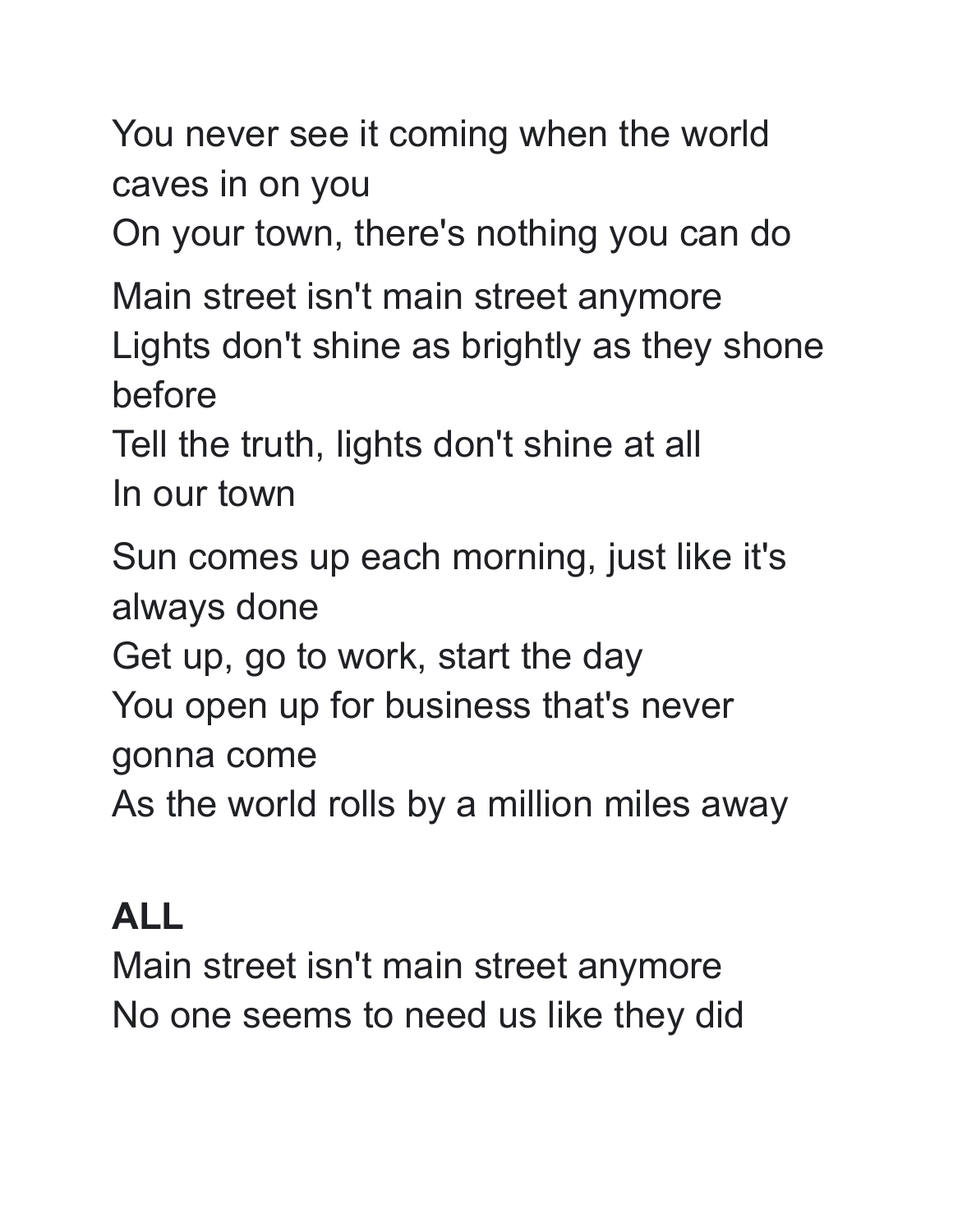# before It's hard to find a reason left to stay **Sally** But it's our town, love it anyway Come what may, it's our town

# **[Lightning exits. Everyone else remains.]**

#### **SCENE 7**

#### **SALLY**

Well, it's been two weeks, Doc.

#### **RAMONA**

She did a good job with the road. She even fixed the lights in my shop!

#### **FLO**

She fixed the lamp post. And, took my garbage out all week!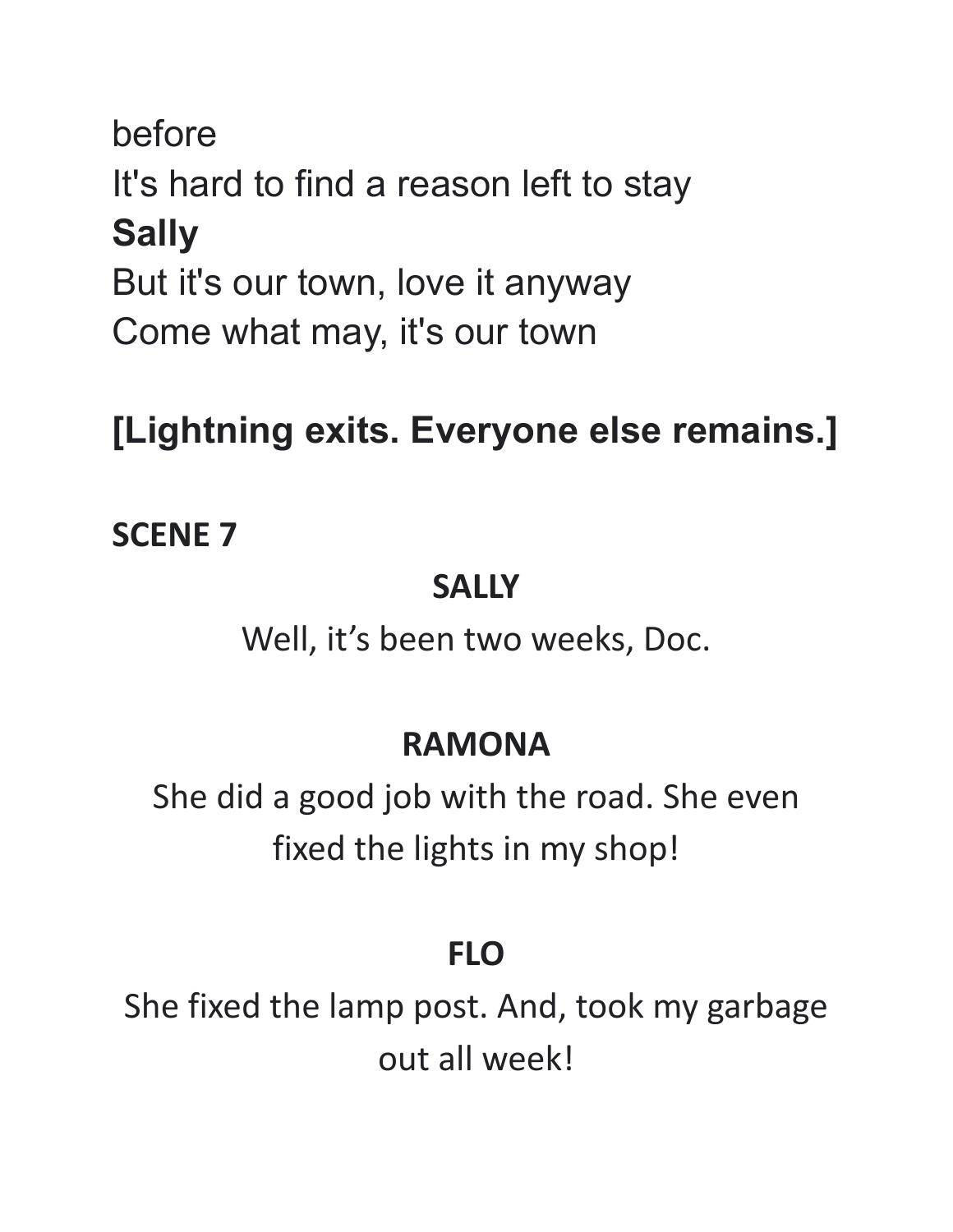#### **MATER**

She fixed the mailbox! And, we went fishing together! She's the best best friend a guy could ever have!

#### **PHYLLIS**

She painted my fence, man! Electric pink! Far out!

### **SARGE**

She even brought old glory back to me when it blew away in the storm. She's a good young woman. Patriotic!

#### **SALLY**

So, what do you say, Doc? Can she go to her race?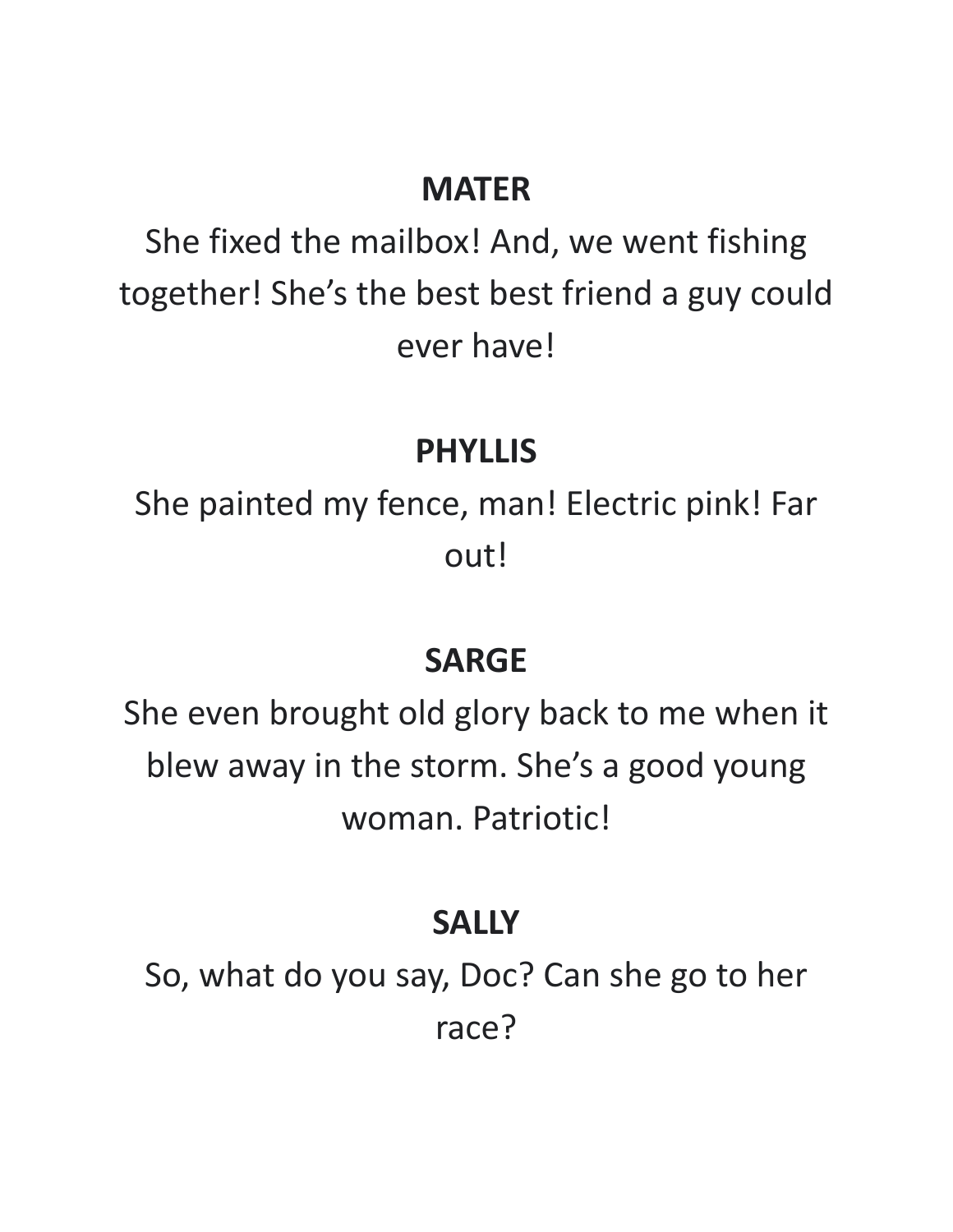## **DOC**

Maybe.

## **ALL**

### Maybe?

## **DOC**

## Tell her I want to see her.

# **[Everyone exits except Doc. Lightning enters.]**

## **LIGHTNING**

You wanted to see me?

# **DOC**

You've done a good job of fixing our town.

# **LIGHTNING**

Thanks.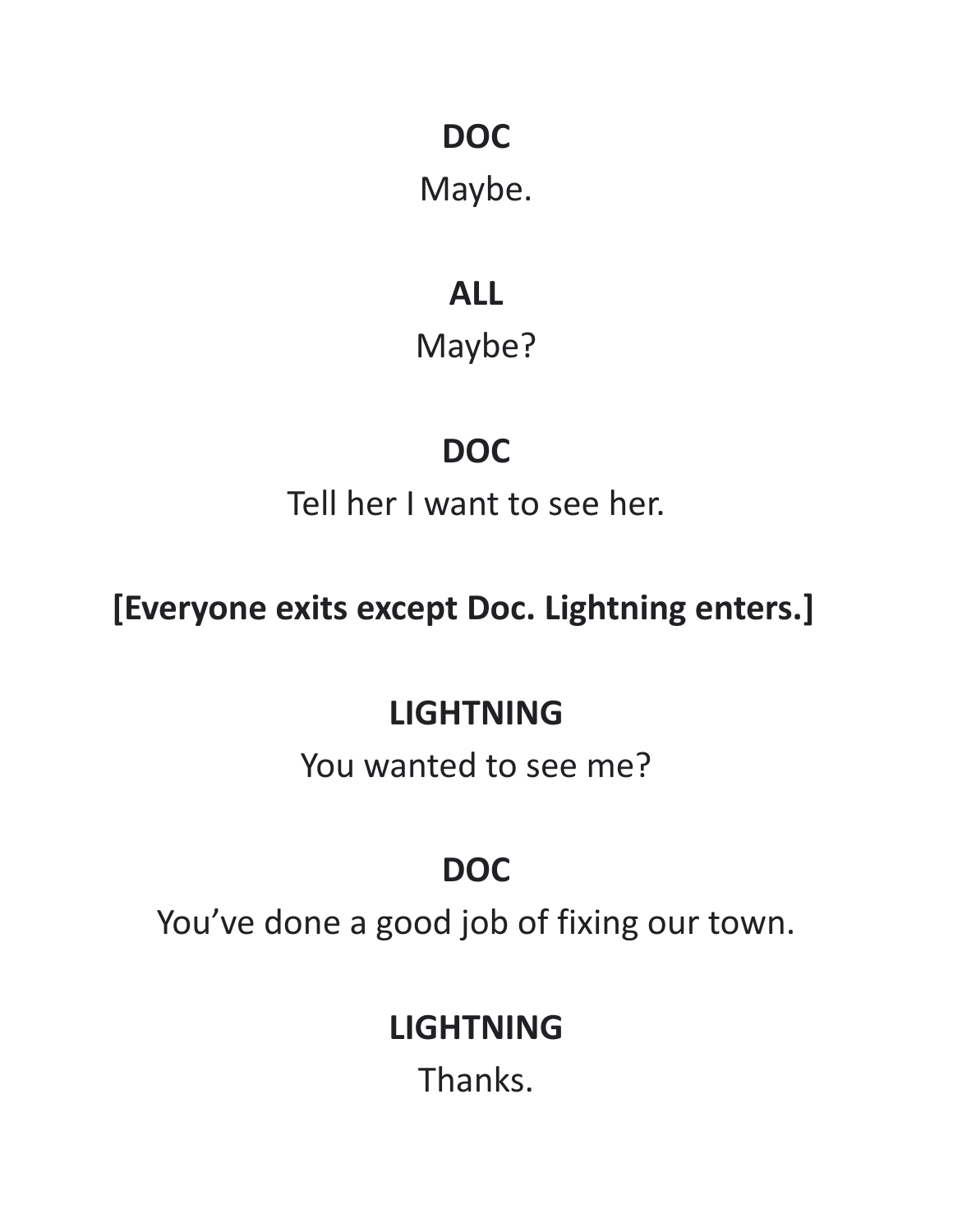## **DOC**

#### And, you are free to go to your race.

#### **LIGHTNING**

Fantastic!

## **DOC** If…you are ready.

### **LIGHTNING**

## Ready?

### **DOC**

If you want to win the Piston Cup you need to focus! You can't drive wild like you always do! You have to have a game plan! And, you have to have a team.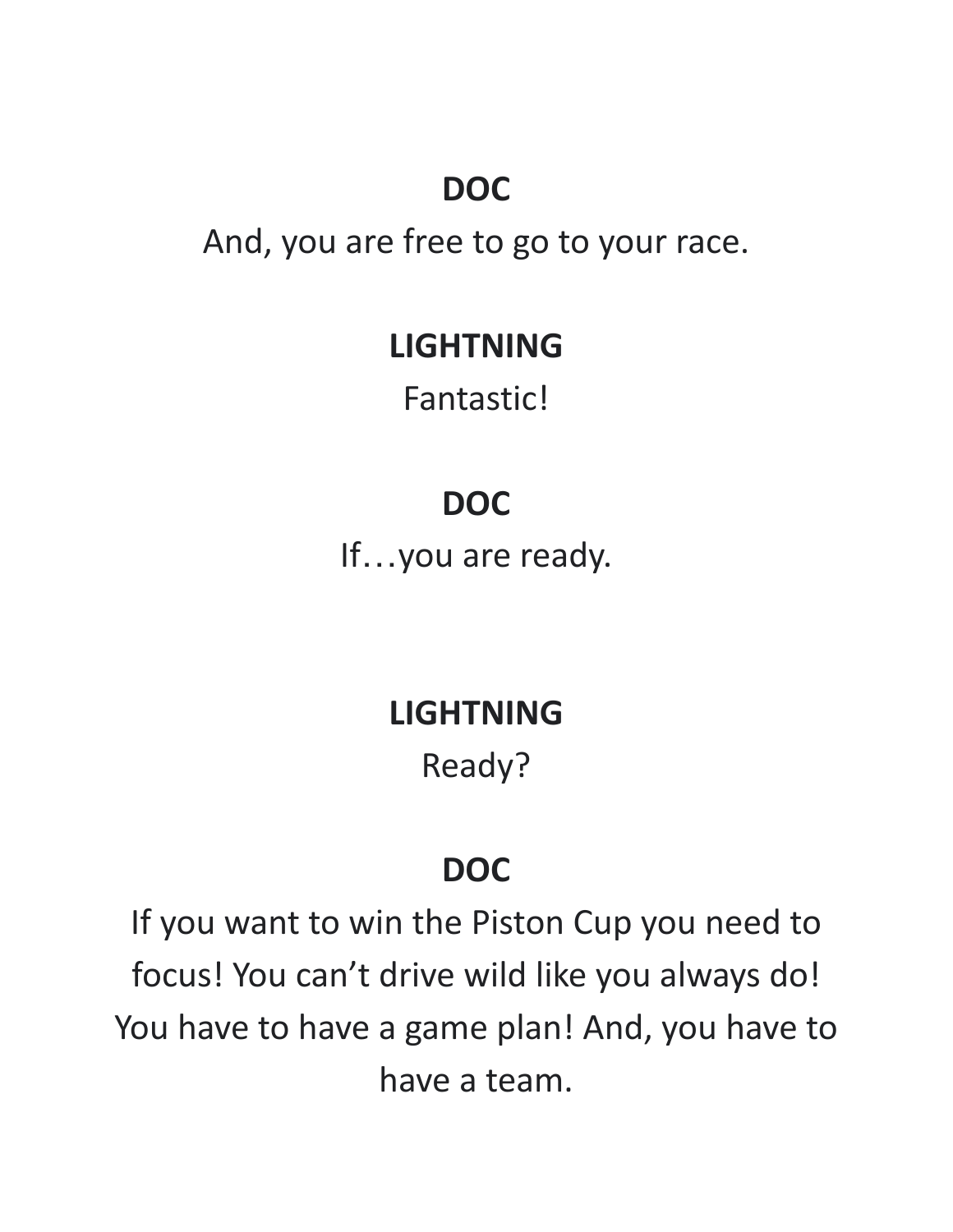#### **LIGHTNING**

What do you know about racing? You're just a doctor. And, a judge. And, from what Flo tells me, one heck of a baker.

**[Doc holds out three medals]**

### **DOC**

And, a champion.

#### **LIGHTNING**

Three Piston Cup medals? Oh, my gosh. You're The Fabulous Hudson Hornet!

#### **DOC**

Once upon a time, kid.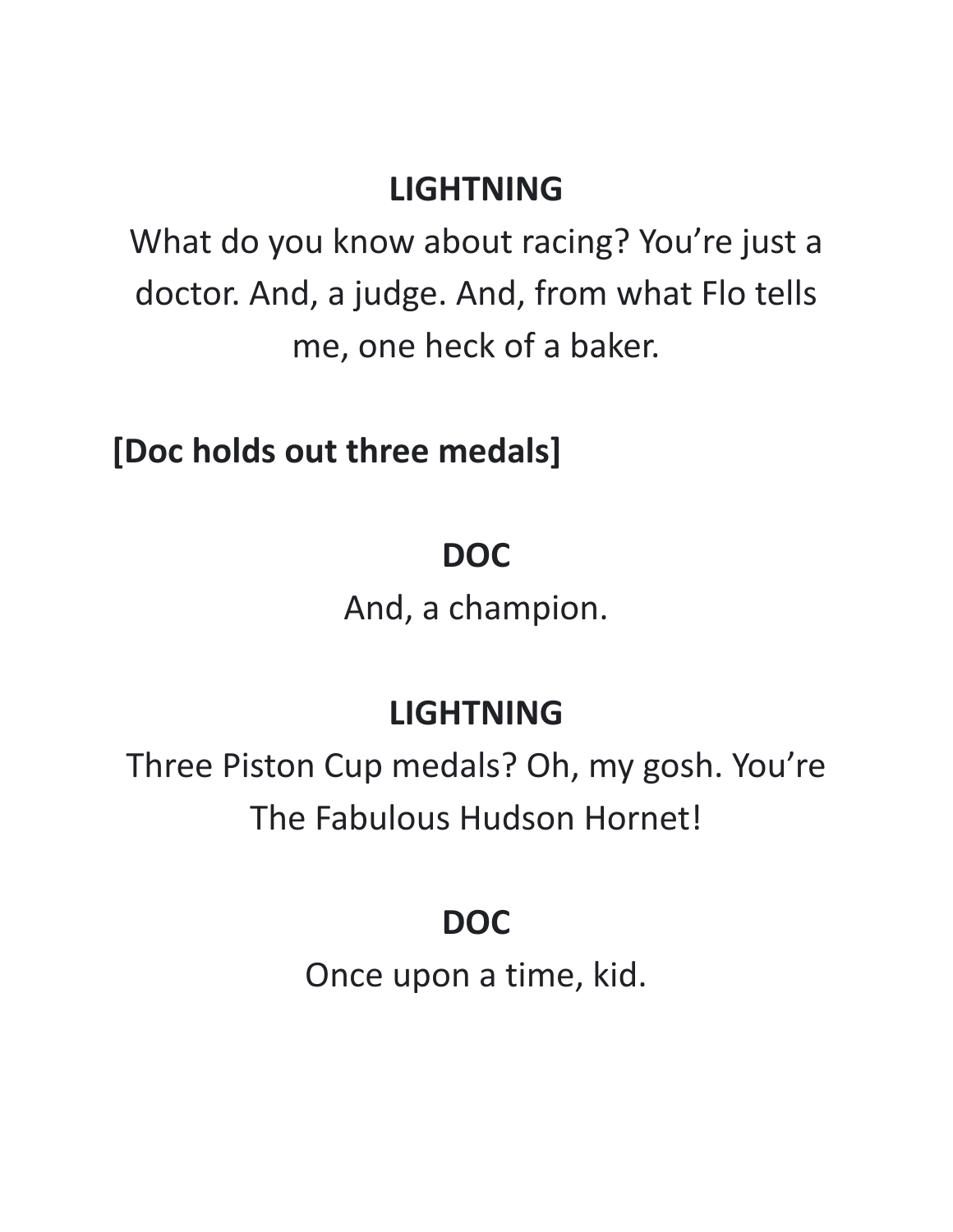### **LIGHTNING**

You're the greatest race car driver who ever lived! You've won more Piston Cup Championships than anyone! I don't believe this! You have to tell me your secret to becoming a champion!

## **DOC**

There is no secret! It's very simple. You can have all the talent in the world but you will never succeed unless you learn to be part of a team.

**[Everyone enters.]**

### **DOC**

That goes for racing. That goes for a community. That goes for life. It's always better when we are together.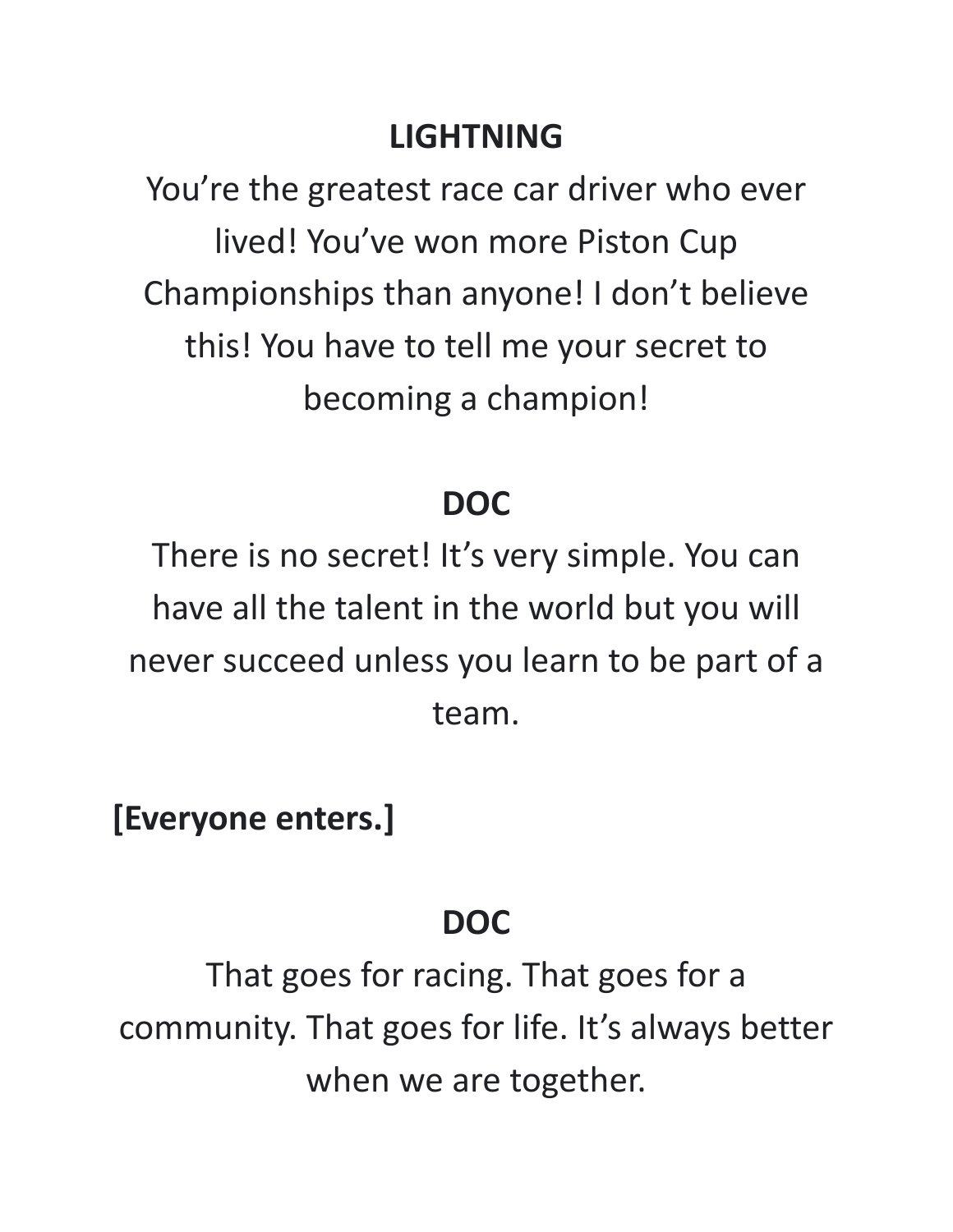## [Doc sings *Lean on Me*]

Sometimes in our lives

We all have pain, We all have sorrow

But if we are wise, We know that there's always tomorrow

Lean on me, When you're not strong

And I'll be your friend

I'll help you carry on...

For it won't be long, Till I'm gonna need somebody to lean on

Please swallow your pride

If I have things you need to borrow

For no one can fill, Those of your needs that you won't let show

You just call on me brother when you need a hand

We all need somebody to lean on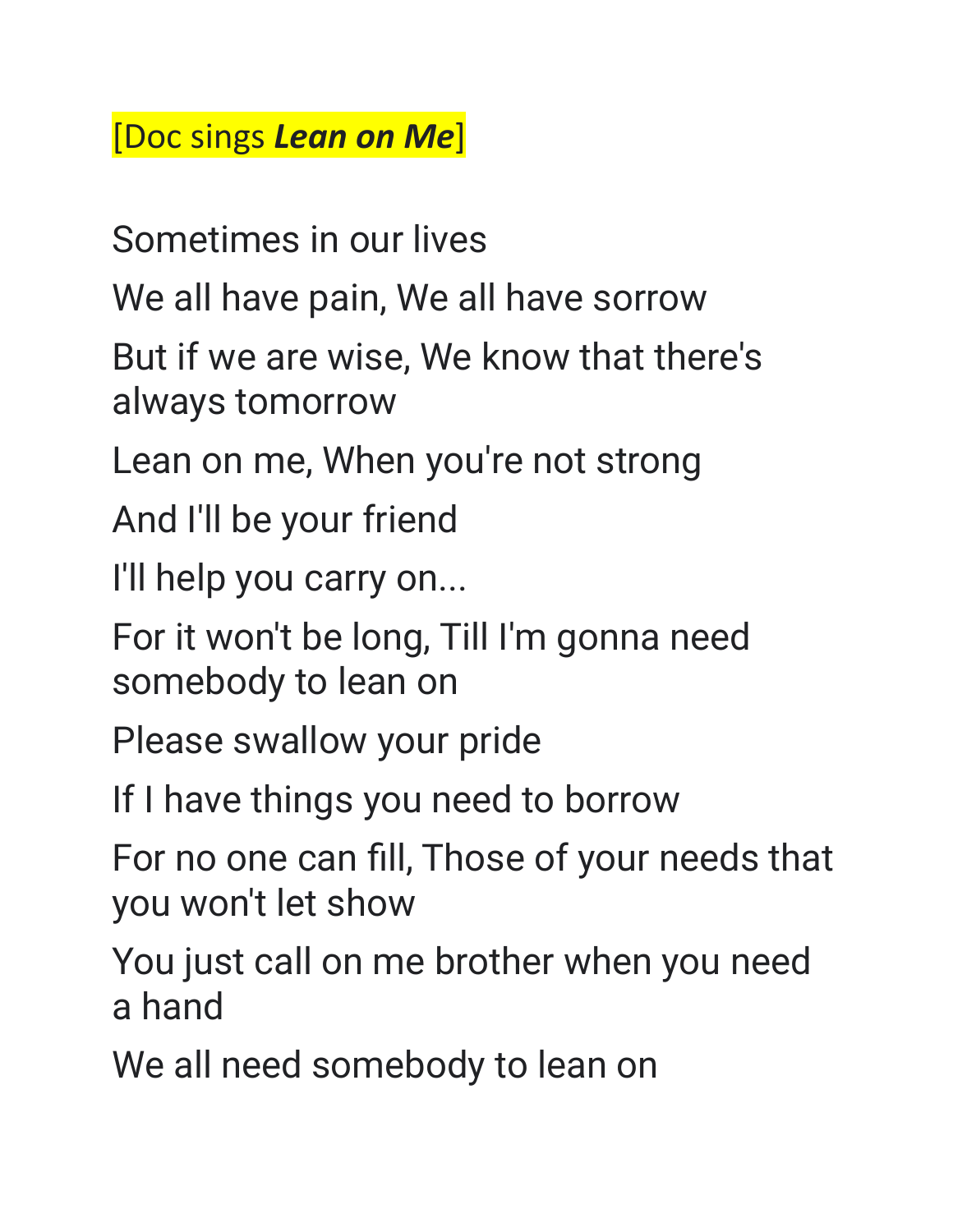I just might have a problem that you'll understand

We all need somebody to lean on

Lean on me, When you're not strong

And I'll be your friend, I'll help you carry on...

For it won't be long, Till I'm gonna need somebody to lean on

You just call on me brother, When you need a hand

We all need somebody to lean on

I just might have a problem that you'll understand

We all need somebody to lean on

If there is a load you have to bear That you can't carry, I'm right up the road I'll share your load, If you just call me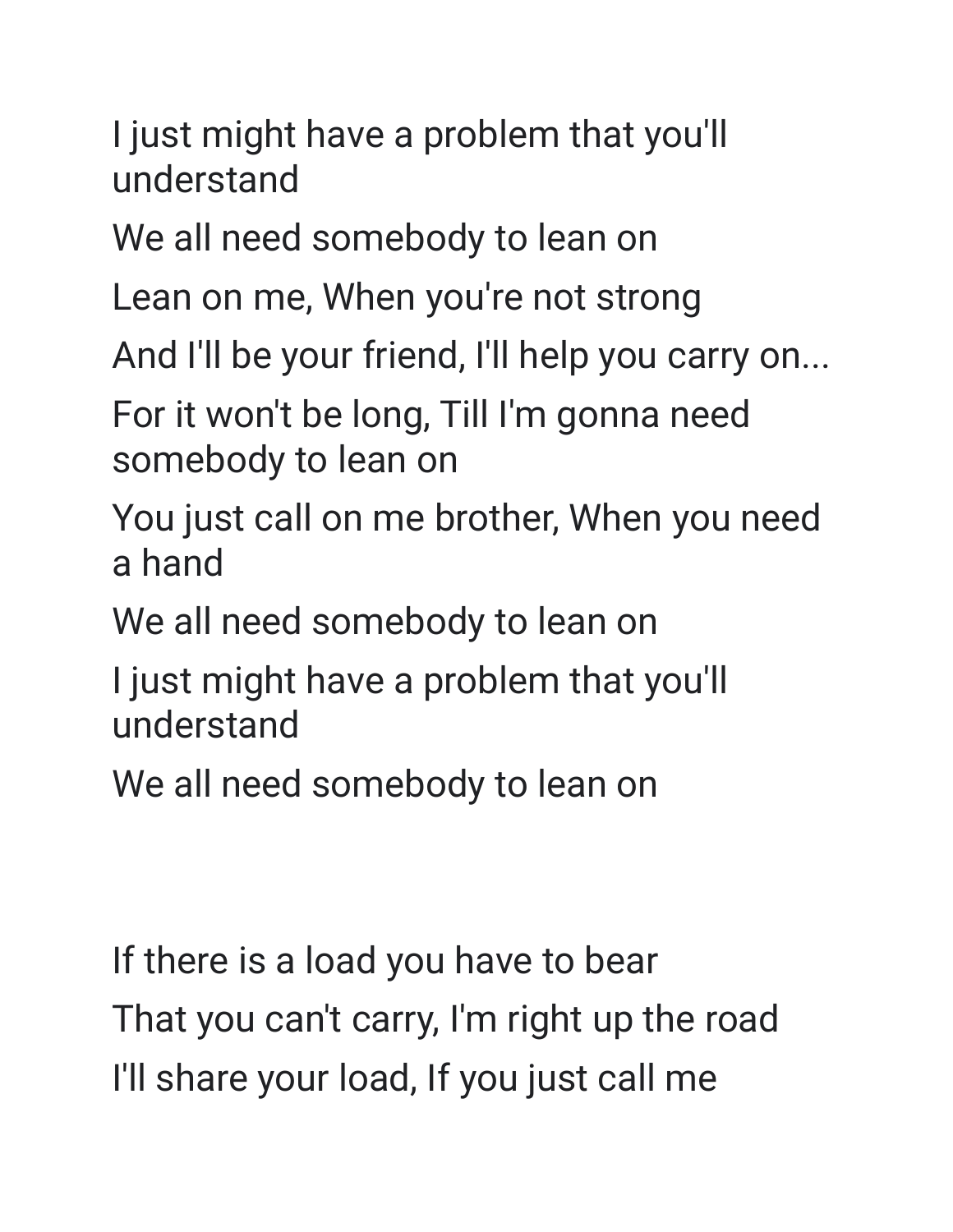Call me If you need a friend (Call me) Call me (call me) If you need a friend (Call me) If you ever need a friend (Call me) Call me

# **SCENE 8**

# **[Big light change. Back to the racetrack]**

## **BOB**

Welcome to the 45th Piston Cup Championship race! My name is Bob Cutlass. With me as always is Darlene Cartrip.

## **DARLENE**

Boogity, boogity, boogity! Let's talk racing!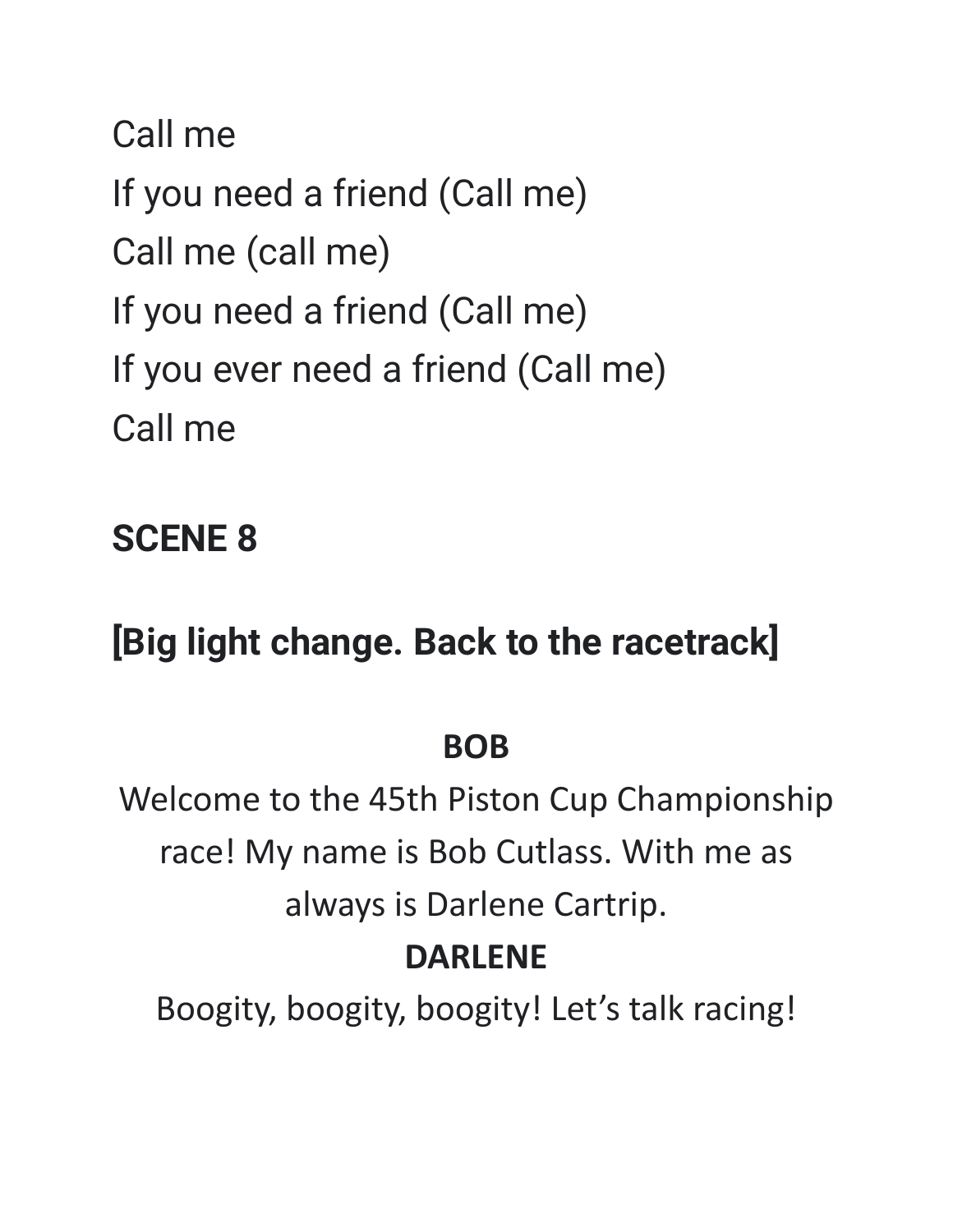#### **BOB**

The big story leading up to this historic race is, "Where is Lightning McQueen?"

#### **DARLENE**

That's right, Bob. Maybe the moment was just too big for this youngster. I just hope she's okay.

#### **ALL**

Look! It's Lightning McQueen!

#### **BOB**

Something is happening down on the racetrack, Darlene.

#### **DARLENE**

Oh, if it is what I hope it is, we are in for one heck of a race!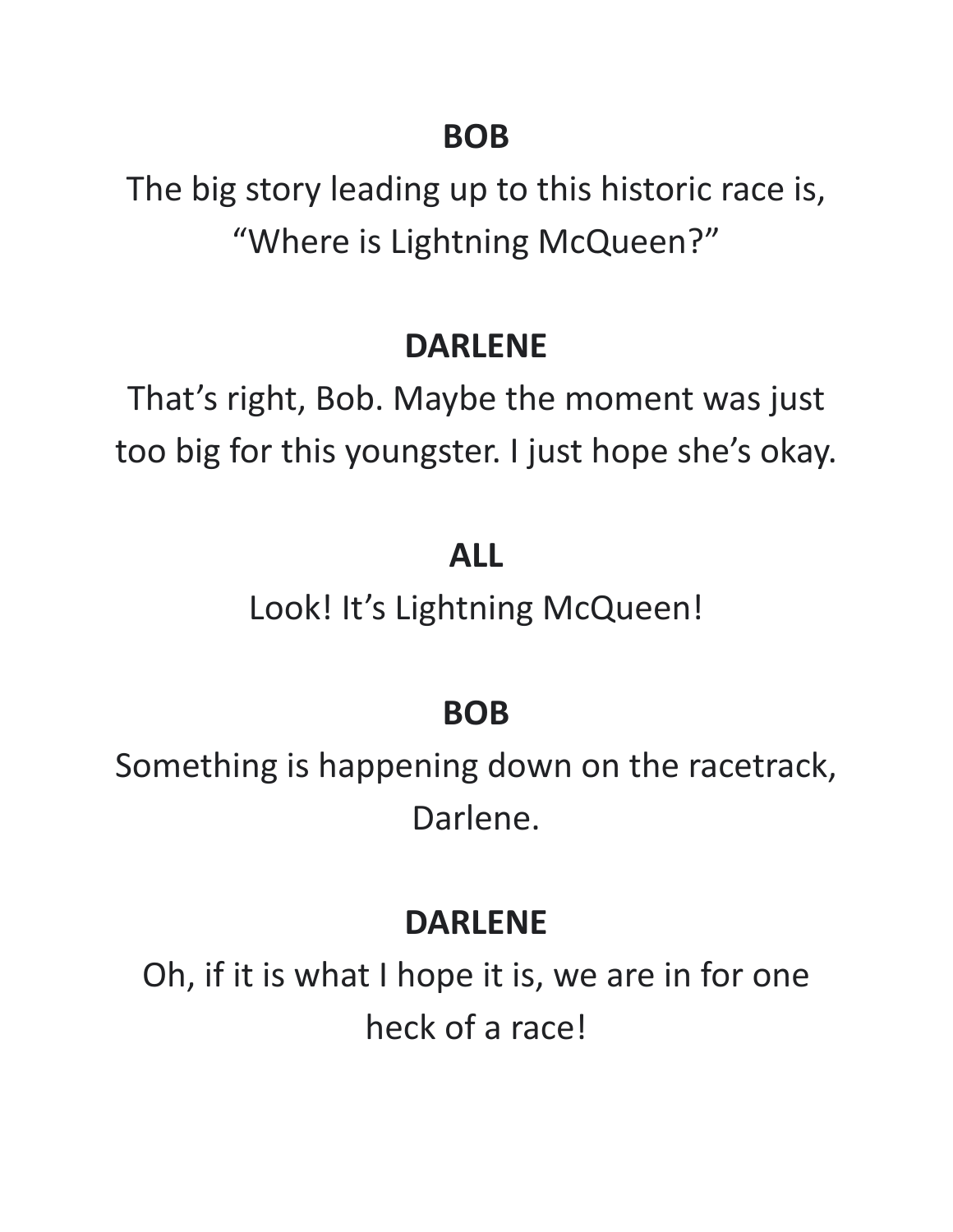### **BOB**

Kori, what's going on down there?

**[Lightning enters. The fans go wild! Kori enters.]**

## **KORI**

## Lightning! Where have you been?

## **LIGHTNING**

 $\mathbf{I}$ .

## **[Chick enters]**

### **CHICK**

Where ya been, McQueen? We missed ya. Not really! Ha! You don't look good McQueen. Let's face it. You don't have it today. And, you know it. See ya at the finish line! Ha!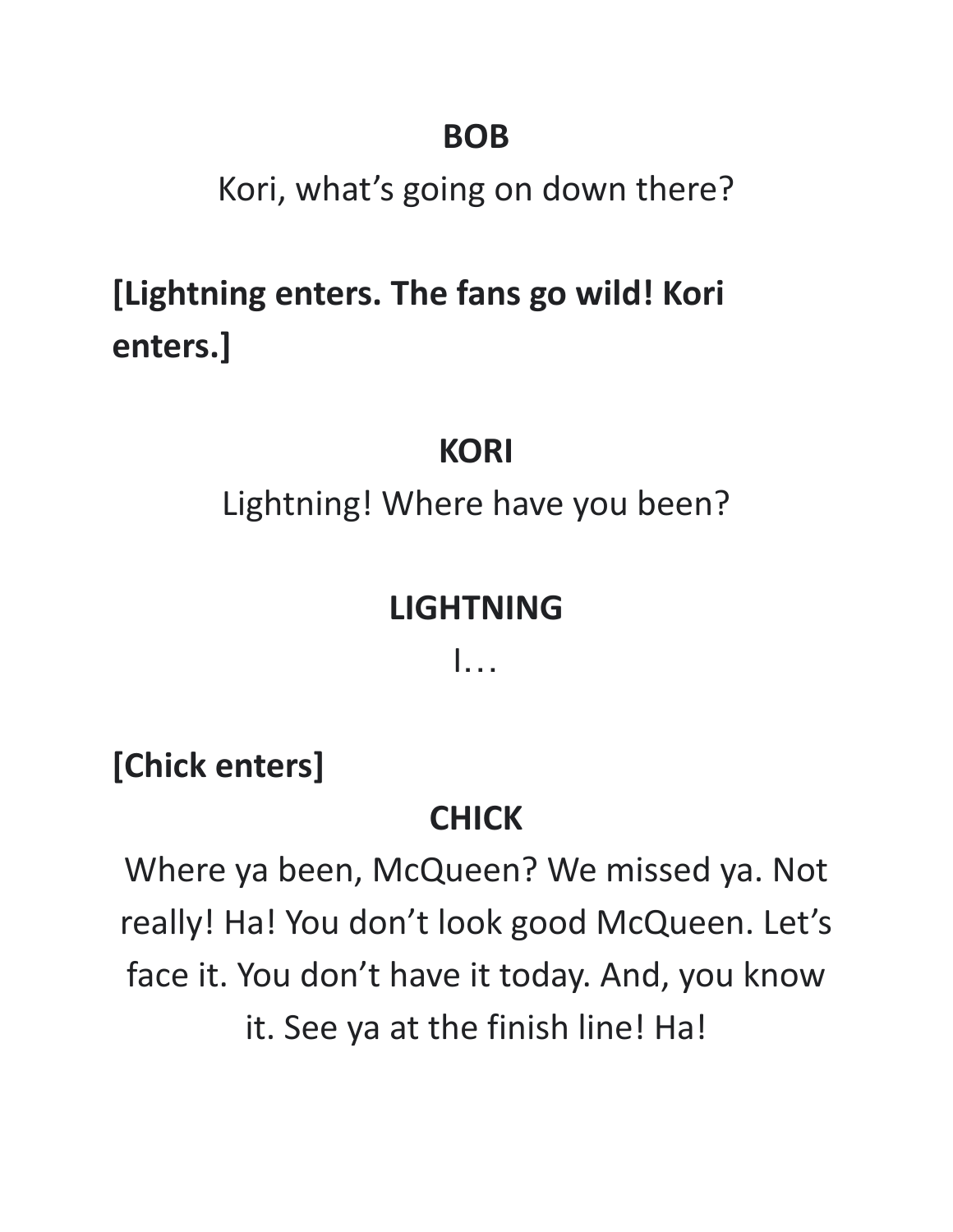**[Chick exits]**

## **KORI**

Lightning, where have you been?

#### **LIGHTNING**

Well, I kinda got sidetracked. With a lot of things. But, I'm here now.

#### **KORI**

Lightning, do you have what it takes to beat Chick Hicks today?

#### **LIGHTNING**

Well, I thought I did. But, this week I learned there is more to life than just racing. There is family and community and love.

## **KORI**

You don't sound the same, Lightning.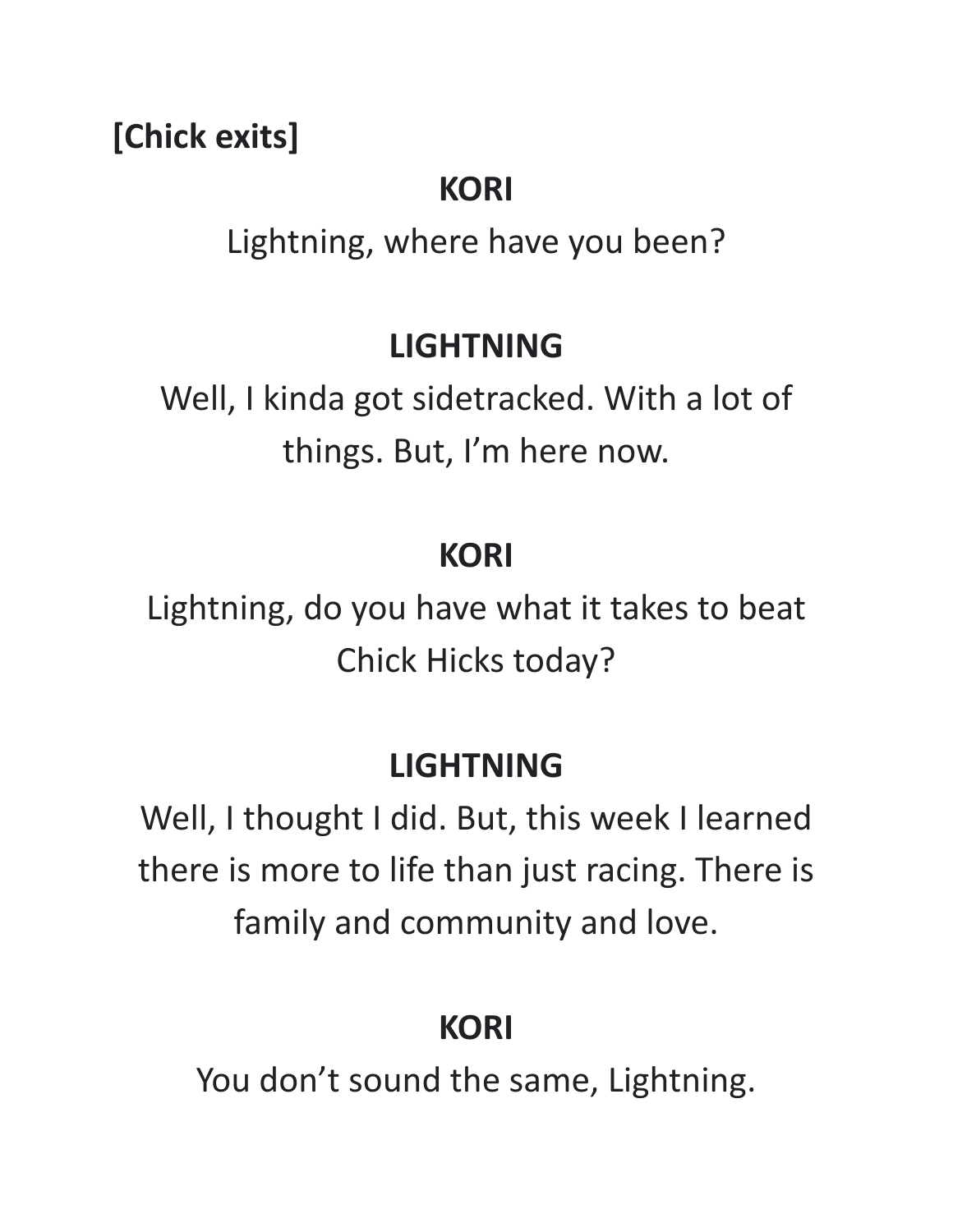#### **LIGHTNING**

I don't feel the same. Maybe Chick is right. Maybe I don't have it today.

## **KORI**

Best of luck today Lightning.

## **LIGHTNING**

Thank you.

## **[Kori exits. Sally enters.]**

### **SALLY**

Hey, McQueen!

### **LIGHTNING**

Huh?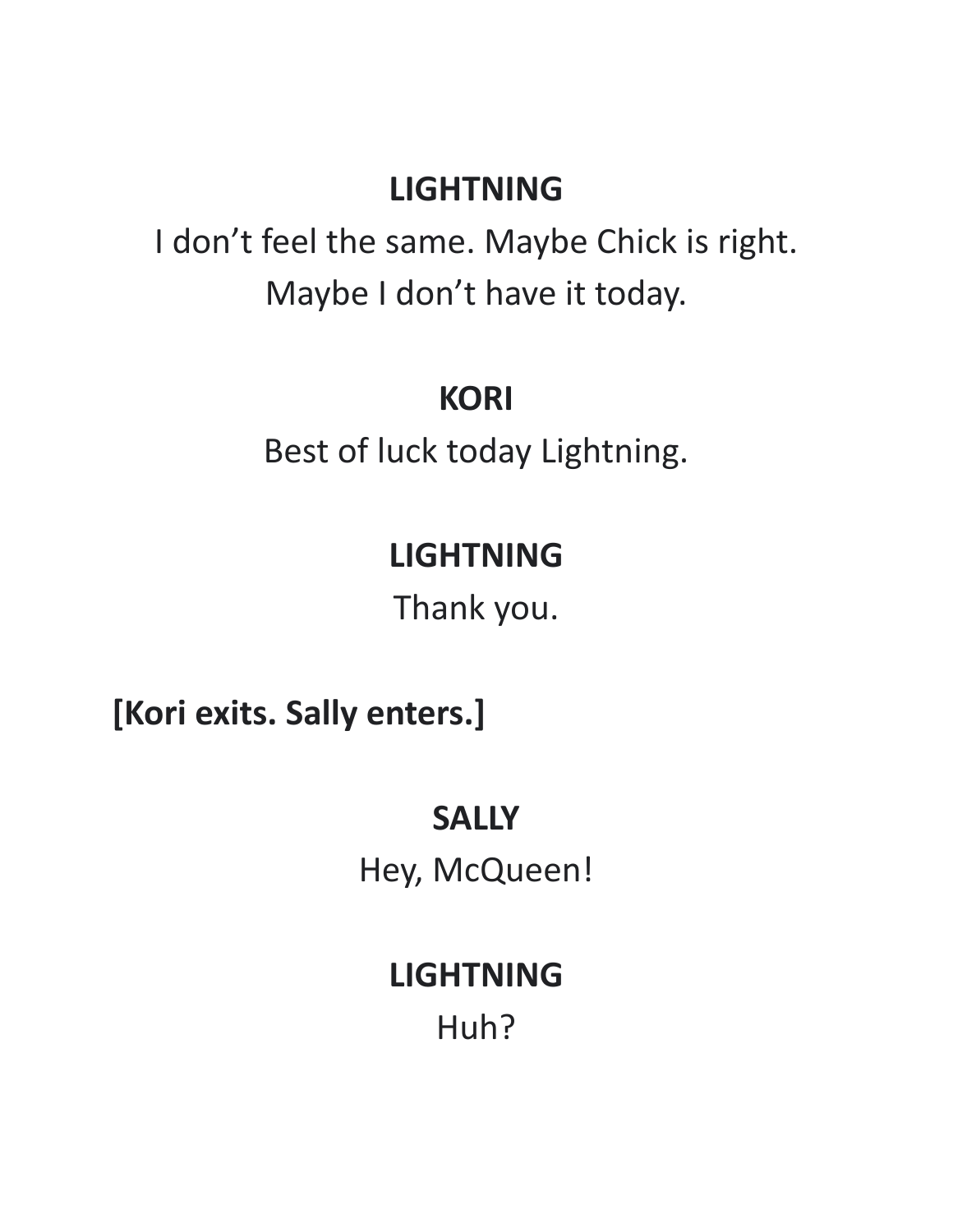#### **SALLY**

We didn't come all this way to see you quit!

## **[The town enters]**

#### **LIGHTNING**

Guys! You made it!

## **MATER**

We sure did!

## **FLO**

If you can drive as good as you can fix the road-

### **RAMONA**

Then you can win this race!

### **MATER**

Now, get out there, buddy!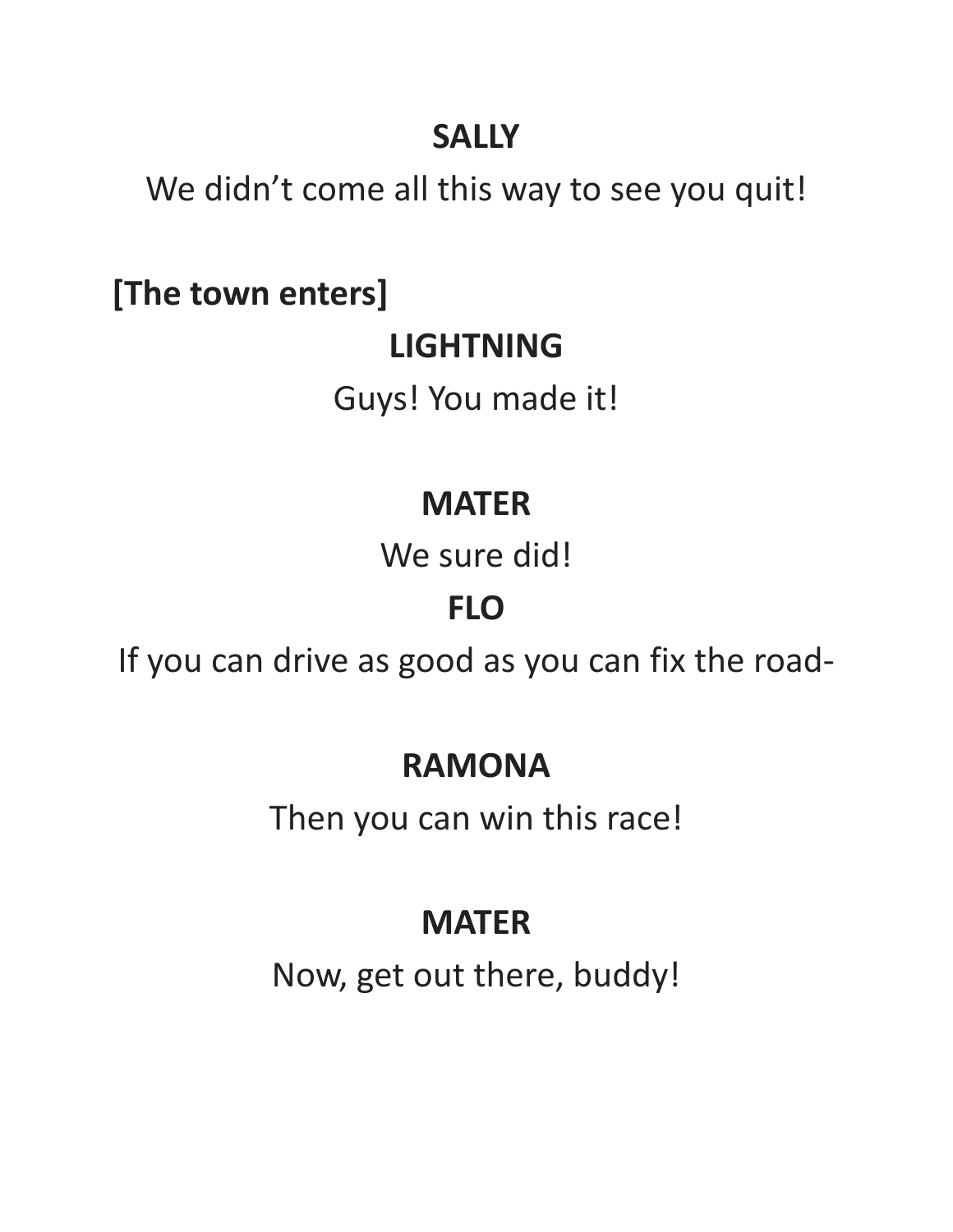## **SARGE**

You can do it!

## **PHYLLIS**

We're with ya, man!

## **DOC**

You've got more talent than Chick Hicks ever had. And, with this team, you can't lose. No matter what happens. Now, get out there!

## **LIGHTNING**

Ka-Chow!

[Cast sings Life is a Highway by Rascal Flatts] dance sequence

Life's like a road that you travel on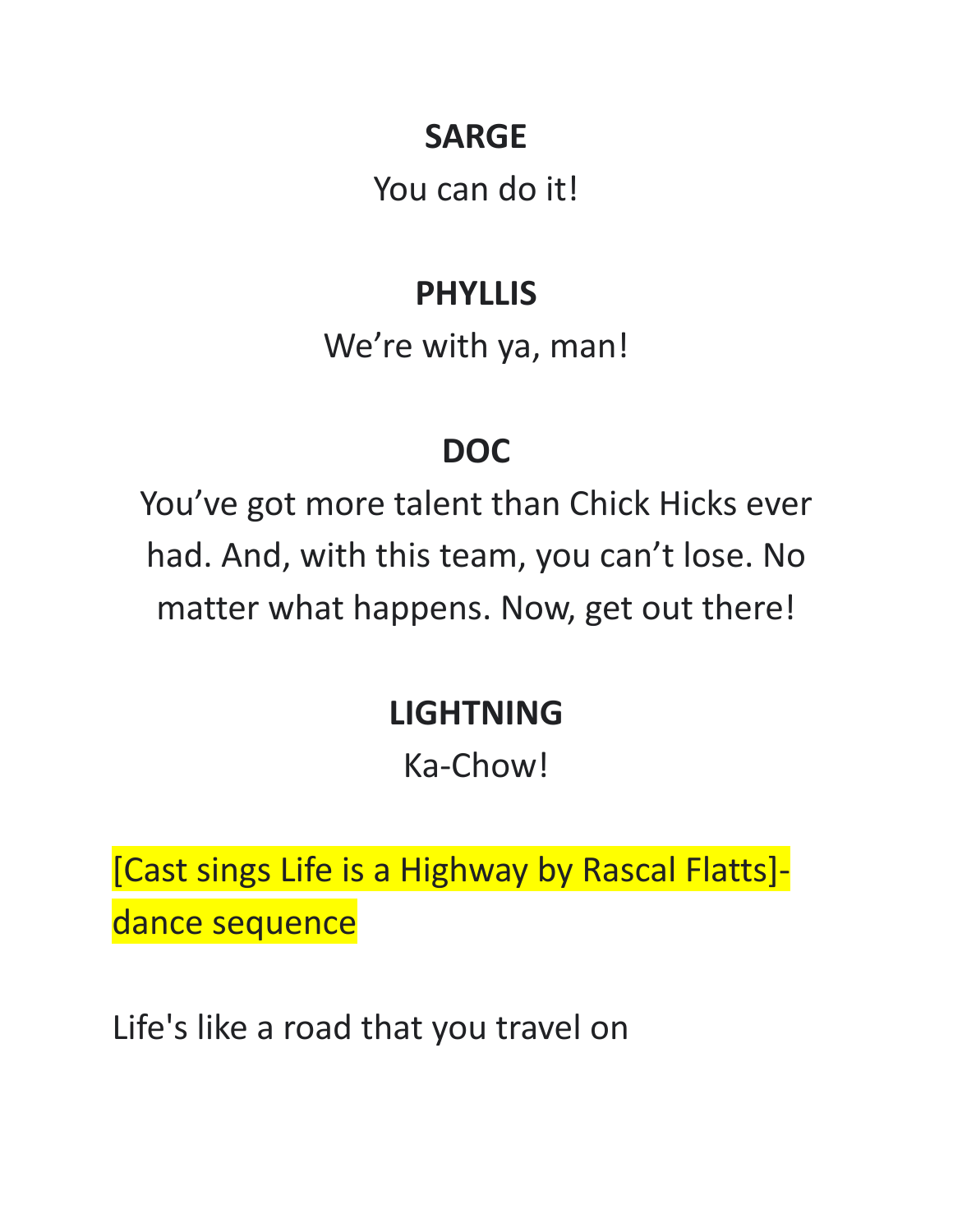# Where there's one day here and the next day gone

Sometimes you bend, sometimes you stand Sometimes you turn your back to the wind There's a world outside every darkened door Where blues won't haunt you anymore Where the brave are free and lovers soar Come ride with me to the distant shore We won't hesitate Break down the garden gate There's not much time left today Life is a highway, I want to ride it all night long If you're going my way, I want to drive it all night long

Through all these cities and all these towns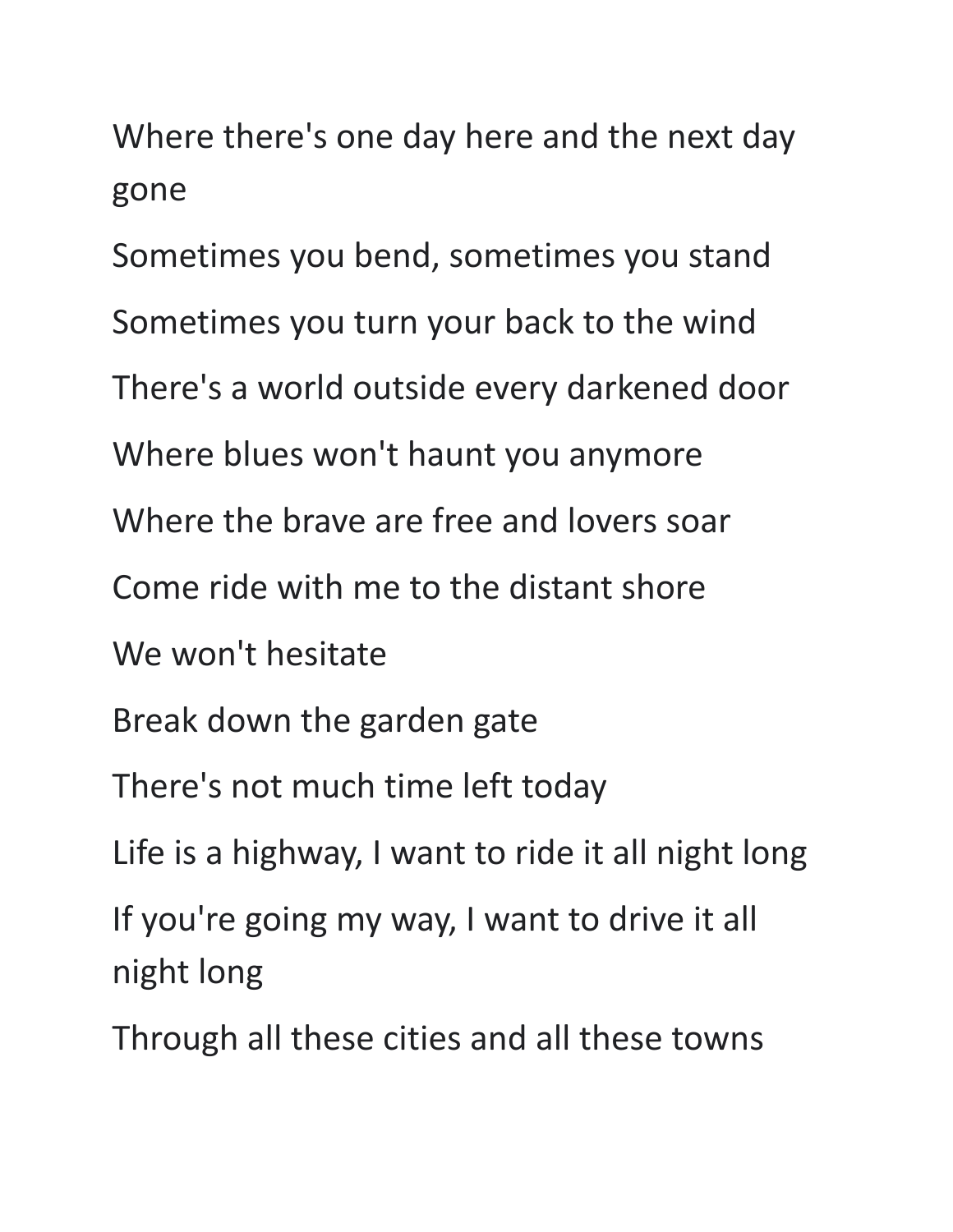It's in my blood and it's all around I loved you now like I loved you then This is the road and these are the hits From Mozambique to those Memphis nights The Khyber pass to Vancouver's lights Knock me down and back up again You're in my blood, I'm not a lonely man There's no load I can't hold A road so rough, this I know I'll be there when the light comes in Just tell 'em we're survivors Life is a highway, I want to ride it all night long If you're going my way I want to drive it all night long Life is a highway, I want to ride it all night long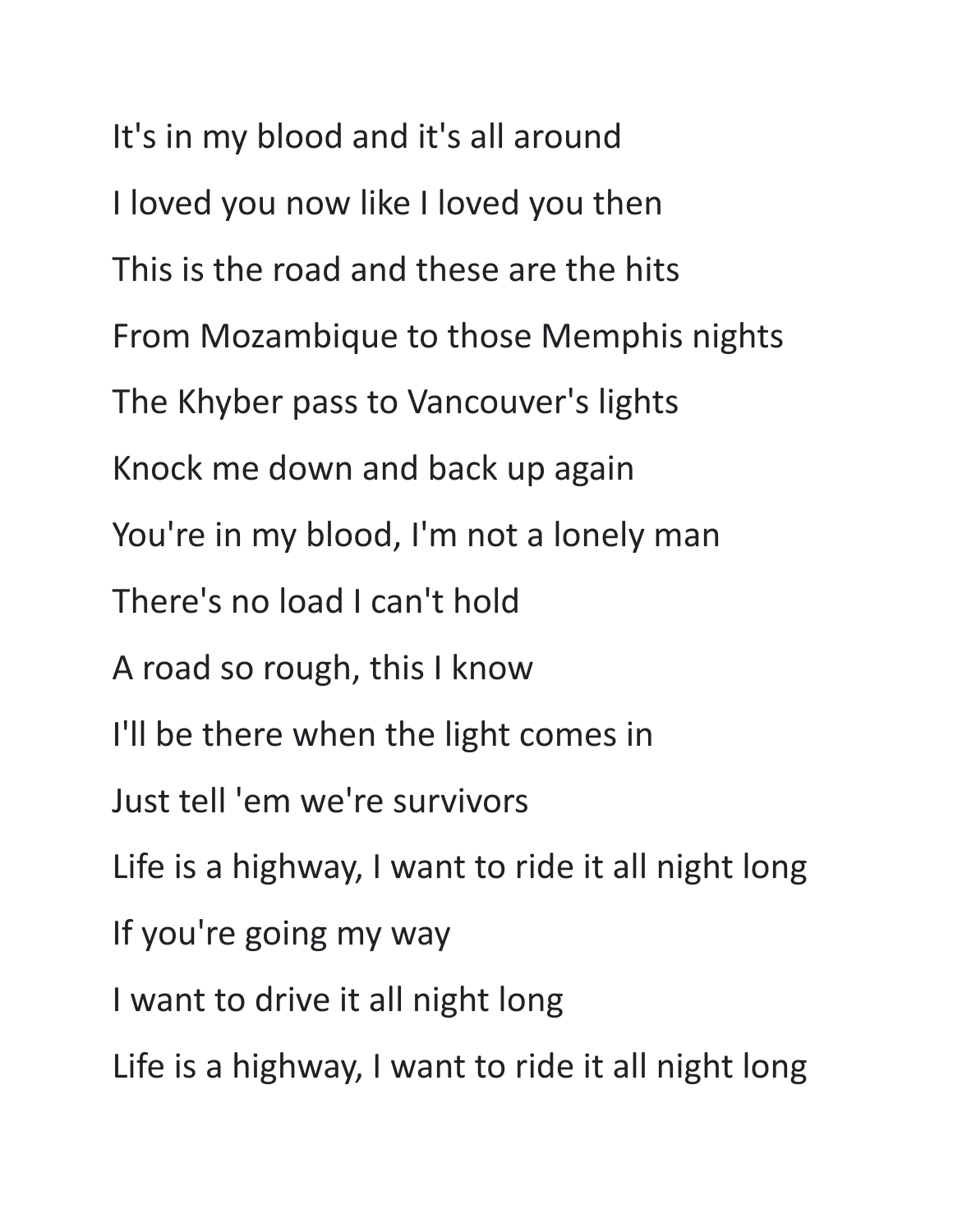Gimme, gimme, gimme, gimme, yeah You're going my way I want to drive it all night long There was a distance between you and I A misunderstanding once, but now We look it in the eye Oh! There ain't no load that I can't hold Road so rough, this I know I'll be there when the light comes in Just tell 'em we're survivors Life is a highway, I want to ride it all night l If you're going my way, I want to drive it all night long A gimme, gimme, gimme, gimme, yeah Life is a highway, I want to ride it all night long